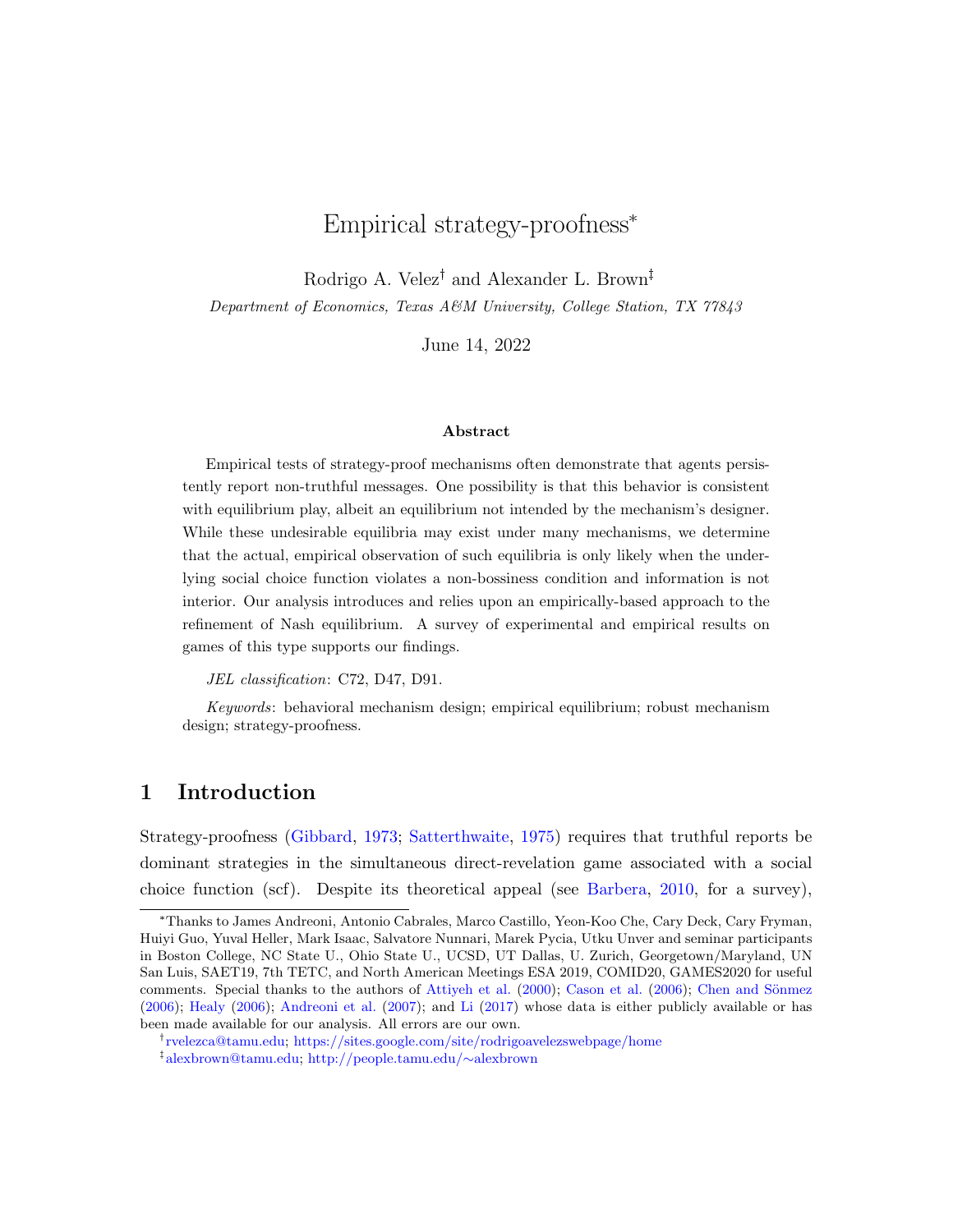experimental and empirical evidence suggests that agents may persistently exhibit weaklydominated behavior when a strategy-proof scf is operated. This includes experiments with a wide variety of mechanisms [\(Coppinger et al.,](#page-36-2) [1980;](#page-36-2) [Kagel et al.,](#page-38-1) [1987;](#page-38-1) [Kagel and Levin,](#page-38-2) [1993;](#page-38-2) [Harstad,](#page-37-2) [2000;](#page-35-1) [Attiyeh et al.,](#page-35-1) 2000; Chen and Sönmez, [2006;](#page-36-0) [Cason et al.,](#page-36-0) 2006; [Healy,](#page-37-1) [2006;](#page-37-1) [Andreoni et al.,](#page-35-2) [2007;](#page-35-2) [Li,](#page-38-0) [2017;](#page-38-0) [Masuda et al.,](#page-38-3) [2022\)](#page-38-3), survey evidence from matching platforms [\(Rees-Jones,](#page-39-1) [2017;](#page-39-1) [Hassidim et al.,](#page-37-3) [2020\)](#page-37-3), and empirical evidence from school-choice mechanisms [\(Artemov et al.,](#page-35-3) [2021;](#page-35-3) [Chen and Pereyra,](#page-36-3) [2019;](#page-36-3) Shorrer and Sóvágó, [2022\)](#page-40-0). More strikingly, studies have documented persistent weakly-dominated behavior that supports the Nash equilibrium hypothesis and produces outcomes that differ from those selected by the scf (Sec. [5.2\)](#page-21-0). This paper identifies the conditions under which this type of behavior may plausibly occur.

To understand why some, but not all, suboptimal equilibria of strategy-proof games are empirically relevant, it is natural to analyze them based on an equilibrium refinement. The popular tremble-based refinements are not suitable for this purpose. From [Selten](#page-39-2) [\(1975\)](#page-39-2), [Myerson](#page-39-3) [\(1978\)](#page-39-3) and [Kohlberg and Mertens](#page-38-4) [\(1986\)](#page-38-4) to their most recent forms in [Milgrom and Mollner](#page-38-5) [\(2021,](#page-38-5) [2018\)](#page-38-6) and [Fudenberg and He](#page-37-4) [\(2021\)](#page-37-4), these refinements discard all weakly-dominated behavior as implausible (see [van Damme](#page-40-1)  $(1991)$  for an early survey).<sup>[1](#page-1-0)</sup>

We propose an alternative path to refine Nash equilibrium. We partition strategy space into strategy profiles that are either plausible or implausible. Our partition is validated by over thirty years of empirical research. Equilibria that can be approximated by profiles in plausible strategy space are plausible equilibria; the other are not. Thus, our selection is empirical. Data supporting a plausible equilibrium is compatible with plausible behavior being played. Data supporting an implausible equilibrium rejects the hypothesis that plausible behavior is being played.

We use a non-parametric theory, weak payoff monotonicity, to determine plausibility of behavior. This property of the full profile of empirical distributions of play in a game requires that for each agent, differences in frequency of play reveal differences in expected utility. That is, between two alternative actions for an agent, say  $a$  and  $b$ , if the agent plays a with higher frequency than b, it is because given what the other agents are doing, a has higher expected utility than b (see Sec. [2](#page-5-0) for an intuitive example). Weak payoff monotonicity is satisfied by monotone noisy best-response models.<sup>[2](#page-1-1)</sup> In game experiments repeated multiple times, where behavior has a chance to converge, monotone noisy best-

<span id="page-1-0"></span><sup>&</sup>lt;sup>1</sup>Economic theorists have seldom addressed the plausibility of wekly-dominated behavior. There are three notable exceptions. [Nachbar](#page-39-4) [\(1990\)](#page-39-4) and [Dekel and Scotchmer](#page-36-4) [\(1992\)](#page-36-4) observed that weakly-dominated behavior can result from the evolution of strategies that are updated by means of simple intuitive rules. Perhaps the study that is most skeptical of discarding all weakly-dominated behavior is [Samuelson](#page-39-5) [\(1992\)](#page-39-5), who shows that it has no solid epistemic foundation in all games.

<span id="page-1-1"></span><sup>&</sup>lt;sup>2</sup>These include the exchangeable randomly perturbed payoff models [\(Harsanyi,](#page-37-5) [1973;](#page-37-5) [van Damme,](#page-40-1) [1991\)](#page-40-1), the control cost model [\(van Damme,](#page-40-1) [1991\)](#page-40-1), the monotone structural Quantal Response Equilibrium (QRE)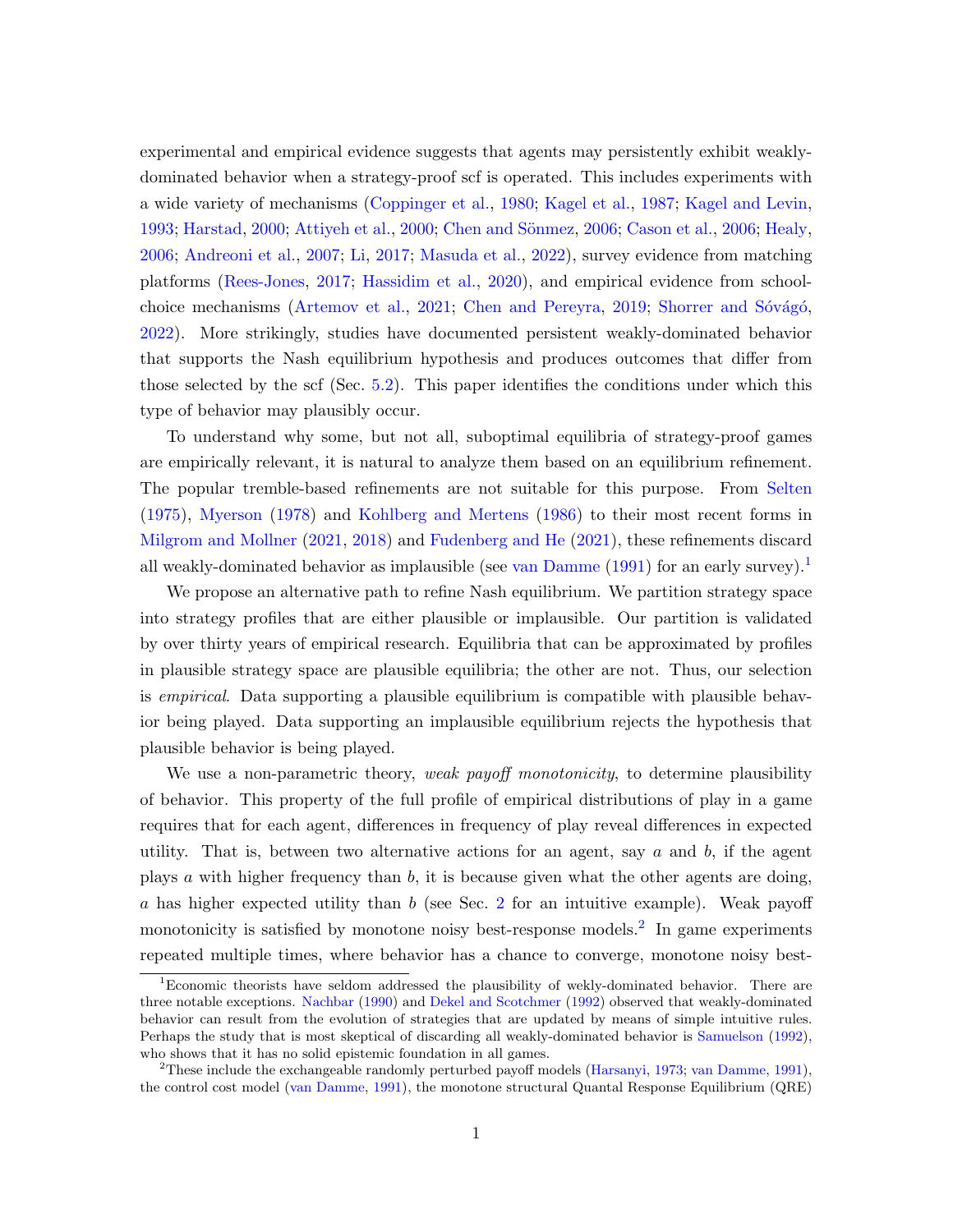response models typically do a good job at predicting final period averages as well as comparative statics across treatments [\(Goeree et al.,](#page-37-6) [2018\)](#page-37-6).<sup>[3](#page-2-0)</sup>

Empirical equilibrium is the refinement that selects each Nash equilibrium for which there is a sequence of weakly payoff monotone behavior that converges to it. Empirical equilibria exist for each finite game and may admit weakly-dominated behavior.<sup>[4](#page-2-1)</sup> Data that supports an equilibrium that is not empirical, necessarily refutes *all* monotone noisy best-response models. Thus, if the researcher endorses the hypothesis that behavior will be rationalized by a monotone noisy best-response model, they can confidently discard all equilibria that are not empirical as implausible.

We can considerably advance our understanding of the direct-revelation game of a strategy-proof scf by calculating its empirical equilibria. If, on the one hand, we find that for a certain game each empirical equilibrium is truthful equivalent, then, we may suspect that should behavior approach equilibrium, we should not be concerned with non-truthful strategies. On the other hand, if we find that some empirical equilibria are not truthfulequivalent, this alerts us to the possibility that we may observe persistent behavior that generates undesirable outcomes and approximates mutual best responses.

We present two main results. First, non-bossines —i.e., the requirement on an scf that no agent be able to change the outcome without changing her own welfare—is necessary and sufficient to guarantee that for each common prior type space, each empirical equilibrium of the direct-revelation game of a strategy-proof scf in a private values environment, produces, with certainty, the truthful outcome (Theorem [1\)](#page-12-0). Second, the requirement that a strategyproof scf have no bossy dominant strategy characterizes this form of robust implementation for type spaces with full support (Theorem [2\)](#page-12-1). $5$ 

Our results provide sharp predictions on which scfs should and should not reliably produce their theoretically-intended outcomes when behavior supports the Nash equilibrium hypothesis. Our theory is silent about the propensity of a mechanism to induce Nash behavior or dominant strategy play. It is often accepted that agents gain greater strategic sophistication with experience and repetition of game (e.g., [Davis and Holt,](#page-36-5) [1993;](#page-36-5) [Plott and](#page-39-6)

model [\(McKelvey and Palfrey,](#page-38-7) [1995\), and the regular QRE models \(McKelvey and Palfrey,](#page-39-6) [1996;](#page-38-8) [Goeree](#page-37-7) [et al.,](#page-37-7) [2005\).](#page-39-6)

<span id="page-2-0"></span><sup>&</sup>lt;sup>[3](#page-39-6)</sup>[Goeree et al.](#page-37-7) [\(2005\) argue in favor of a stronger form of weak payoff monotonicity that requires frequen](#page-39-6)[cies of play be ordinally equivalent to expected payoffs, to discipline unrestricted noisy best-response models](#page-39-6) that are not falsifiable [\(Haile et al.,](#page-37-8) [2008\). Our construction can be equivalently founded on this stronger](#page-39-6) [non-parametric theory \(Velez and Brown,](#page-39-6) [2020b\)](#page-40-2).

<span id="page-2-1"></span><sup>4</sup> [Indeed, the limits of logistic QRE \(as the noisy best responses converge to best responses\) are empirical](#page-39-6) equilibria [\(McKelvey and Palfrey,](#page-38-7) [1995\). It is known that for each finite game these limits exist and that](#page-39-6) [they may admit weakly-dominated behavior \(McKelvey and Palfrey,](#page-39-6) [1995\)](#page-38-7).

<span id="page-2-2"></span><sup>&</sup>lt;sup>5</sup>[A strategy is bossy if for some report of the other agents it changes the outcome compared with the](#page-39-6) [truthful report and keeps the payoff of the agent constant.](#page-39-6)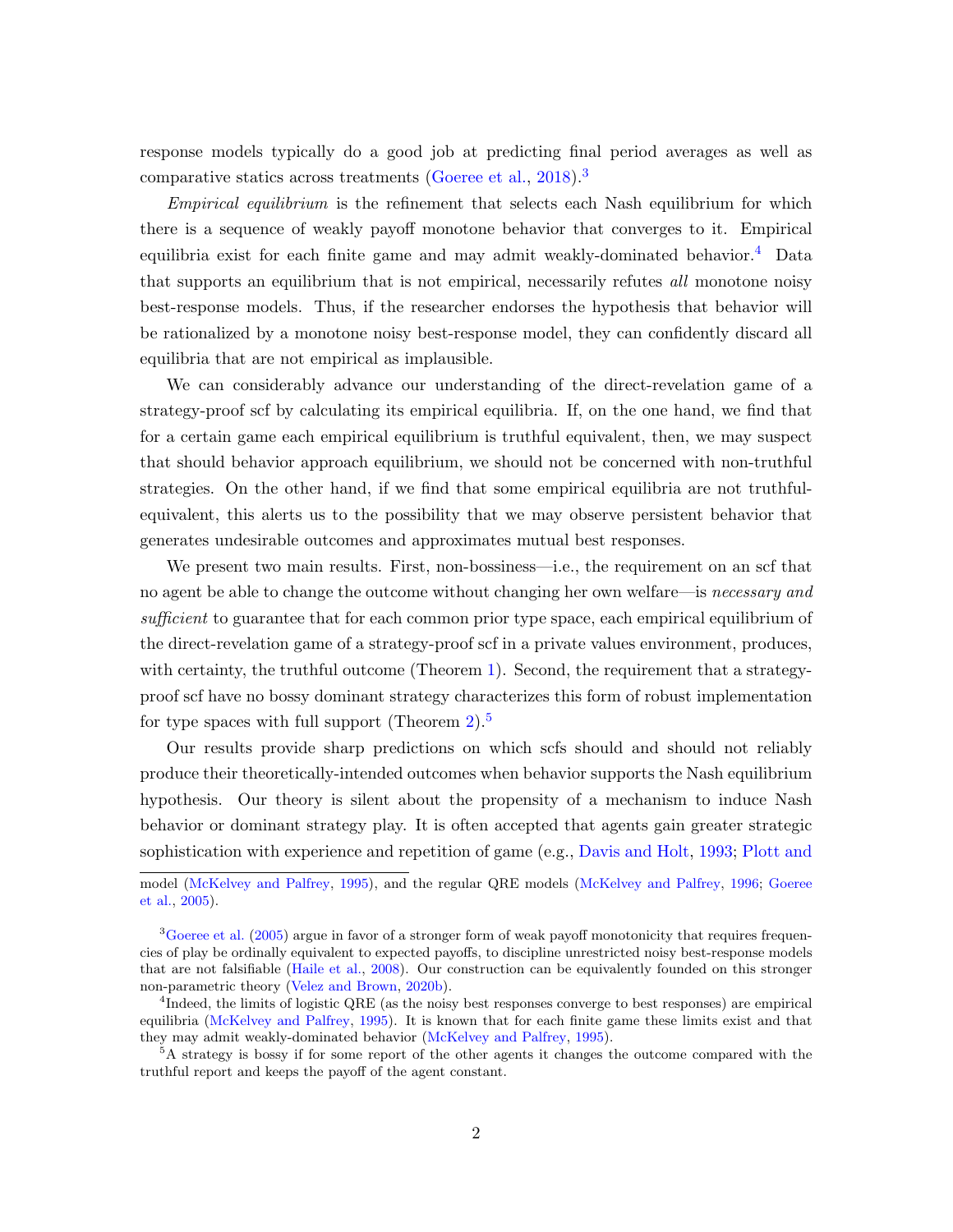[Zeiler,](#page-39-6) [2005;](#page-39-6) [Goeree et al.,](#page-37-9) [2016\)](#page-37-9), so our theory is more applicable for experienced rather than initial play, although we do not endorse or require use of any particular model of equilibrium dynamics.

The Top Trading Cycles mechanism [\(Shapley and Scarf,](#page-39-7) [1974\)](#page-39-7), the median voting rules [\(Moulin,](#page-39-8) [1980\)](#page-39-8), the Uniform rule [\(Benassy,](#page-35-4) [1982;](#page-35-4) [Sprumont,](#page-40-3) [1983\)](#page-40-3), and all securely implementable mechanisms [\(Saijo et al.,](#page-39-9) [2007\)](#page-39-9) are all non-bossy. Thus, if we operate these scfs we should not expect frequencies of play be close to an equilibrium that produces unintended outcomes. Another category of scfs are all bossy but have no bossy dominant strategy. For these scfs, as long as there is enough uncertainty we can still expect the same. They include the second-price auction, the Pivotal mechanism (see [Green and Laffont,](#page-37-10) [1977\)](#page-37-10), and Student Proposing Deferred Acceptance [\(Gale and Shapley,](#page-37-11) [1962;](#page-37-11) Abdulkadiroğlu and Sönmez,  $2003$ ). Outside of a few specific theoretical thought experiments (see e.g., [Repullo,](#page-39-10) [1985\)](#page-39-10), there are few scfs that fall outside of these first two categories. This is good news to mechanism designers: such scfs would always have open the possibility of undesirable equilibria where agents play weakly-dominated strategies.

The sharp predictions of our theorems are consistent with experimental and empirical evidence on strategy-proof mechanisms (Sec. [5\)](#page-19-0). Indeed, they are in line with some of the most puzzling evidence on the second-price auction, a strategy-proof mechanism that violates non-bosiness but has no bossy dominant strategy. Consistent with our predictions, consequential deviations from truthful behavior producing undesirable outcomes are persistently observed when this mechanism is operated but only when agents' types are common information [\(Andreoni et al.,](#page-35-2) [2007\)](#page-35-2).

Our results have important consequences for robust mechanism design. Robust full implementation requires mechanisms produce the right outcomes in each and every predicted behavior for a rich family of information structures [\(Bergemann and Morris,](#page-35-6) [2011\)](#page-35-6). We characterize robust full implementation based on the empirical equilibrium prediction (Sec. [4.3\)](#page-16-0). Full implementation theory has been limited to two extremes. In one extreme, the researcher uses Nash equilibrium as prediction. This leads mainly to impossibility results that depend crucially on all Nash equilibria being plausible [\(Saijo et al.,](#page-39-9) [2007;](#page-39-9) [Adachi,](#page-35-7) [2014;](#page-35-7) [Bochet and](#page-36-6) [Sakai,](#page-36-6) [2010;](#page-36-6) [Fujinaka and Wakayama,](#page-37-12) [2011\)](#page-37-12). Thus it is not clear that these are hard constraints of design. On the other extreme, the researcher uses undominated equilibrium as prediction. This imposes no restrictions [\(Jackson,](#page-38-9) [1992\)](#page-38-9). Some weakly dominated equilibria are empirically relevant, however. Thus, the current state of the art in full implementation theory is either unnecessarily pessimistic or unrealistically optimistic. Our proposal, designing mechanism based on empirical equilibrium, bridges these two approaches with a tractable prediction that is informed by the accumulated empirical evidence.

All in all, our study finds meaningful differences among strategy-proof scfs that explain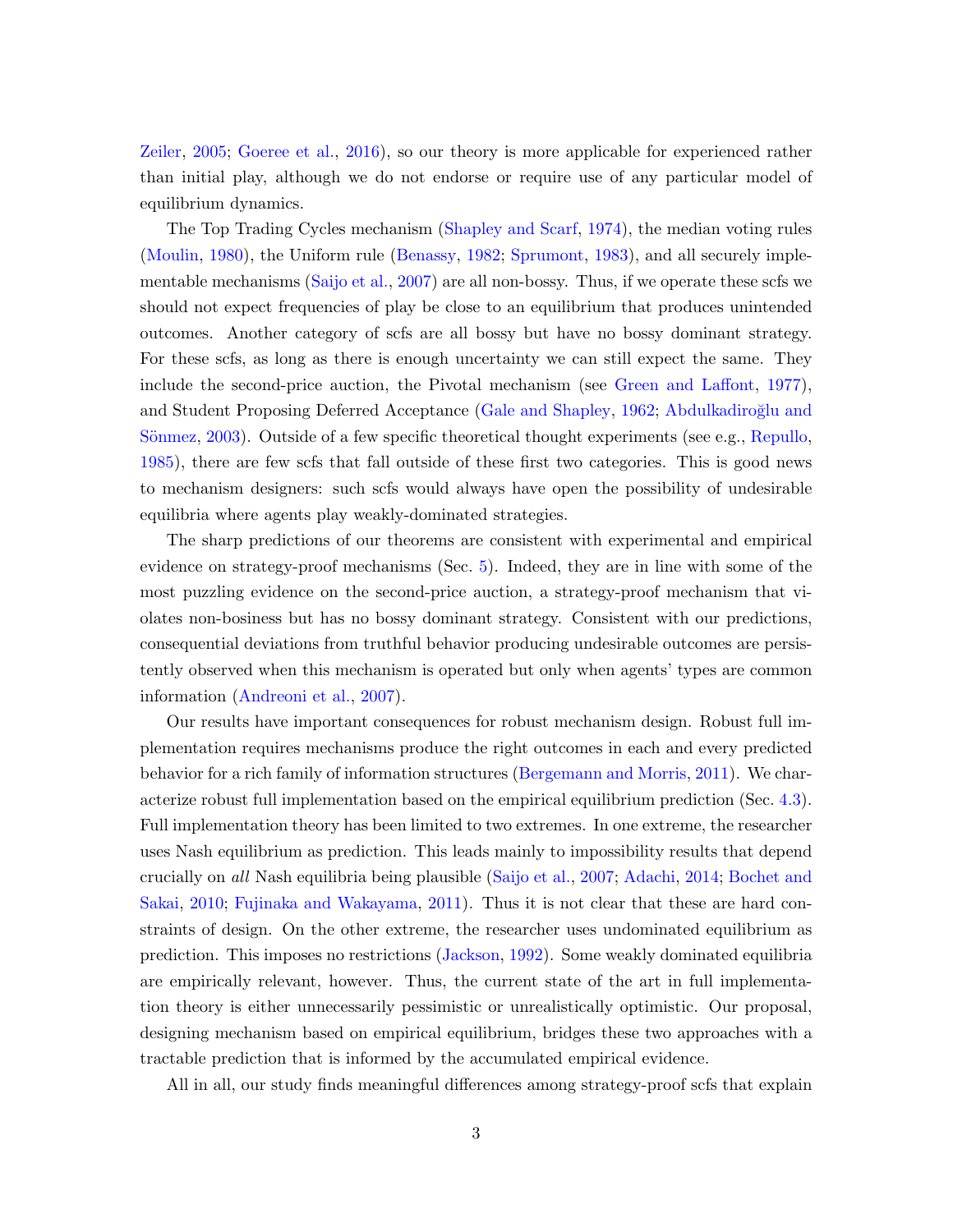to a great extent why unwanted Nash equilibria are empirically relevant only for some of these scfs in only some information structures. It is not the first to note differences between strategy-proof scfs. Besides the work on robust implementation, a growing literature searches for mechanisms with *simple* dominant strategies [\(Li,](#page-38-0) [2017;](#page-38-0) [Pycia and Troyan,](#page-39-11) [2022;](#page-39-11) [Mackenzie,](#page-38-10)  $2020$ .<sup>6</sup> With only few exceptions (e.g., Arribilaga et al., [2020\)](#page-35-8), these simplicity requirements are only satisfied by priority-like scfs in problems of interest that admit more symmetric strategy-proof scfs that are non-bossy (c.f. [Ashlagi and Gonczarowski,](#page-35-9) [2018;](#page-35-9) [Bade and Gonczarowski,](#page-35-10) [2017;](#page-35-10) [Troyan,](#page-40-4) [2019\)](#page-40-4). Even though we share the common objective of identifying subclasses of strategy-proof mechanisms that perform better in practice, our emphasis is on behavior among experienced players (Nash behavior), and not on identifying conditions that foster dominant strategy play.

Our work belongs to the growing literature on behavioral mechanism design, which aims to inform the design of mechanisms with regularities observed in laboratory experiments and empirical data. These papers can be classified in two different approaches. First, [Cabrales and Ponti](#page-36-7) [\(2000\)](#page-36-7), [Healy](#page-37-1) [\(2006\)](#page-37-1), and [Tumennasan](#page-40-5) [\(2013\)](#page-40-5) study the performance of mechanisms for solutions concepts defined by a convergence process.<sup>[7](#page-4-1)</sup> They identify properties of mechanisms that guarantee their convergence to desired allocations under certain dynamics. These conditions turn out to be strong and essentially require implementation in strict equilibria. The second approach in this literature is to analyze the design of mechanisms accounting for behavior that is not utility maximizing for specific alternative behavior models (c.f., [Eliaz,](#page-36-8) [2002;](#page-36-8) [de Clippel,](#page-36-9) [2014;](#page-36-9) [de Clippel et al.,](#page-36-10) [2018;](#page-36-10) [Kneeland,](#page-38-11) [2022\)](#page-38-11). Our work bridges these two approaches. It informs us about the performance of mechanisms when behavior satisfies a weak form of rationality and also is approximately in equilibrium. Note that even though we assume that relevant behavior is in the proximity of a Nash equilibrium, we are not assuming that agents are approximate utility maximizers. Agents may seem as utility maximizers because indeed they are, or because the behavior of the other agents makes them look as if they were utility maximizers. Thus, when we design mechanisms based on empirical equilibrium, we are implicitly evaluating the system based on a theory of boundedly rational behavior.<sup>[8](#page-4-2)</sup>

<span id="page-4-0"></span> ${}^{6}$ [Bo and Hakimov](#page-35-11) [\(2019,](#page-35-11) [2020\)](#page-35-12) have also indentified mechanisms that may perform better than directrevelation mechanisms of strategy proof scfs in experimental environments.

<span id="page-4-1"></span> $7$ [Tumennasan](#page-40-5) [\(2013\)](#page-40-5) defines implementation as the conjunction of two phenomena. First, all limits of logistic Quantal Response Equilibrium behavior are optimal, a requirement similar in nature to implementation in empirical equilibrium. Second, at least one of these sequences exhibits a strong form of convergence. This second requirement implies the existence of a strict equilibrium. Thus, the game forms associated with most strategy-proof social choice functions do not satisfy this requirement.

<span id="page-4-2"></span><sup>8</sup> In this sense we share part of the philosophy of analysis of strategic behavior with misspecified models [\(Esponda and Pouzo,](#page-36-11) [2016\)](#page-36-11).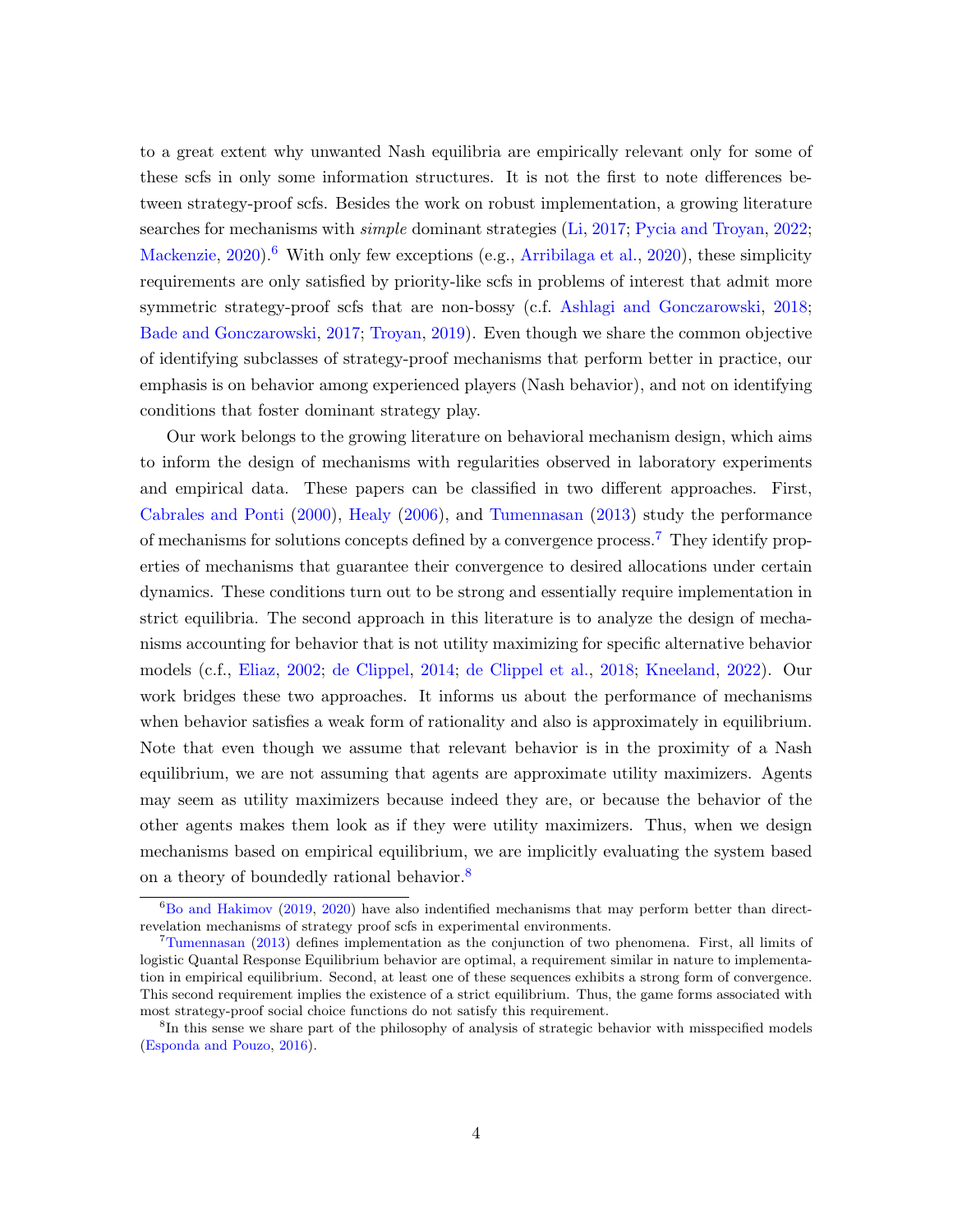<span id="page-5-1"></span>

|           |    | Agent $c$ |           |       | Agent $B$            |     |  |  |
|-----------|----|-----------|-----------|-------|----------------------|-----|--|--|
|           |    |           |           |       | other                | own |  |  |
|           |    |           |           | other | $u_A(h_B), u_B(h_A)$ |     |  |  |
| Agent $r$ | רד |           | Agent $A$ | own   | U.U                  |     |  |  |

<span id="page-5-2"></span>Table 1: Identical normal form of games. Basic example game for demonstrating empirical equilibrium (left). The equivalent game in a house-trading game under TTC (right);  $u_i(h_j) > 0$  is agent i's utility from trading with j. Though both agents have one weakly dominant strategy, there are two Nash equilibrium in pure strategies.



Figure 1: Weakly payoff monotone profiles (shaded area) and empirical equilibria in basic coordination game (a) and equivalent TTC game with complete information (b). Agents coordinate with probability one in the unique empirical equilibrium: the only Nash equilibrium that is in the closure of weakly payoff monotone behavior.

# <span id="page-5-0"></span>2 The intuition: empirical equilibrium, TTC, and secondprice auction

A basic game illustrates empirical equilibrium (Table [1\(](#page-5-1)left)). Consider a pair of agents  ${r, c}$  who have action spaces  $A_r = {T, B}$  and  $A_c = {L, R}$ . If they coordinate on  $(T, L)$ they get one dollar, otherwise they get zero. Let  $\sigma_T^r$  be the probability with which r chooses T, and so on. Behavior in this game is represented by the pair  $(\sigma_T^r, \sigma_L^c) \in [0,1] \times [0,1]$ (Fig. [1\(](#page-5-2)a)). There are two Nash equilibria in this game. They either coordinate,  $(\sigma_T^r, \sigma_L^c)$  = (1, 1); or they miscoordinate,  $(\sigma_T^r, \sigma_L^c) = (0, 0)$ . Nash equilibrium  $(0, 0)$  is not empirical. The closure of the weakly payoff monotone distributions in this game is the north-east quadrant of the strategy space. Indeed, in a weakly payoff monotone distribution no agent plays the miscoordinating action with probability greater than one half. This action is weakly dominated by the coordinating action, so it will never have a higher payoff. Thus, if one were to have data supporting  $(0, 0)$ , that data would reject each noisy best response model satisfying weak payoff monotonicity. Once can easily see that  $(1, 1)$  is an empirical equilibrium of this game.

Two mechanisms illustrate how empirical equilibrium informs us about the performance of dominant strategy mechanisms: The top trading cycles (TTC) mechanism for the real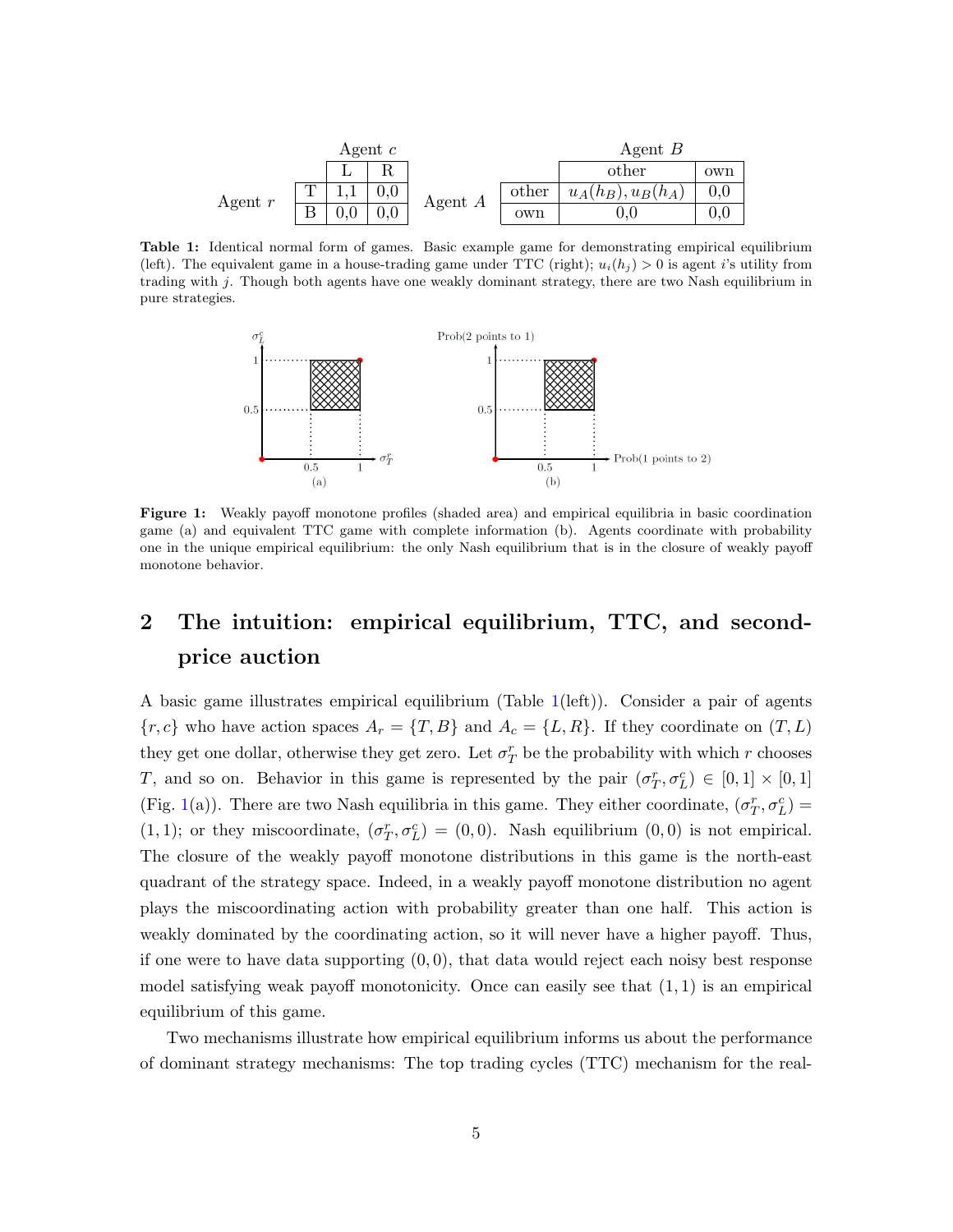location of indivisible goods from individual endowments [\(Shapley and Scarf,](#page-39-7) [1974\)](#page-39-7); and the second-price auction. For simplicity, we consider two-agent, stylized versions of these market design environments.

Consider two agents, A and B, with strict preferences over the houses they each own. TTC is the mechanism that operates as follows. Each agent points to a house. They swap houses if each agent points to the other agent's house; they remain in their houses otherwise. It is a dominant strategy for each agent to point to her preferred house. Thus, if one predicts that truthful dominant strategies will result when this mechanism is operated, one would obtain efficient trade. Other Nash equilibria exist. Consider the strategy profile where each agent unconditionally points to her own house. Regardless of information structure, these strategies are mutual best responses for expected-utility-maximizing agents. They do not produce the same outcomes as the truthful profile when trade is efficient. Simple analysis reveals an identical structure to our example game (see Table [1\(](#page-5-1)right) and Fig. [1\(](#page-5-2)b)).

The second-price auction is a mechanism for the allocation of a good by a seller among some buyers. We suppose that there are two buyers,  $A$  and  $B$ , who may have a type  $\theta_i \in \{L, M, H\}$ . The value that an agent assigns to the object depends on her type:  $v_L = 0$ ,  $v_M = 1/2$ , and  $v_H = 1$ . Each agent has quasi-linear preferences, i.e., assigns zero utility to receiving no object, and  $v_{\theta_i} - x_i$  to receiving the object and paying  $x_i$  for it. In the second-price auction each agent reports his or her value for the object.<sup>[9](#page-6-0)</sup> Then an agent with the higher valuation receives the object and pays the seller the valuation of the other agent. Ties are decided uniformly at random. Truthfully revealing types is weakly dominant for each agent under this mechanism. In its truthful, dominant-strategy equilibrium, it obtains an efficient assignment of the object, i.e., an agent with higher value receives the object. Moreover, the revenue of the seller is the second highest valuation. Other Nash equilibria exist. Suppose that agent A has type  $M$ , agent B has type  $H$ , and both agents have complete information of their types. Table [2](#page-7-0) presents the normal form of the complete information game that ensues. There are infinitely many Nash equilibria of this game. For instance, agent B reports her true type and agent A randomizes in some arbitrary way between  $L$  and  $M$ . In these equilibria, the seller generically obtains lower revenue than in the truthful equilibrium.

We intend to determine which, if any, of the sub-optimal equilibria of TTC, the secondprice auction, or any other strategy-proof mechanism, should concern a social planner who operates one of these mechanisms. We proceed by calculating the empirical equilibria of the games induced by the operation of these mechanisms. The properties of the Nash equilibria of the TTC and the second-price auction differ significantly. No sub-optimal

<span id="page-6-0"></span> $9\text{We use the term "second-price auction" to denote the soft defined by the dominant-strategy outcomes of the second-price question.}$ the mechanism in which agents bid for the good and the winner pays the second highest bid.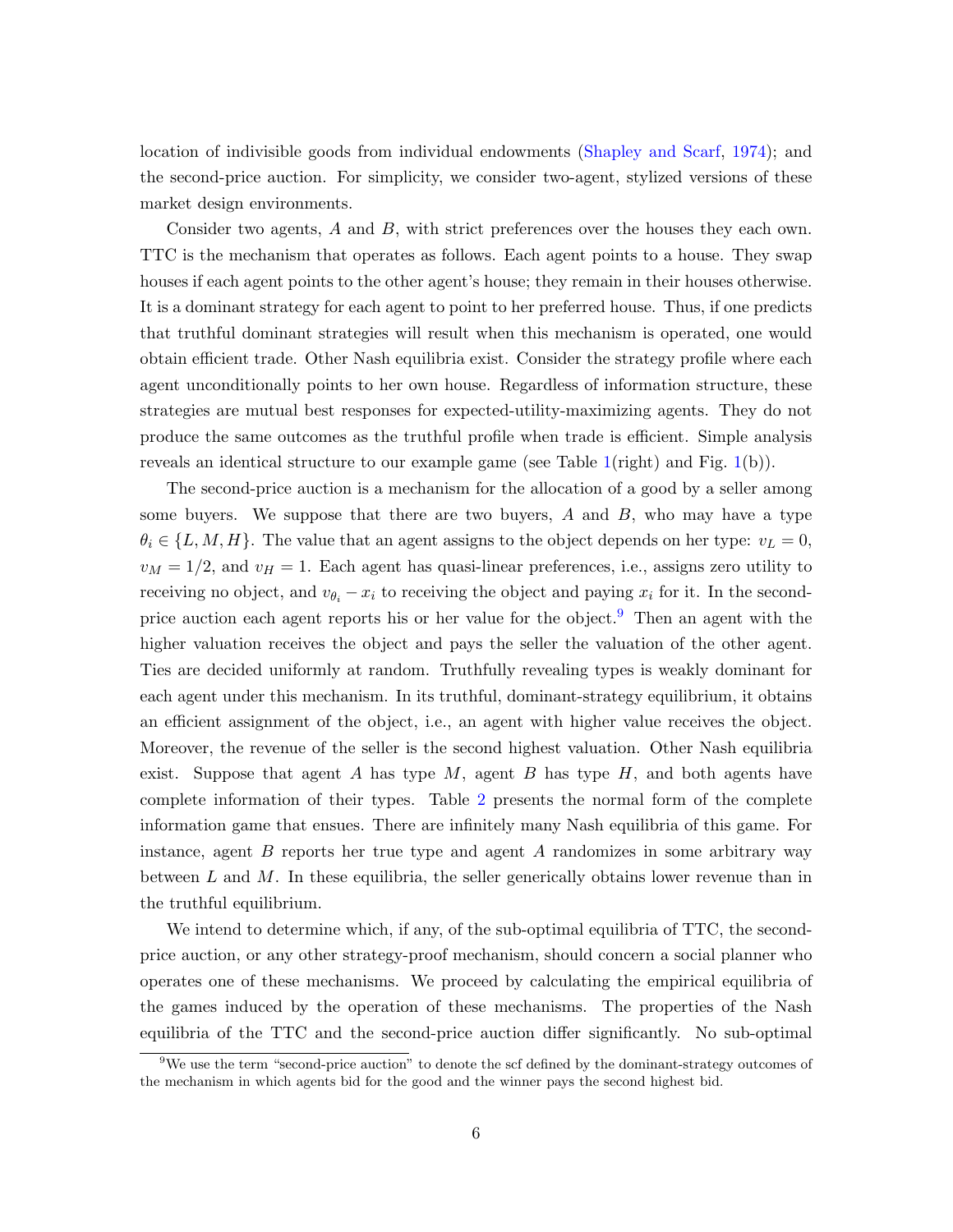|           |   | Agent $B$ |     |       |  |  |  |  |  |  |
|-----------|---|-----------|-----|-------|--|--|--|--|--|--|
|           |   |           |     |       |  |  |  |  |  |  |
|           | Η | /4,0      | 0,0 | /2,0  |  |  |  |  |  |  |
| Agent $A$ | М | 0,1/2     |     | 1/2,0 |  |  |  |  |  |  |
|           |   |           |     |       |  |  |  |  |  |  |

<span id="page-7-0"></span>Table 2: Normal form of second-price auction with complete information when  $\theta_A = M$  and  $\theta_B = H$ .

Nash equilibrium of the TTC game is an empirical equilibrium. By contrast, for some information structures, the second-price auction has empirical equilibria whose outcomes differ from those of the truthful ones. Note that the sub-optimal equilibria of the TTC that we exhibit are prior free, i.e., they are strategy profiles that constitute equilibria independently of the information structure. However, as our analysis unveils, this property turns out to be unrelated to the empirical plausibility of equilibria.

First, consider the TTC game in a complete information environment in which both agents prefer to trade. This game is equivalent to the basic game we used to illustrate empirical equilibrium where the coordinating action is to point to the other agent  $(Fig.1(b))$  $(Fig.1(b))$  $(Fig.1(b))$ . If behavior can be fit satisfactorily by a model satisfying weak payoff monotonicity, the only equilibrium that has the chance to be approximated by empirical distributions is the efficient equilibrium.

This argument does not depend on the assumption of complete information. Consider the TTC game when information is summarized by a common prior.<sup>[10](#page-7-1)</sup> Since revealing true preferences is a dominant strategy, agents, regardless of type, must reveal their truthful preferences with probability at least 1/2 in each weakly payoff monotone profile. Thus, in any limit of a sequence of weakly-payoff-monotone strategies, each agent reveals her true preference with probability at least 1/2. Consequently, in each empirical equilibrium there is a lower bound on the probability with which each agent is truthful. Given the realization of agents' types, each agent always believes the true payoff type of the other agent is possible. Then, in each empirical equilibrium of the TTC, whenever trade is efficient (for the true types of the agents), each agent will place positive probability on the other agent pointing to her. Consequently, in each empirical equilibrium of the TTC, given that an agent prefers to trade, this agent will point to the other agent with probability one whenever efficient trade is possible. Thus, each empirical equilibrium of the TTC obtains the truthful outcome with certainty.

For the second-price auction, consider the complete information structure whose associ-ated normal form game is presented in Table [2.](#page-7-0) Let  $\varepsilon > 0$  and  $\sigma := (\sigma_A, \sigma_B)$  be the pair of probability distributions on each agent's action space defined as follows. Agent A places  $\varepsilon$ 

<span id="page-7-1"></span> $10$ This can be relaxed to some extent. See Sec. [3.](#page-9-0)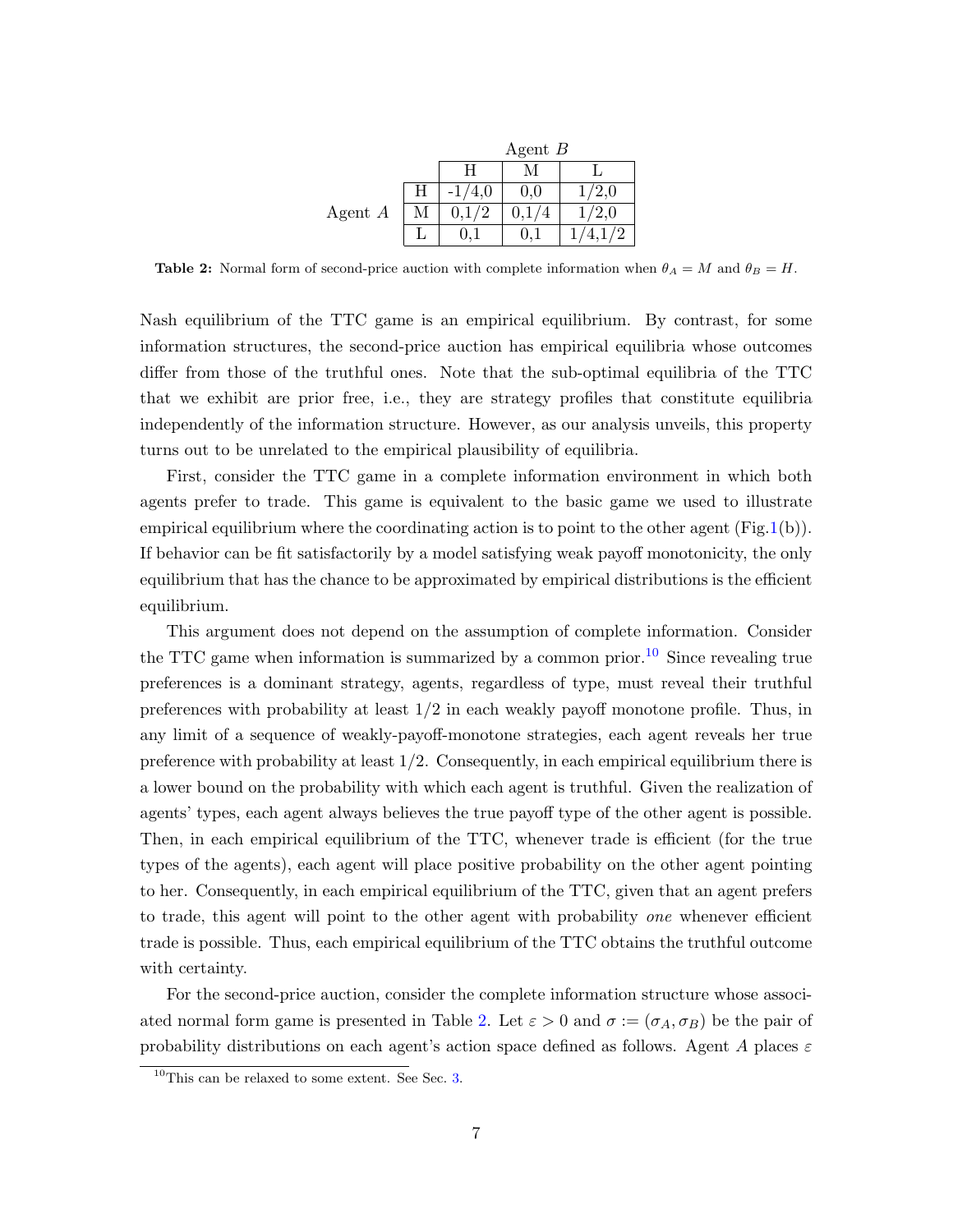<span id="page-8-0"></span>

Figure 2: Weakly monotone distribution in the second price auction with complete information for agents M and H. As  $\varepsilon$  vanishes the distributions converge to a Nash equilibrium in which the lower value agent randomizes between L and M.

probability on H, 1/2 on M and  $1/2 - \varepsilon$  on L. Agent B places  $1-2\varepsilon$  probability on H, and  $\varepsilon$  on each of the other two actions. For small  $\varepsilon$  this profile is weakly payoff monotone. This can be easily seen in Fig. [2.](#page-8-0) Starting at the top left of the figure is  $\sigma_B$ . This distribution induces the expected payoffs for agent A shown at the top right of the figure. Since  $M$  is the unique weakly dominant strategy for agent A and  $\sigma_B$  is interior, the highest payoff for agent A is achieved by M. Between L and H, agent A obtains a higher payoff with  $L$ , because with  $H$  she ends up buying the object for a price above her value with positive probability. Thus, expected payoffs for agent A are ordered exactly as  $\sigma_A$ , which is shown at the bottom right of Fig. [2.](#page-8-0) If agent A plays  $\sigma_A$ , agent B's expected utility is that shown at the bottom left of Fig. [2.](#page-8-0) Agent B's utility is maximized at her unique weakly dominant strategy. Thus, differences in  $\sigma_B$  reveal differences in expected utility. More precisely, agent B playing H with higher probability than both  $M$  and  $L$  is consistent with  $H$  having higher expected payoff than both M and L. As  $\varepsilon$  vanishes, this profile converges to a Nash equilibrium in which agent A randomizes between M and L with equal probability.<sup>[11](#page-8-1)</sup>

The concept of empirical equilibrium differentiates TTC and the second-price auction.

<span id="page-8-1"></span><sup>&</sup>lt;sup>11</sup>Note that we can easily modify our construction to have interior profiles that are ordinally equivalent to expected payoffs. This is always possible. That is, each empirical equilibrium of a finite game is the limit of interior distributions that are, agent-wise, ordinally equivalent to expected payoffs [\(Velez and Brown,](#page-40-2) [2020b\)](#page-40-2). Note also that we could easily modify our construction so agent A places probability  $1/2 + \alpha$  on M and  $1/2 - \alpha$  on L for any  $0 \leq \alpha \leq 1/2$ .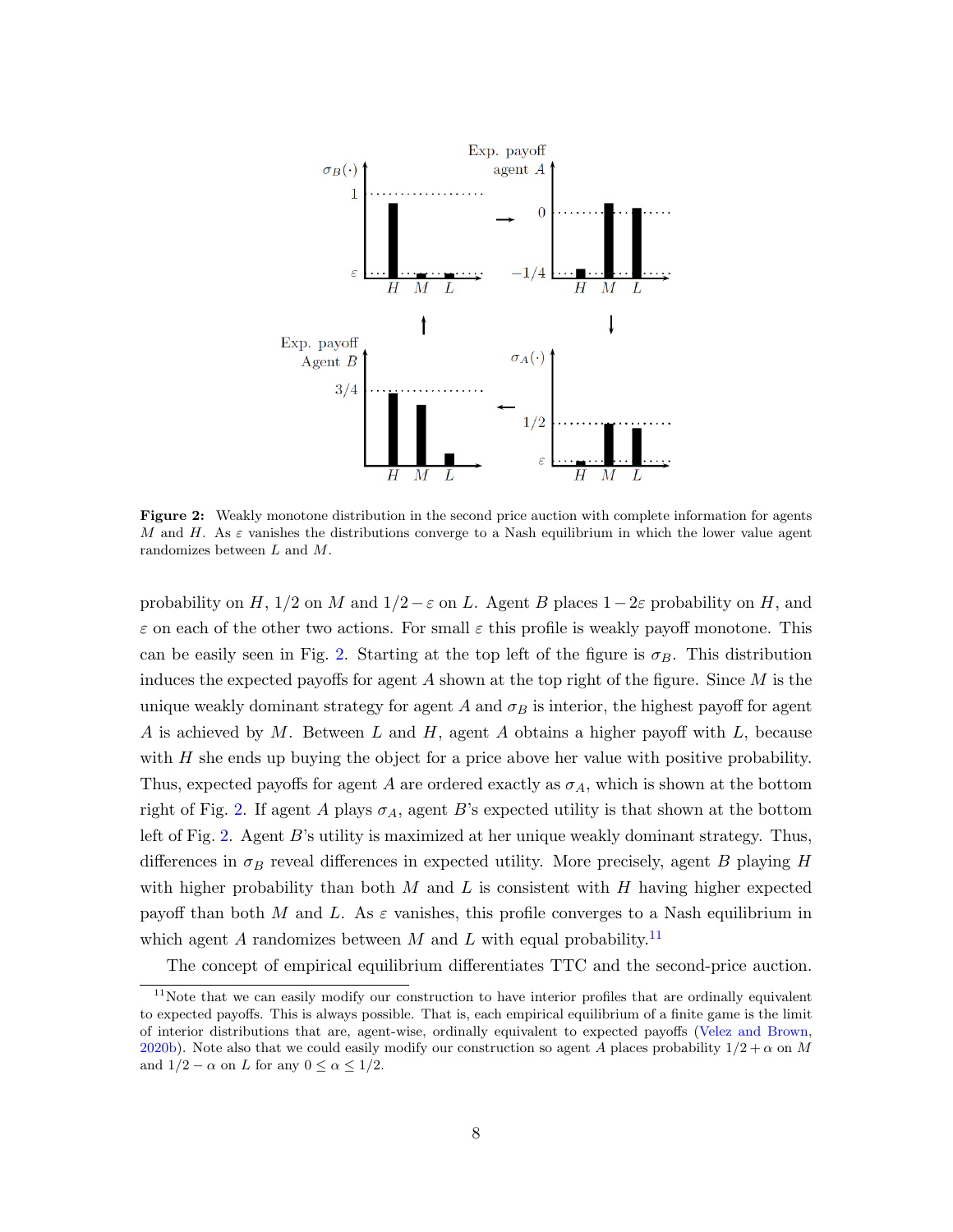Suppose that agents' behavior is weakly payoff monotone. Then, if these mechanisms are operated, one will never observe that empirical distributions of play in TTC approximate an equilibrium producing a sub-optimal outcome. By contrast, this possibility is not ruled out for the second-price auction.

It turns out that these differences among these two mechanisms can be pinned down to a property that TTC satisfies and the second-price auction violates: non-bossiness, i.e., in the direct-revelation game of the mechanism, an agent cannot change the outcome by lying without changing her welfare (Theorem [1\)](#page-12-0).

For strategy-proof mechanisms that do violate non-bossiness, it is useful to examine which information structures produce undesirable empirical equilibria. For strategy-proof mechanisms in which no agent can be bossy with a dominant strategy (e.g., the second-price auction) undesirable equilibria cannot be an empirical equilibrium under interior information structures (Theorem [2\)](#page-12-1). Thus, our previous example was dependent on the type of information structure we used (i.e., complete information).

Together, Theorems [1](#page-12-0) and [2](#page-12-1) produce sharp predictions about the type of behavior that is plausible when a strategy-proof scf is operated in different information structures. Our review of the relevant experimental and empirical literature is largely consistent with these predictions (see Sec. [5\)](#page-19-0).

# <span id="page-9-0"></span>3 Model

There is a group of agents  $N := \{1, \ldots, n\}$  and an arbitrary set of alternatives X. Agents have private values, i.e., each  $i \in N$  has a payoff type  $\theta_i$ , determining an expected utility index  $u_i(\cdot|\theta_i): X \to \mathbb{R}$ . The set of possible payoff types for agent i is  $\Theta_i$  and the set of possible payoff type profiles is  $\Theta := \prod_{i \in N} \Theta_i$ . We assume that  $\Theta$  is finite. For each  $S \subseteq N$ ,  $\Theta_S$  is the cartesian product of the type spaces of the agents in S. The generic element of  $\Theta_S$ is  $\theta_S$ . When  $S = N \setminus \{i\}$  we simply write  $\Theta_{-i}$  and  $\theta_{-i}$ . We concatenate partial profiles, as in  $(\theta_{-i}, \mu_i)$ . We use this notation consistently when operating with vectors (as in strategy profiles). We assume that information is summarized by a common prior  $p \in \Delta(\Theta)$ .<sup>[12](#page-9-1)</sup> For each  $\theta$  in the support of p and each  $i \in N$ , let  $p(\cdot|\theta_i)$  be the distribution p conditional on agent *i* drawing type  $\theta_i$ .<sup>[13](#page-9-2)</sup>

<span id="page-9-2"></span><span id="page-9-1"></span><sup>&</sup>lt;sup>12</sup>For a finite set F,  $\Delta(F)$  denotes the simplex of probability measures on F.

 $13$ Our results can be extended for general type spaces à la [Bergemann and Morris](#page-35-13) [\(2005\)](#page-35-13) when one requires the type of robust implementation in our theorems only for the common support of the priors. We prefer to present our payoff-type model for two reasons. First, it is simpler. Second, since our theorems are robust implementation characterizations, they are not stronger results when stated for larger sets of priors. By stating our theorems in our domain, the reader is sure that we do not make use of the additional freedom that games with non-common priors allow.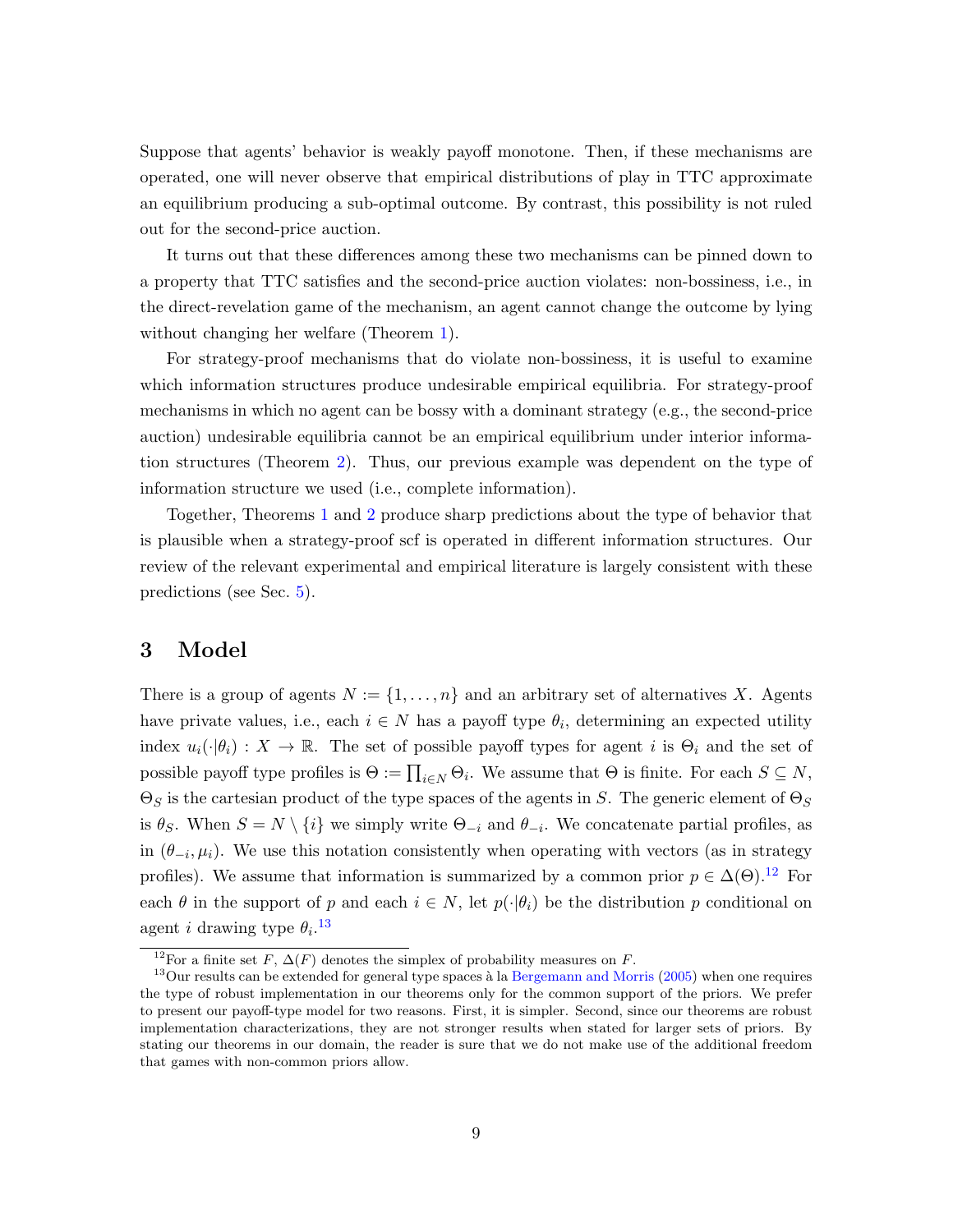A social choice function (scf) selects an alternative for each possible state. The generic scf is  $g : \Theta \to X$ . Three properties of scfs play an important role in our results. An scf g,

- 1. is strategy-proof if for each  $\theta \in \Theta$ , each  $i \in N$ , and each  $\tau_i \in \Theta_i$ ,  $u_i(g(\theta)|\theta_i) \geq$  $u_i(g(\theta_{-i}, \tau_i)|\theta_i).$
- 2. is non-bossy if for each  $\theta \in \Theta$ , each  $i \in N$ , and each  $\tau_i \in \Theta_i$ ,  $u_i(g(\theta)|\theta_i) =$  $u_i(g(\theta_{-i}, \tau_i)|\theta_i)$  implies that  $g(\theta) = g(\theta_{-i}, \tau_i)$ .
- 3. has no bossy dominant strategy if for each  $\theta \in \Theta$ , each  $i \in N$ , and each  $\tau_i \in \Theta_i$ , if  $u_i(g(\theta)|\theta_i) = u_i(g(\theta_{-i}, \tau_i)|\theta_i)$  and  $g(\theta) \neq g(\theta_{-i}, \tau_i)$ , then there is  $\tau_{-i} \in \Theta_{-i}$  such that  $u_i(g(\tau_{-i},\theta_i)|\theta_i) > u_i(g(\tau)|\theta_i).$

The first property is well-known. The second property, first introduced by [Saijo et al.](#page-39-9) [\(2007\)](#page-39-9), requires that no agent, when telling the truth (in the direct-revelation mechanism associated with the scf), be able to change the outcome by changing her report without changing her welfare. It is satisfied by TTC, the Median Voting rule, and the Uniform rule. It is violated by the Pivotal mechanism, the second-price auction, and SPDA.

Starting from [Satterthwaite and Sonnenschein](#page-39-12) [\(1981\)](#page-39-12), a variety of related axioms, usually referred to as non-bossiness, have played a role in mechanism design, implementation, and social choice theory. [Thomson](#page-40-6) [\(2016\)](#page-40-6) surveys the definition and the normative content of these different notions of non-bossiness.

The third property requires that any consequential deviation from a truthful report by an agent can have adverse consequences for her. Restricted to strategy-proof scfs, this property says that, in the direct-revelation game associated with the scf, for each agent, all dominant strategies are equivalent. This property is satisfied whenever each agent type has a unique weakly dominant action, as in the second-price auction. It is not necessary that weakly dominant actions be unique for this property to be satisfied. A student in a school choice environment with strict preferences and in which Student Proposing Differed Acceptance is operated, may have multiple dominant strategies (e.g., a student that each school ranks first). However, any misreport that is also a dominant strategy for this student, cannot change the outcome (see Online Appendix for a formal argument).

A finite mechanism is a pair  $(M, \varphi)$  where  $M := (M_i)_{i \in N}$  are finite message spaces and  $\varphi: M \to \Delta(X)$  is an outcome function. Given the common prior p,  $(M, \varphi)$  determines a standard Bayesian game  $\Gamma := (M, \varphi, p)$ . When the prior is degenerate, i.e., places probability one on a payoff type  $\theta \in \Theta$ , we refer to this as a game of complete information and denote it simply by  $(M, \varphi, \theta)$ . A strategy for agent i in  $\Gamma$  is a function that assigns to each  $\theta_i \in \Theta_i$  that happens with positive probability under p, a function  $\theta_i \mapsto \sigma_i(\cdot | \theta_i) \in \Delta(M_i)$ .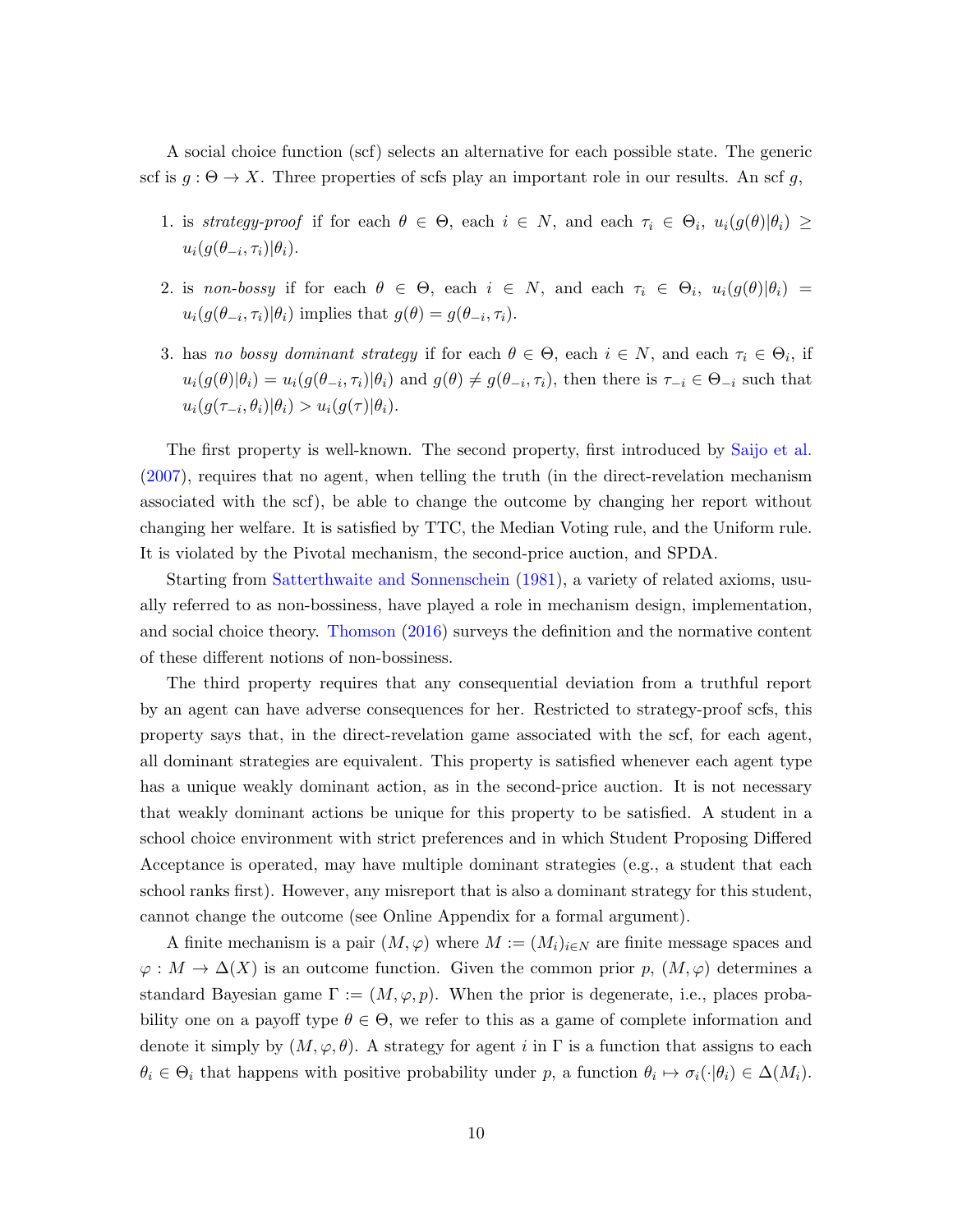We denote a profile of strategies by  $\sigma := (\sigma_i)_{i \in N}$ . For each  $S \subseteq N$ , and each  $\theta_S \in \Theta_S$ ,  $\sigma_S(\cdot|\theta_S)$  is the corresponding product measure  $\prod_{i\in S}\sigma_i(\cdot|\theta_i)$ . When  $S = N$  we simply write  $\sigma(\cdot|\theta)$ . We denote the measure that places probability one on  $m_i \in M_i$  by  $\delta_{m_i}$ . With a complete information structure, we simplify notation and do not condition strategies on an agent's type, which is uniquely determined by the prior. Thus, in game  $(M, \varphi, \theta)$  we write  $\sigma_i$  instead of  $\sigma_i(\cdot|\theta_i)$ .

Let  $\theta_i \in \Theta_i$  be realized with positive probability under p. The expected utility of agent i with type  $\theta_i$  in  $\Gamma$  from playing strategy  $\mu_i$  when the other agents select actions as prescribed by  $\sigma_{-i}$  is

$$
U_{\varphi}(\sigma_{-i}, \mu_i | p, \theta_i) := \sum u(\varphi(m) | \theta_i) p(\theta_{-i} | \theta_i) \sigma_{-i}(m_{-i} | \theta_{-i}) \mu_i(m_i | \theta_i),
$$

where the summation is over all  $\theta_{-i} \in \theta_{-i}$  and  $m \in M$ . A profile of strategies  $\sigma$  is an (Bayesian Nash) *equilibrium* of Γ if for each  $\theta \in \Theta$  in the support of p, each  $i \in N$ , and each  $\mu_i \in \Delta(M_i)$ ,  $U_{\varphi}(\sigma_{-i}, \mu_i | p, \theta_i) \leq U_{\varphi}(\sigma_{-i}, \sigma_i | p, \theta_i)$ . The set of equilibria of  $\Gamma$  is  $N(\Gamma)$ . Given an scf g, we say that a strategy profile  $\sigma$  implements g if for each  $\theta$  in the support of p and each profile of reports m in the support of  $\sigma(\cdot|\theta)$ ,  $\varphi(m) = g(\theta)$ .

We say that  $m_i \in M_i$  is a *weakly dominant action* for agent i with type  $\theta_i \in \Theta_i$  in  $(M, \varphi)$ if for each  $r_i \in M_i$ , and each  $m_{-i} \in M_{-i}$ ,  $u_i(m|\theta_i) \geq u_i(m_{-i}, r_i|\theta_i)$ . A dominant-strategy mechanism is that in which each agent type has at least one weakly dominant action.

Our basis for plausibility of behavior is the following weak form of utility maximization.

**Definition 1.** A profile of strategies for  $\Gamma := (M, \varphi, p)$ ,  $\sigma := (\sigma_i)_{i \in N}$ , is weakly payoff monotone for  $\Gamma$  if for each  $\theta \in \Theta$  in the support of p, each  $i \in N$ , and each pair  $\{m_i, n_i\} \subseteq M_i$ such that  $\sigma_i(m_i|\theta_i) > \sigma_i(n_i|\theta_i)$ ,  $U_{\varphi}(\sigma_{-i}, \delta_{m_i}|p, \theta_i) > U_{\varphi}(\sigma_{-i}, \delta_{n_i}|p, \theta_i)$ .

We then identify the Nash equilibria that can be approximated by plausible behavior.

**Definition 2.** An empirical equilibrium of  $\Gamma := (M, \varphi, p)$  is an equilibrium of  $\Gamma$  that is the limit of a sequence of weakly payoff monotone strategies for Γ.

In any finite game, firm equilibria, approachable equilibria, and the limits of logistic Quantal Response Equilibrium (as the sophistication parameter converges to infinite sophistication) are empirical equilibria. Thus, at least one empirical equilibrium exists for every finite game (see [van Damme,](#page-40-1) [1991;](#page-40-1) [McKelvey and Palfrey,](#page-38-7) [1995\)](#page-38-7).

## 4 Results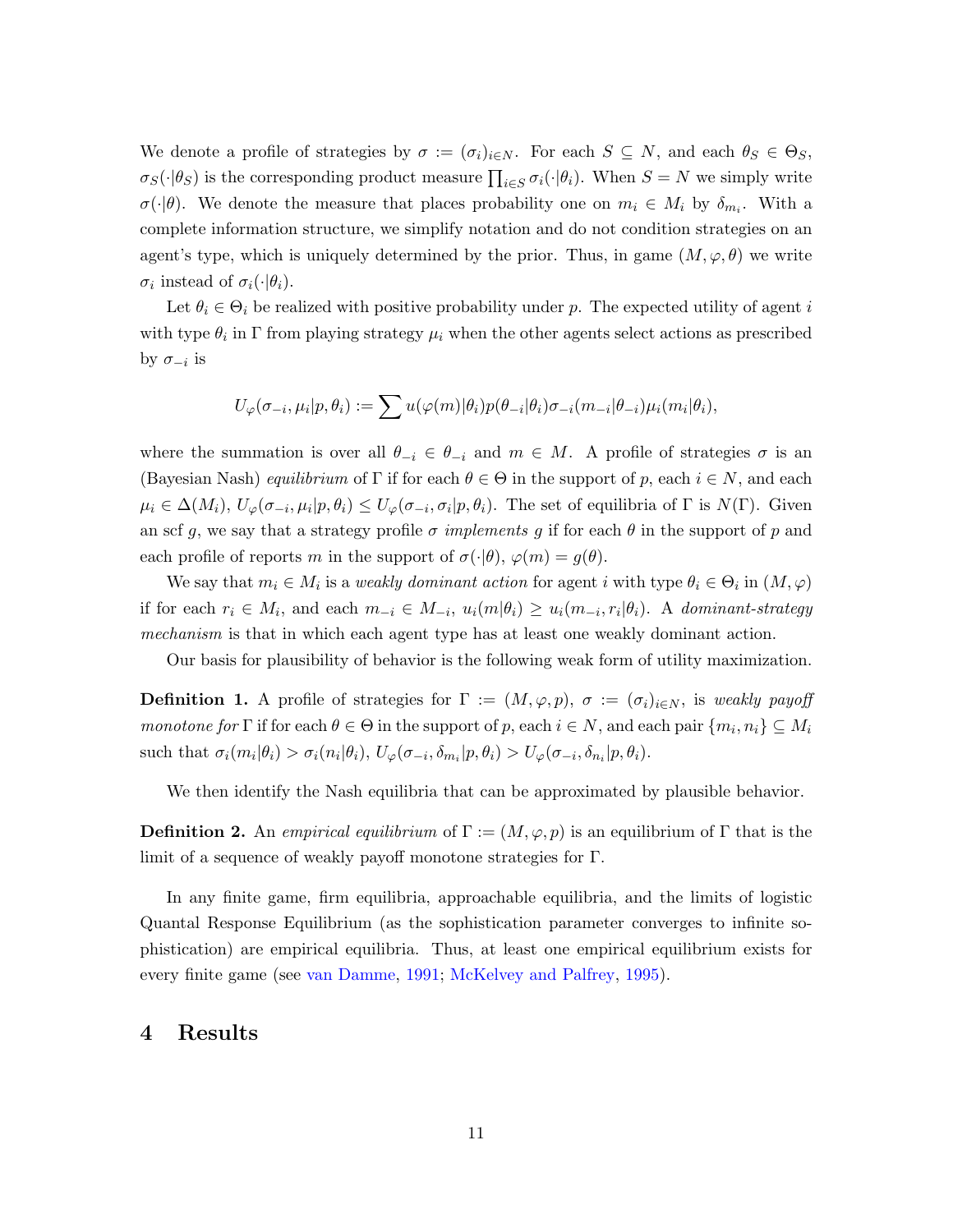#### 4.1 When are all empirical equilibria optimal?

Our first result is a characterization of the social choice functions whose direct-revelation game obtains, for all common-prior information structures and for each possible state, the scf's optimal outcome.

<span id="page-12-0"></span>**Theorem 1.** Let  $g$  be an scf. The following statements are equivalent.

- 1. For each common prior p each empirical equilibrium of  $(\Theta, g, p)$  implements g.
- 2. g is strategy-proof and non-bossy.

We divide the proof of our characterization results, Theorems [1](#page-12-0) and [2,](#page-12-1) in five lemmas of independent interest that we discuss in Sec. [4.2.](#page-13-0)

Theorem [1](#page-12-0) states that the robust performance of a direct-revelation mechanism of an scf, evaluated with the empirical equilibrium prediction, depends exclusively on two of its properties: strategy-proofness and non-bossiness. Our examples in Sec. [2](#page-5-0) illustrate it. TTC is both strategy-proof and non-bossy. In the TTC game, regardless of the information structure, none of the sub-optimal equilibria survive the empirical equilibrium refinement. The second-price auction is strategy-proof, but violates non-bossiness. In this auction, there are information structures for which some sub-optimal Nash equilibria are empirical equilibria.

It is somehow unexpected that the differences in performance of the TTC and secondprice auction can be traced down to simple properties of the scfs that can be articulated in any private-values model. Each of these mechanisms operates in structured environments. For instance, some of the strategic properties of TTC crucially depend on particular assumptions on preferences. This scf selects the unique core allocation (existence and uniqueness of core allocation is rare on allocation environments). These further features of the housingmarket model are not essential for the empirical equilibrium robustness of TTC. Similarly, a violation of strategy-proofness or non-bossiness is sufficient to find an information structure for which the direct-revelation game of an scf g has an empirical equilibrium that does not implement g. The particular additional features of our example (e.g., a specific number of agents, quasi-linear preferences) are not essential.

Our second result is a characterization of the social choice functions whose directrevelation game obtains, for all *interior* common-prior information structures and for each possible state, the scf's recommended outcome.

<span id="page-12-1"></span>**Theorem 2.** Let  $g$  be an scf. The following statements are equivalent.

1. For each interior common prior p, each empirical equilibrium of  $(\Theta, g, p)$  implements g.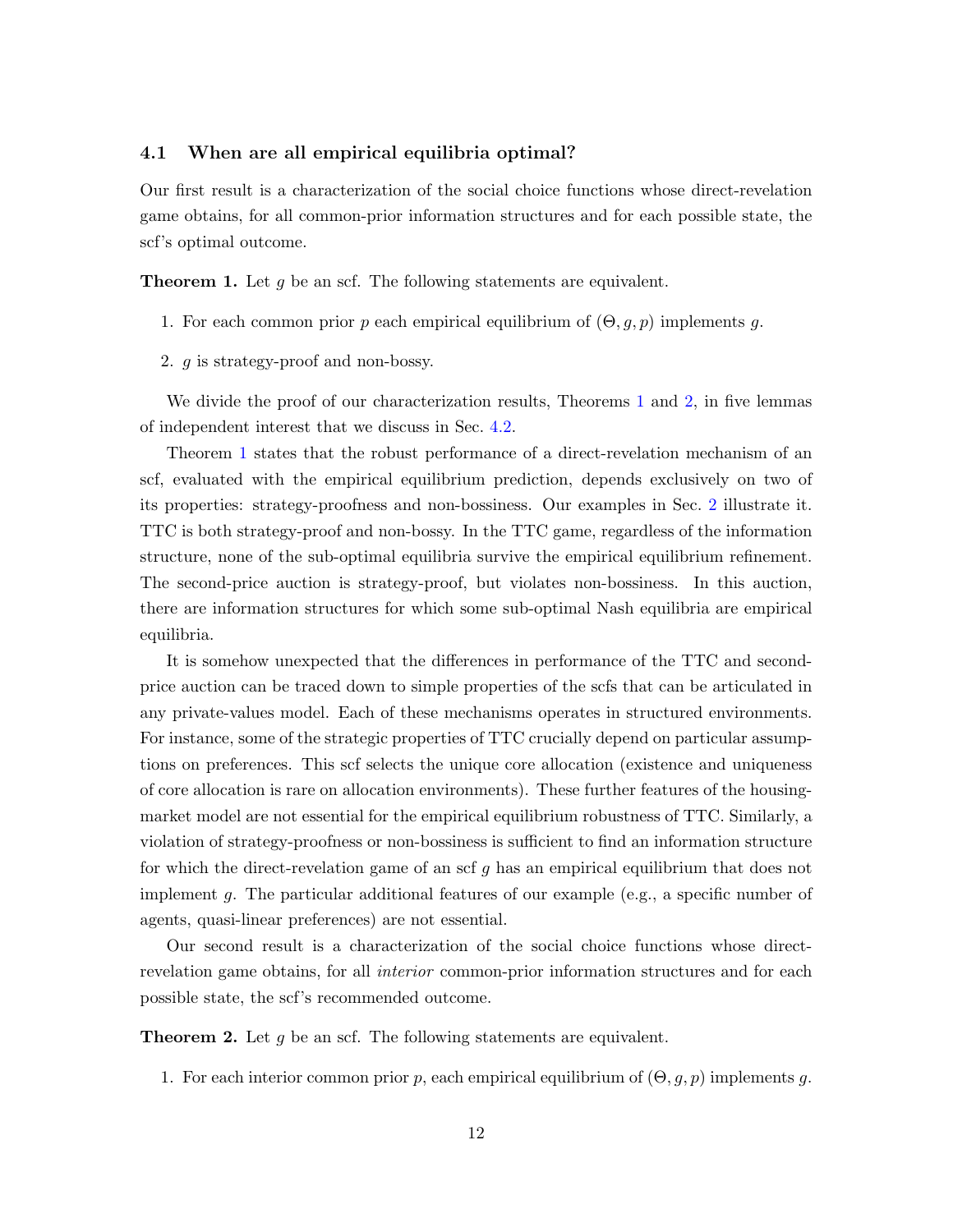2. g is strategy-proof and has no bossy dominant strategy.

Theorem [2](#page-12-1) reveals a connection between the information structure in which an scf g is operated and its performance. If, conditional on her type no agent can rule out a profile of types of the other agents, a direct-revelation game of g can have empirical equilibria that do not implement q only if q has bossy dominant strategies. The second-price auction, for instance, has no bossy dominant strategy. Thus, it is not by chance that our example in Sec. [2](#page-5-0) of an empirical equilibrium with low revenue for the seller is in an environment with complete information.

Theorems [1](#page-12-0) and [2](#page-12-1) together allow us to better understand the Nash equilibria of the direct-revelation games of a strategy-proof scf g. If at least one agent has a bossy weakly dominant action, there are Nash equilibria in weakly dominant actions that do not implement  $g$ . One of these equilibria is empirical. If the scf has no bossy dominant strategy but violates non-bossiness, there could be empirical equilibria that do not implement g depending on the information structure in which the scf is operated. On the one hand, if information is interior, all empirical equilibria implement g. On the other hand, one can always find a non-interior information structure for which there is an empirical equilibrium that do not implement  $g$ . Finally, if  $g$  is non-bossy, then all empirical equilibria of a direct-revelation game of  $g$  implement  $g$ .

Our analysis articulates a folk wisdom about the performance of strategy-proof scfs: (some) dominant-strategy mechanisms should perform better when agents face enough un-certainty.<sup>[14](#page-13-1)</sup> By contrast, refinements that discard Nash equilibria that involve weaklydominated strategies produce a single prediction as long as a strategy-proof scf has no bossy-dominant strategies: only truthful equilibrium is plausible independently of the information structure.

#### <span id="page-13-0"></span>4.2 Five basic lemmas

We divide the proof of the theorems in the previous section into five lemmas. First, let us see why under the conditions in the theorems each empirical equilibrium of the direct-revelation game of a strategy-proof scf q implements q.

We start with a key lemma. It states that, in each empirical equilibrium of a directrevelation game of a strategy-proof scf, truthful reports are played with at least the frequency of uniform random play. We present the proof of all lemmas in the Appendix.

<span id="page-13-1"></span> $14$ For instance, it is commonly accepted within the experimental economics literature that private rather than common information of values may be beneficial for market outcomes (e.g., [Smith,](#page-40-7) [1994\)](#page-40-7). The general justification is that when more information is available about others' valuations, individuals may strive to deviate from the single-shot Nash equilibrium in order to capture more economic rents.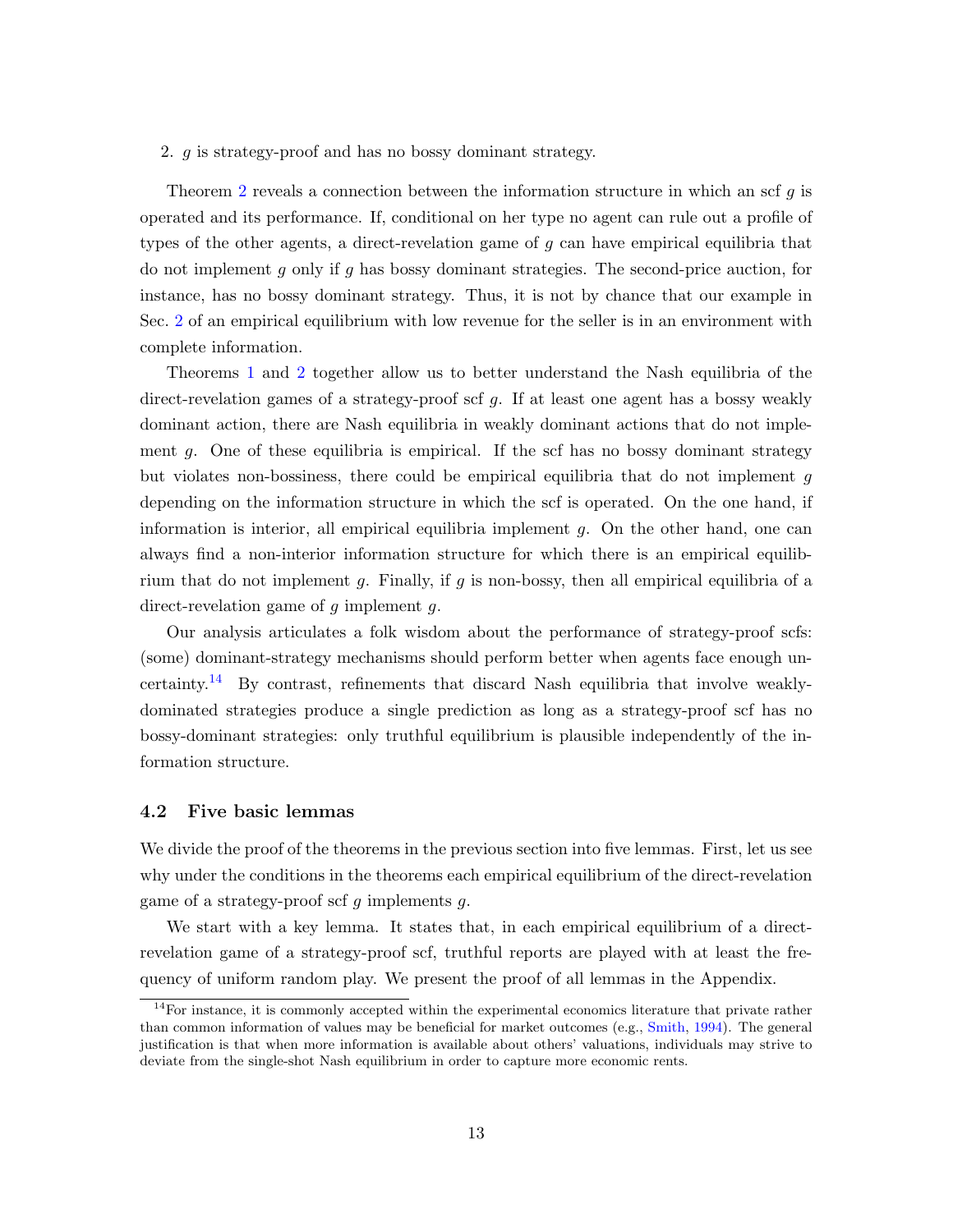**Definition 3.** Let g be an scf and p a common prior. A strategy profile in  $(\Theta, g, p)$ ,  $\sigma$ , is baseline-truthful if it prescribes each agent be truthful with a frequency that is at least that of uniform random play. That is, for each  $i \in N$  and each  $\theta_i \in \Theta_i$  that happens with positive probability under  $p, \sigma_i(\theta_i|\theta_i) \geq 1/|\Theta_i|$ .

<span id="page-14-0"></span>**Lemma 1.** Let g be strategy-proof, p a common prior, and  $\sigma$  an empirical equilibrium of  $(\Theta, g, p)$ . Then,  $\sigma$  is a baseline-truthful strategy profile in  $(\Theta, g, p)$ .

The intuition behind Lemma [1](#page-14-0) is simple. Truthful reports are weakly dominant strategies for each agent in a strategy-proof game. Thus, in a weakly-payoff-monotone distribution, truthful reports should have the highest frequency, which is always at least as great as under uniform-random play. This property is inherited by any limit of these distributions. In particular, it is inherited by all empirical equilibria.

With our next two results we show that a baseline-truthful equilibrium of the directrevelation game of a strategy-proof scf always implements g when the conditions in our theorems are satisfied. In the next lemma, we identify the defining characteristic of a baseline-truthful equilibrium that does not implement g.

<span id="page-14-1"></span>**Lemma 2.** Let g be strategy-proof, p a common prior, and  $\sigma$  a baseline-truthful equilibrium of  $(\Theta, g, p)$ . Suppose that  $\sigma$  does not implement g. Then, there are  $\theta \in \Theta$  in the support of p,  $\tau$  in the support of  $\sigma(\cdot|\theta)$ , and  $i \in N$  such that  $u_i(g(\tau)|\theta_i) = u_i(g(\tau_{-i}, \theta_i)|\theta_i)$  and  $g(\tau) \neq g(\tau_{-i}, \theta_i).$ 

Let g be strategy-proof and consider an equilibrium of its direct-revelation game. Lemma  $2$ states that if the equilibrium does not implement  $g$ , at least one agent ends up being bossy with respect to the reports of the other agents. Thus, the conditions that guarantee there is no bossy best-response to a baseline-truthful strategy in g's direct-revelation game also guarantee these equilibria all implement  $q$ . The following lemma identifies two of these conditions.

**Lemma 3.** Let g be strategy-proof, p a common prior, and  $\sigma$  a baseline-truthful strategy profile in  $(\Theta, g, p)$ . Assume that at least one of the following conditions holds:

1.  $q$  is non-bossy.

<span id="page-14-2"></span>2. g has no bossy dominant strategy and p has full support.

Let  $\theta \in \Theta$  in the support of p,  $\tau_{-i}$  in the support of  $\sigma_{-i}(\cdot|\theta_{-i}), i \in N$ , and  $\tau_i \in \Theta_i$  such that  $g(\tau) \neq g(\tau_{-i}, \theta_i)$ . Then,  $\tau_i$  is not a best response to  $\sigma_{-i}$  for i.

Lemmas [1](#page-14-0)[–3](#page-14-2) allow us to complete the proof that Statement 2 implies Statement 1 in our theorems (see Appendix).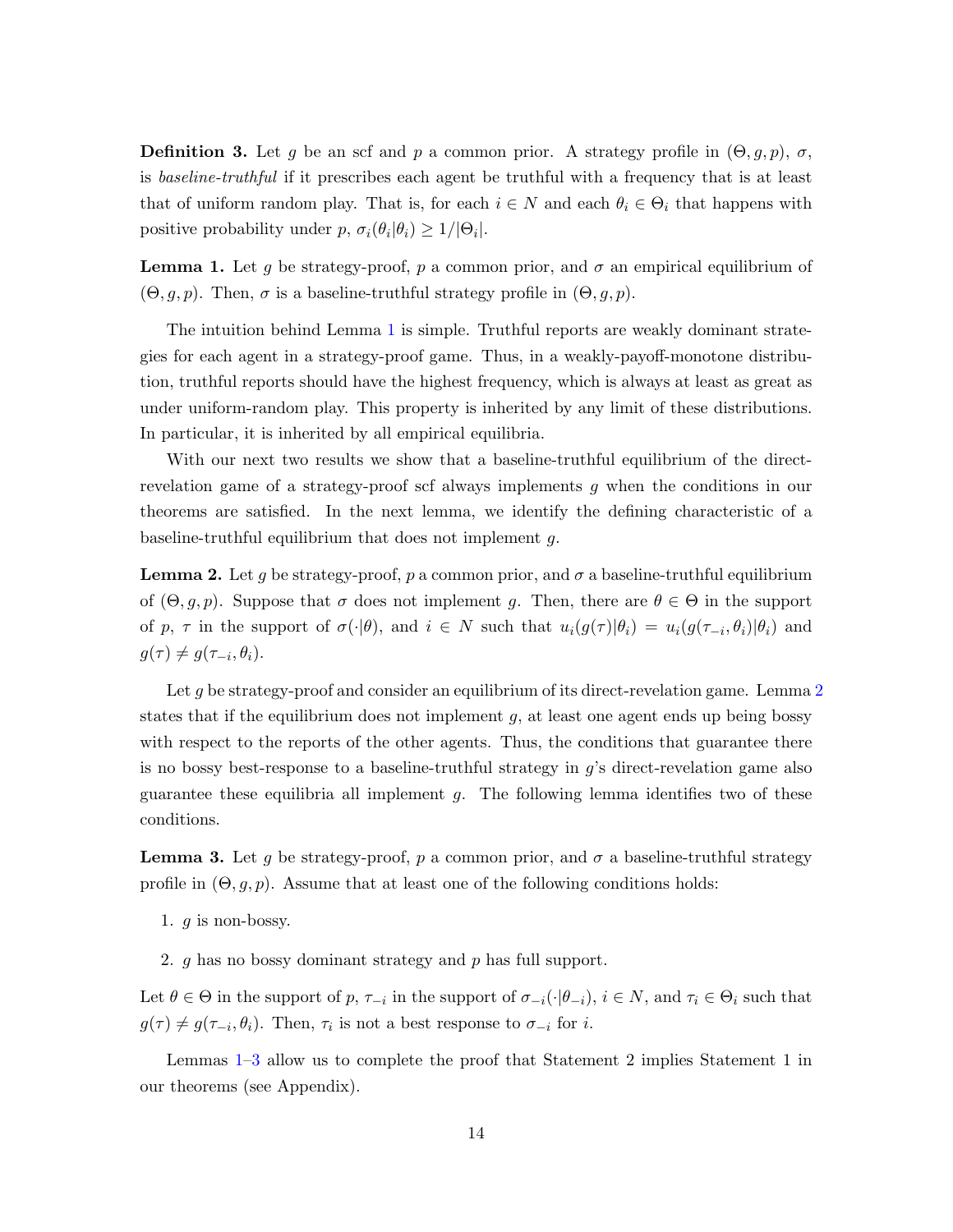We now prove that the conditions in Statement 2 in our theorems are necessary for the robustness property in the corresponding Statement 1. We start with the second theorem, whose robustness requirement is weaker and thus admits a larger class of scfs.

<span id="page-15-0"></span>**Lemma 4.** Let g be an scf. Suppose that for each interior prior p each empirical equilibrium of  $(\Theta, g, p)$  implements g. Then, g is strategy-proof and has no bossy dominant strategy.

The necessity of strategy-proofness in Lemma [4](#page-15-0) is closely related to [Bergemann and](#page-35-13) [Morris](#page-35-13) [\(2005,](#page-35-13) Proposition 3). These authors show that for each interior common-prior information structure the direct-revelation game of an scf  $g$  has a pure strategy equilibrium that implements q only if q is strategy-proof. Since there are games in which no empirical equilibrium is in pure strategies, our result does not immediately follow as a consequence of the earlier result. The argument advanced by these authors can be easily modified to prove our result, however. We present it in the Appendix for completeness.

Finally, it is necessary that an scf be non-bossy for it to satisfy the robustness property in Statement 1 in Theorem [1.](#page-12-0) (Strategy-proofness is already implied by Lemma [4.](#page-15-0))

<span id="page-15-1"></span>**Lemma 5.** Let g be strategy-proof. Suppose that for each common prior  $p$  each empirical equilibrium of  $(\Theta, g, p)$  implements g. Then, g is non-bossy.

Our proof of Lemma [5](#page-15-1) is by contradiction. We show that it is impossible for an scf to satisfy the robustness property in the lemma and also violate non-bossiness. If the scf violates non-bossiness, then there is some state  $\theta$  at which at least one agent is bossy. That is, if all other agents report truthfully, the agent can change the outcome by lying without changing her payoff. We prove that one can always construct an empirical equilibrium in which the agent is bossy with positive probability for the complete information game for state  $\theta$ . This proves the lemma because the equilibrium we construct does not implement g. It is worth noting that we prove this equilibrium is empirical by constructing a sequence of weakly payoff monotone distributions based on noisy best-response distributions that are popular for the analysis of experimental data [\(Goeree et al.,](#page-37-9) [2016\)](#page-37-9). The equilibrium play of the bossy agent in our construction is approximated by Logistic Quantal responses. The equilibrium play of all other agents are approximated by uniform perturbations of equilibrium play. The detail in our proof consists on carefully selecting the equilibrium and the speed at which the noisy best-responses move towards their limit. This construction guarantees these sequences converge to equilibrium and maintain weak payoff monotonicity along the way.

The proof of Lemma [5](#page-15-1) relies on uniform perturbations, perturbations where agents play actions that have different expected utility with the same frequency. This is compatible with weak-payoff monotonicity. Indeed, this property only requires that between two actions that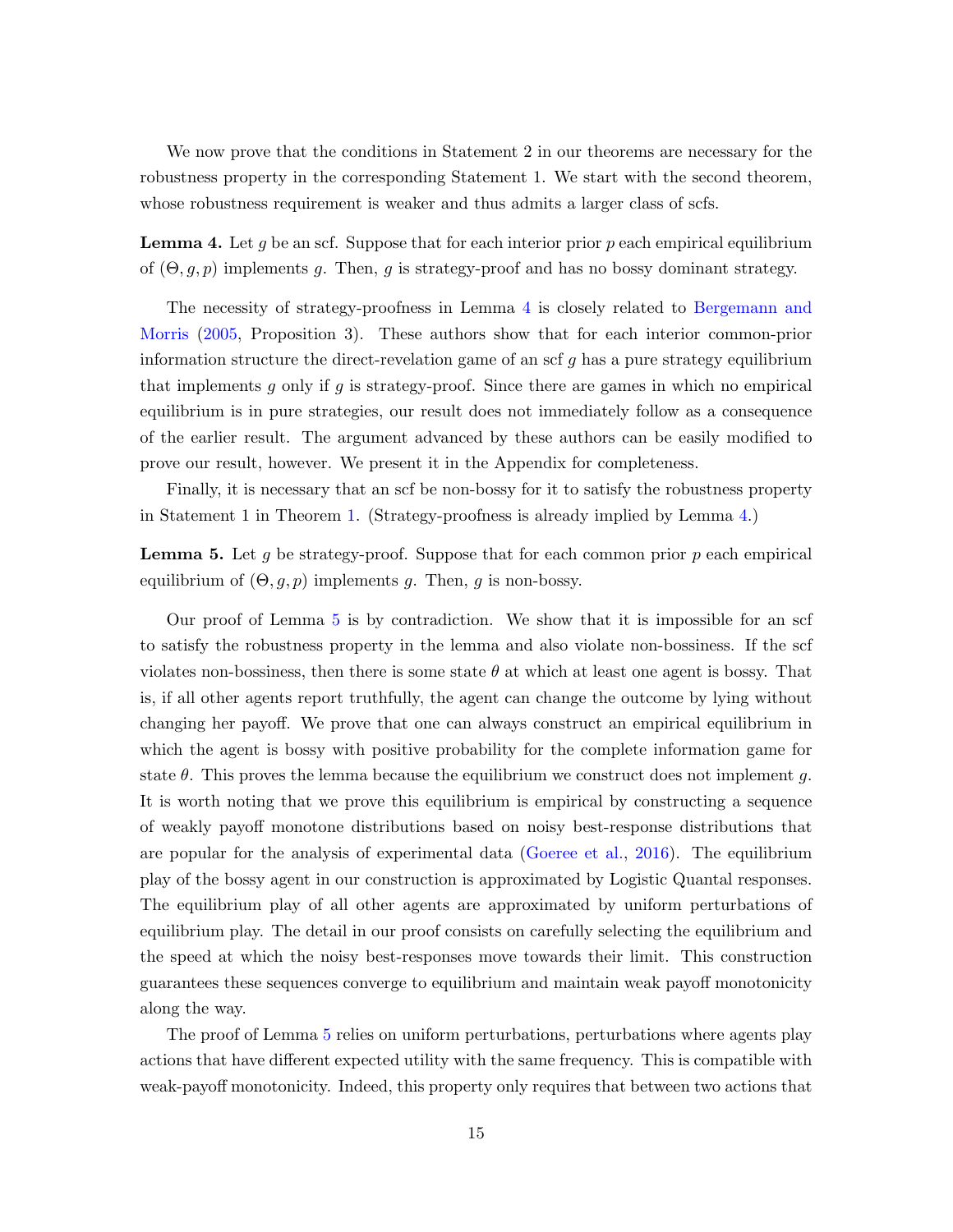are played with different probability, the one with higher frequency has higher expected utility. It is possible to modify the construction and approximate the equilibrium by means of interior distributions in which frequencies of play are ordinally equivalent to expected utility. This is a consequence of a more general result. Each empirical equilibrium is the limit of behavior generated by a sequence of monotone noisy best-response operators (regular quantal response functions as defined by [Goeree et al.,](#page-37-7) [2005\)](#page-37-7) that are utility maximizers in the limit (see [Velez and Brown,](#page-40-2) [2020b,](#page-40-2) Theorem 2).

Our lemmas have independent substantive content. Lemmas [1–](#page-14-0)[3](#page-14-2) inform the mechanism designer that it is enough for behavior to be baseline-truthful for the robust performance of an scf satisfying Statement 2 in either Theorems [1](#page-12-0) or [2.](#page-12-1) They also inform the empirical economist that when the conditions in Theorems [1](#page-12-0) and [2](#page-12-1) are satisfied, one can confirm behavior is not approaching a sub-optimal Nash equilibrium by simply checking that behavior is baseline-truthful. Importantly, baseline-truthfulness is an easily testable property that is overwhelmingly supported by experimental data (Sec. [5\)](#page-19-0).

Additionally, Lemma [3](#page-14-2) gives us a powerful shortcut for the analysis of experimental data from strategy-proof games. Suppose that one finds subjects in experimental games are truthful at least as frequently as uniform-random play. Additionally, subjects also play best responses with high probability. Then, if any of the conditions in the lemma are satisfied, the mechanism is necessarily performing well even when behavior stays persistently away from the truthful equilibrium. The reason is that under these conditions, any "consequential" lie is not a best response. (A consequential lie is one that, conditional on what the other agents are reporting, ends up changing the outcome of the game.) Thus, if one observes most agents are playing best responses, but a considerable share of these are lying, their lies cannot be consequential.

If our theorems' requirements on an scf are violated, then one cannot rule out weakly payoff monotone behavior can be close to mutual best responses that produce undesirable outcomes. Our proofs of Lemmas [4](#page-15-0) and [5](#page-15-1) reveal that this risk does not disappear even if one requires frequencies of play be ordinally equivalent to expected utility, or be generated by some of the most popular models for the analysis of experimental data.

#### <span id="page-16-0"></span>4.3 Secure and robust implementation

It is informative to compare our results with secure implementation and robust implementation of scfs [\(Saijo et al.,](#page-39-9) [2007;](#page-39-9) [Bergemann and Morris,](#page-35-6) [2011\)](#page-35-6). A mechanism fully-implements an scf  $g$  in a given solution concept for a set of information structures, if each predicted behavior in each game induced by the mechanism for each admissible information structure implements g.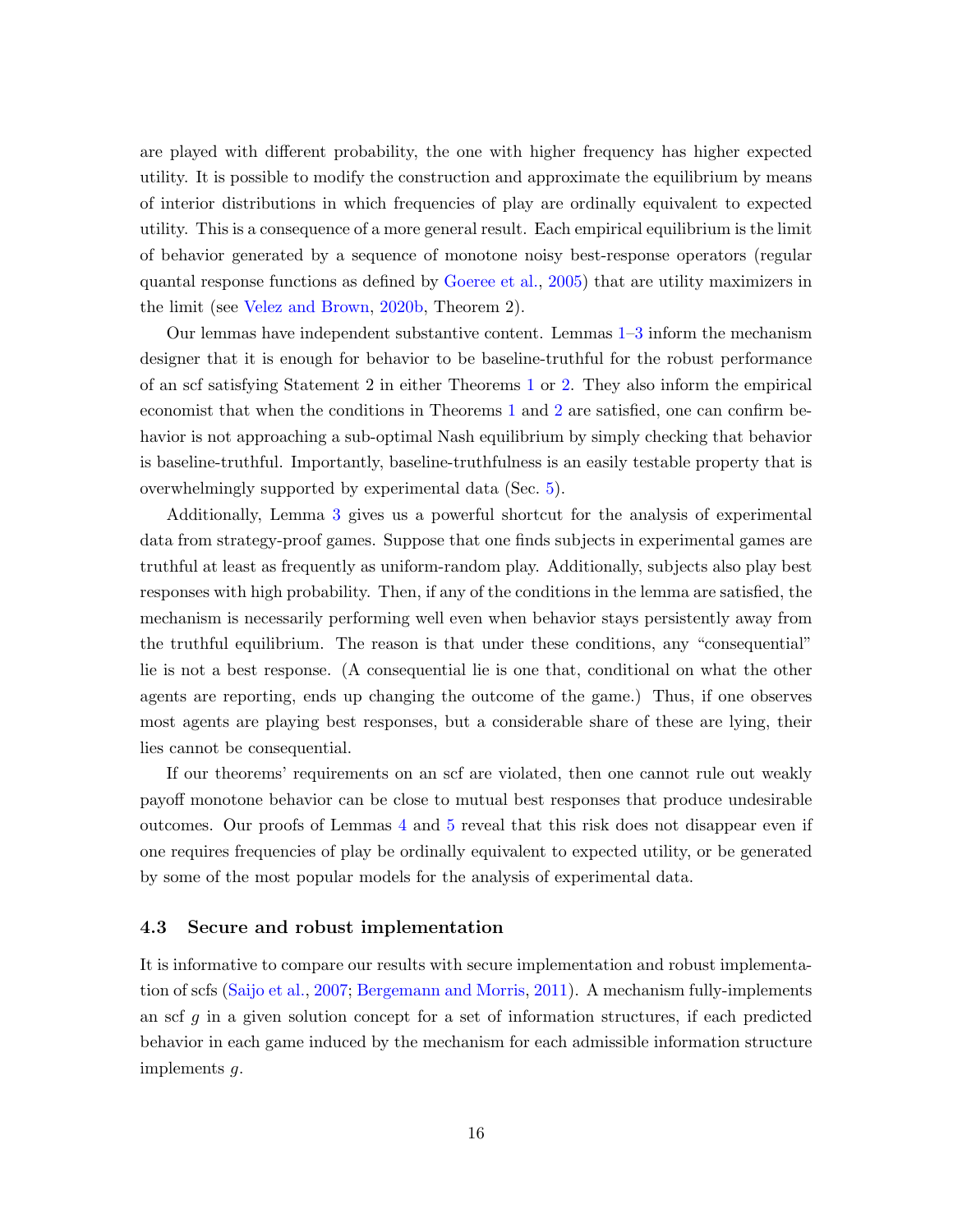Secure implementation requires the existence of a dominant-strategy mechanism that fully-implements the scf in Nash equilibrium for all complete information priors. This requirement is equivalent to the existence of a mechanism that fully-implements the scf in Bayesian Nash equilibrium for all common-prior information structures [\(Adachi,](#page-35-7) [2014\)](#page-35-7). This later form of implementation is also referred to as robust implementation. The following theorem states necessary and sufficient conditions for secure/robust implementation in our environment.

<span id="page-17-0"></span>**Theorem 3** (Secure/robust implementation). Let g be an scf. The following are equivalent.

- 1. There is a finite mechanism  $(M, \varphi)$  such that for each common prior p, each equilibrium of  $(M, \varphi, p)$  implements g.
- 2. There is a dominant-strategy finite mechanism  $(M, \varphi)$  such that for each complete information prior  $\theta$ , each equilibrium of  $(M, \varphi, \theta)$  implements g.
- 3. For each common prior p, each equilibrium of  $(\Theta, g, p)$  implements g.
- 4. (i) g is strategy-proof and non-bossy, and
	- (ii) g satisfies the outcome rectangular property, i.e., for each pair of payoff types  $\{\theta, \tau\} \subseteq \Theta$ , if for each  $i \in N$ ,  $g(\theta_i, \tau_{-i}) = g(\tau)$ , then  $g(\theta) = g(\tau)$ .

A parallel result to Theorem [3](#page-17-0) is due to [Saijo et al.](#page-39-9) [\(2007\)](#page-39-9) ( $2 \Leftrightarrow 4$  and  $2 \& 4 \Rightarrow 3 \Rightarrow 1$ ) and [Adachi](#page-35-7) [\(2014\)](#page-35-7) (1  $\Rightarrow$  4) in an environment in which they restrict to pure-strategy equilibria and they consider implementation for type spaces larger than our payoff-type space. Our statement includes mixed-strategy equilibria and does not make any requirement for type spaces in which payoff types can be "cloned." Thus, [Saijo et al.](#page-39-9) [\(2007\)](#page-39-9) and [Adachi](#page-35-7) [\(2014\)](#page-35-7)'s results do not trivially imply Theorem [3](#page-17-0) by means of [Bergemann and Morris](#page-35-6) (Sec. 6.3, [2011\)](#page-35-6)'s purification argument. The proof of Theorem [3](#page-17-0) can be completed by adapting the arguments in these papers, however. We include it in an online Appendix.

In the language of full implementation, Theorem [1](#page-12-0) states that an scf is fully implementable in empirical equilibrium for all common-prior information structures by its directrevelation mechanism if and only if it is strategy-proof and non-bossy. Theorem [2](#page-12-1) states that an scf is fully implementable in empirical equilibrium for all interior common-prior information structures by its direct-revelation mechanism if and only if it is strategy-proof and has no bossy dominant strategy. Theorem [3](#page-17-0) implies that an scf is fully implementable in Bayesian Nash equilibrium for all common-prior information structures by its directrevelation mechanism if and only if it is strategy-proof, non-bossy, and satisfies the outcomerectangular property.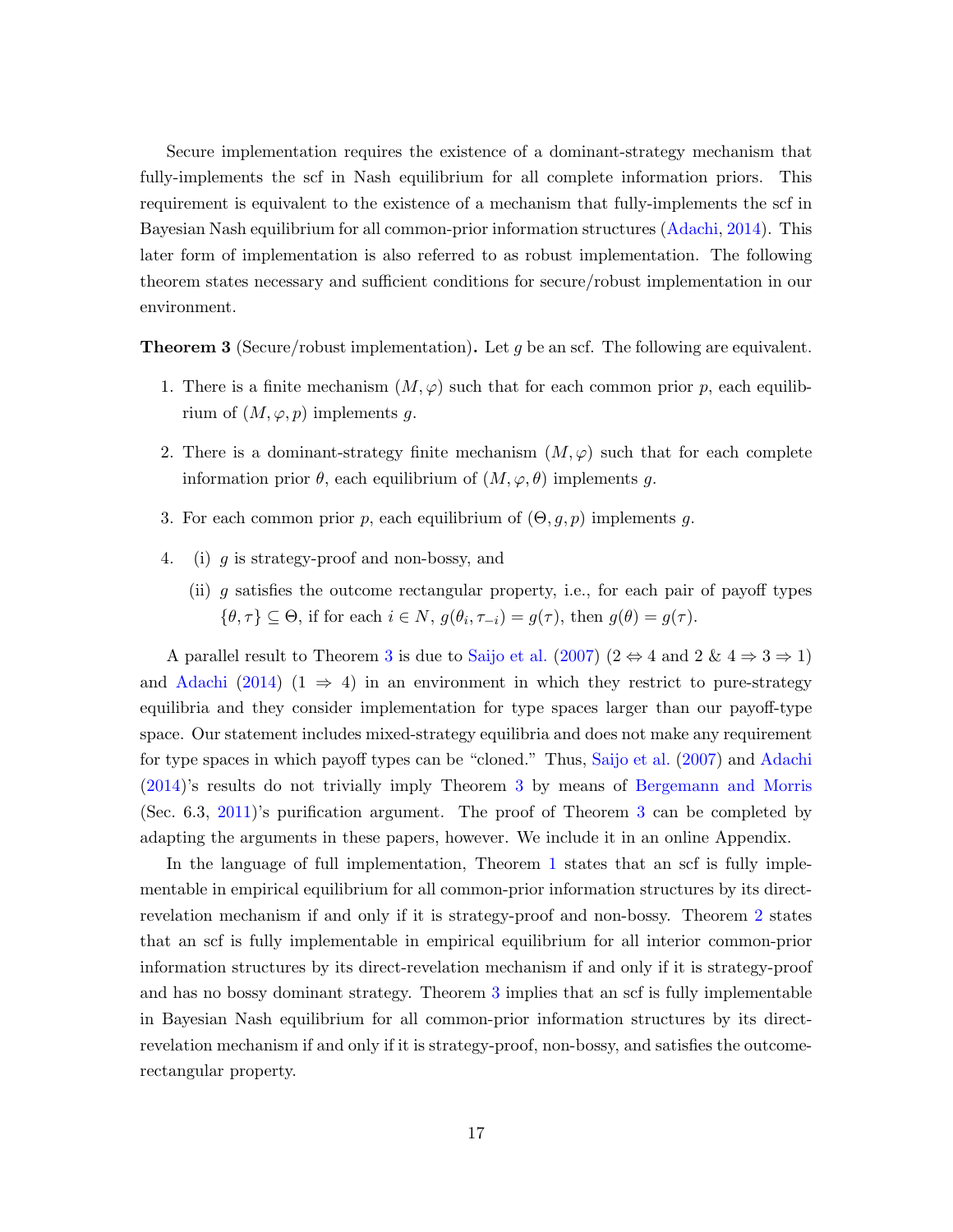Secure/robust implementation and our empirical equilibrium analysis pursue a similar objective. We all identify mechanisms that perform well independently of informational assumptions based on the Nash equilibrium prediction. Secure/robust implementation guarantees optimal performance for each equilibrium of the system. We only make this requirement for the empirical equilibria of the games.

Since each empirical equilibrium is an equilibrium, the properties that characterize the forms of implementation in our theorems are necessary for secure/robust implementation. They are not sufficient, however. Besides strategy-proofness and non-bossiness, secure/robust implementation also requires that the outcome rectangular property be satisfied. Remarkably, several prominent environments that admit non-dictatorial, strategyproof and non-bossy scfs, only admit (serially) dictatorial securely implementable scfs [\(Saijo](#page-39-9) [et al.,](#page-39-9) [2007;](#page-39-9) [Bochet and Sakai,](#page-36-6) [2010;](#page-36-6) [Fujinaka and Wakayama,](#page-37-12) [2011\)](#page-37-12). Table [3](#page-19-1) presents some of the most prominent scfs that satisfy the conditions in our theorems, but are not securely/robustly implementable.<sup>[15](#page-18-0)</sup> Thus, all these scfs are not securely/robustly implementable because of equilibria that are not empirical.

Experimental studies show us that behavior in strategy-proof games may approximate equilibria in weakly-dominated strategies that obtain outcomes not intended by the mechanism designer (see Sec. [5\)](#page-19-0). Thus, similar to the secure/robust implementation literature, we find that it is indeed justified to evaluate these systems with a prediction beyond dominant strategy equilibrium. We do not think that each possible Nash equilibrium of a system poses a real risk to it, however. Instead of making a blanket requirement for all Nash equilibria, as secure/robust implementation does, we refine these equilibria by requiring proximity to specific behavior. Recall, this specific behavior is in the empirical content of some of the most prominent theories that have been successful in fitting data and replicating comparative statics in experiments. Since the experimental data is the one alerting us about the shortcomings of the dominant strategy equilibrium prediction, we let this data guide us in the selection of the equilibria that are relevant in these games.

[Bochet and Tumennassan](#page-36-12) [\(2020\)](#page-36-12) provide an alternative characterization of secure/robust implementation. Their basic definitions are resilience and group resilience, two properties of an scf. The former property requires that for any profile of reports that leads to an outcome not intended by the scf, at least one agent benefits by deviating to the truthful report. The later property extends the requirement to groups of agents. On the one hand, an scf satisfies resilience if and only if it is securely implementable. Thus, interestingly, reversion to truthful reports without cooperation does not generate the same refinement

<span id="page-18-0"></span><sup>&</sup>lt;sup>15</sup>Note that the secure/robust implementation theorem guarantees a revelation principle holds for this type of implementation. Thus, if an scf violates the outcome-rectangular property, it cannot be securely/robustly implemented by a general mechanism.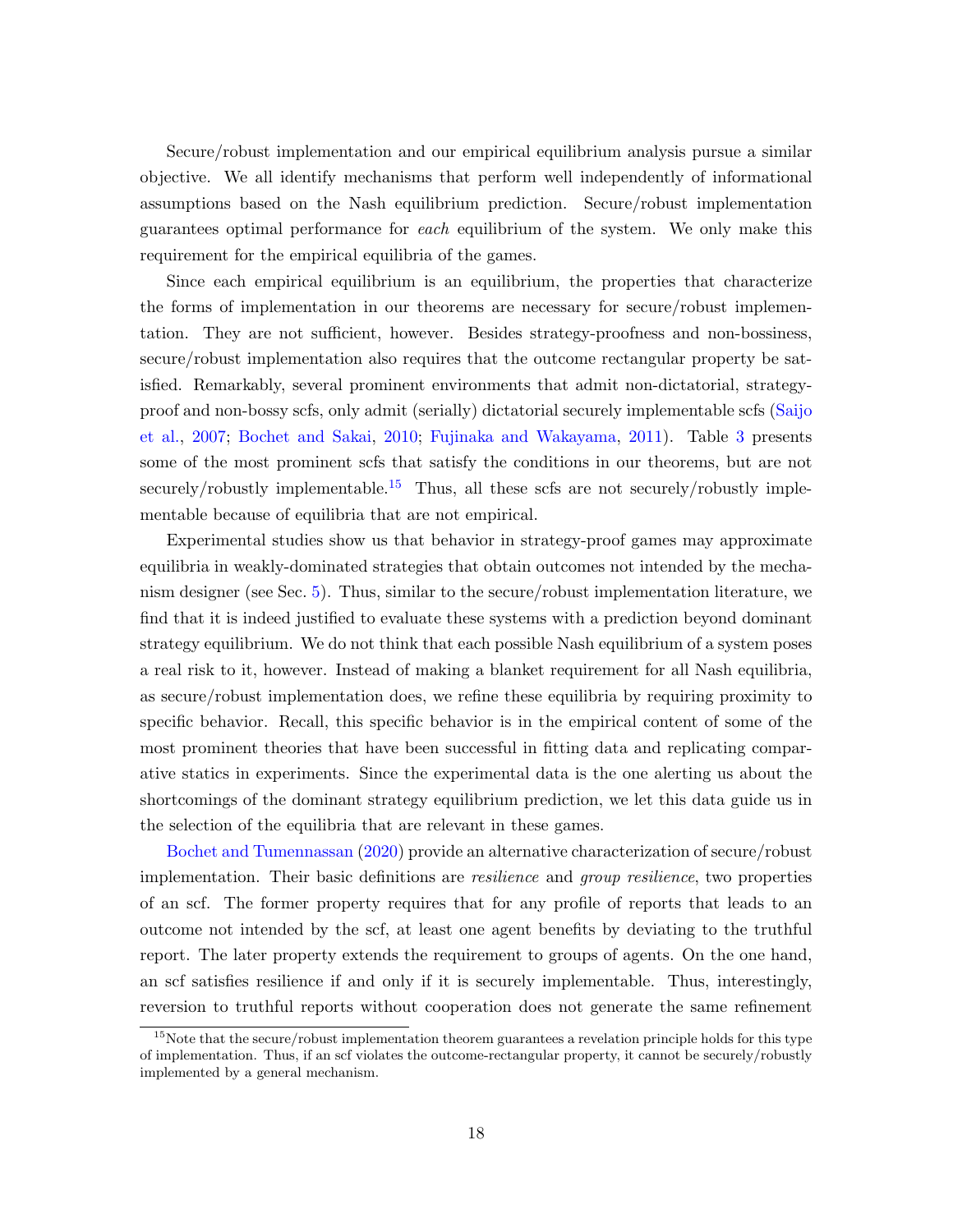<span id="page-19-1"></span>

| scf (preference domain)             | Strategy-<br>proofness | Essentially<br>unique<br>dominant<br>strategies | Non-<br>bossiness | outcome<br>rectan-<br>gular<br>property |
|-------------------------------------|------------------------|-------------------------------------------------|-------------------|-----------------------------------------|
| TTC (strict)                        |                        |                                                 |                   |                                         |
| Uniform rule (single peaked)        |                        |                                                 |                   |                                         |
| Median voting (single peaked)       |                        |                                                 |                   |                                         |
| Second price auction (quasi-linear) |                        |                                                 |                   |                                         |
| Pivotal (quasi-linear)              |                        |                                                 |                   |                                         |
| SPDA (strict)                       |                        |                                                 |                   |                                         |

Table 3: Strategy-proof scfs and the outcome rectangular property; + indicates that the property labeling the column is satisfied by the scf, and − the opposite. These statements refer to the usual preference spaces in which these scfs are defined.

as approximation by weakly-payoff-monotone behavior. On the other hand, an scf satisfies group resilience if and only if it is strategy-proof and non-bossy. Thus, in environments in which communication and cooperation is feasible, the undesirable equilibria of a strategyproof and non-bossy scf are refined away by coalitional incentives. At a conceptual level, our approach differs in that our basis to refine equilibria, weak-payoff monotonicity, is an equilibrium property that requires no cooperation. At a technical level our results differ in that these authors restrict their model to pure strategy equilibria and complete information. Thus, our work is the first to establish a meaningful connection between the information structure in which a strategy-proof scf is operated and its performance.

# <span id="page-19-0"></span>5 Empirical evidence on dominant strategy mechanisms and policy-relevant conclusions

The purpose of our paper is to make a theoretical contribution to mechanism design and implementation theory that is both empirically motivated and empirically supported. This section substantiates this empirical motivation and support.

Ideal experiments for our purpose are those which (1) evaluate whether subject play is baseline-truthful in strategy-proof games; (2) compare two, largely equivalent directrevelation games with complete information, one under a strategy-proof scf that is bossy and one that is non-bossy; (3) compare bossy mechanisms with no bossy dominant strategies under interior and non-interior information; (4) evaluate whether subject play obeys our assumption of weak payoff monotonicity and thus when data approximates mutual best responses it is consistent with empirical equilibrium.

Experiments fulfilling these objectives are readily available in the literature [\(Coppinger](#page-36-2) [et al.,](#page-36-2) [1980;](#page-36-2) [Kagel et al.,](#page-38-1) [1987;](#page-38-1) [Kagel and Levin,](#page-38-2) [1993;](#page-38-2) [Harstad,](#page-37-2) [2000;](#page-37-2) [Attiyeh et al.,](#page-35-1) [2000;](#page-35-1)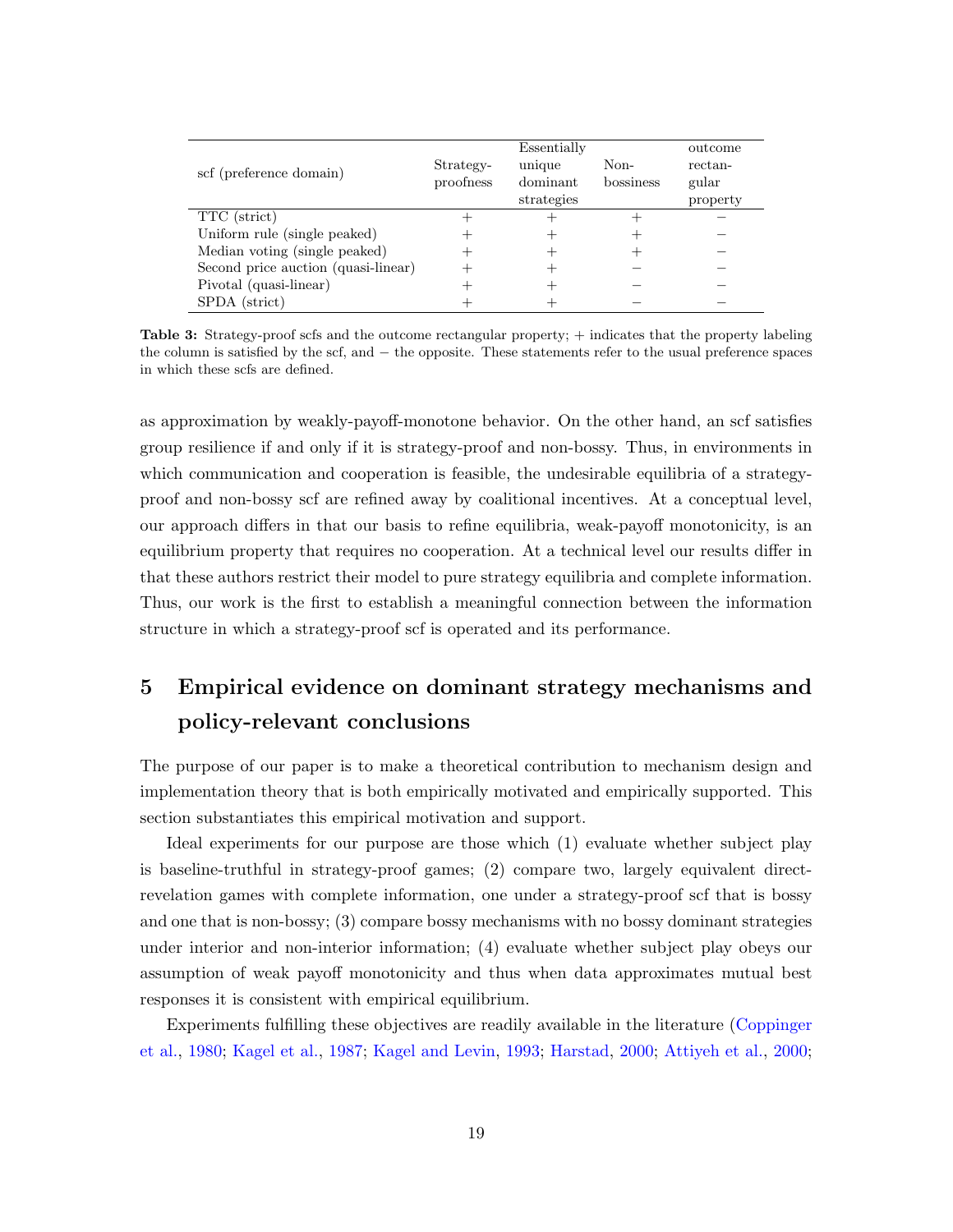Chen and Sönmez, [2006;](#page-37-1) [Cason et al.,](#page-36-0) 2006; [Healy,](#page-37-1) 2006; [Andreoni et al.,](#page-35-2) [2007;](#page-35-2) [Li,](#page-38-0) [2017\)](#page-38-0). We review them and categorize general findings as empirical results.<sup>[16](#page-20-0)</sup>

# <span id="page-20-1"></span>5.1 Data is consistent with the properties identified by our theorems precluding undesirable equilibria

There is no evidence of a strategy-proof scf producing subject behavior approximating undesirable equilibria when the conditions in at least one of our theorems are satisfied. Indeed, we can find no evidence in any study of subject play resembling an undesirable equilibrium under a non-bossy mechanism or a mechanism with no bossy dominant strategies under interior information (i.e., [Andreoni et al.,](#page-35-2) [2007;](#page-35-2) [Attiyeh et al.,](#page-35-1) [2000;](#page-35-1) [Cason et al.,](#page-36-0) [2006;](#page-36-0) Chen and Sönmez, [2006;](#page-37-1) [Healy,](#page-37-1) 2006; [Kawagoe and Mori,](#page-38-12) [2001;](#page-38-12) [Li,](#page-38-0) [2017\)](#page-38-0). In other words, we observe no evidence of undesirable equilibria that are not empirical.

We show an additional level of robustness: in all the studies that we have surveyed, dominant strategy play is higher than the corresponding probability under uniform-random play. Using Lemmas [1–](#page-14-0)[3,](#page-14-2) if this condition is satisfied, it means subjects will encounter significant disincentives to deviate whenever their actions lead to outcomes different from the social planner's objective. In other words, if subjects were to play strategies that produce the outcomes of an undesirable equilibrium, they would not be playing best-responses to empirical frequencies of play to the other agents.

In appendix table [A.1,](#page-45-0) we survey the literature for experimental results with dominant strategy mechanisms. We find ten studies across a variety of mechanisms. In every experiment, rates of dominant strategy play exceed the threshold of uniform play. A simple binomial test—treating each of these ten papers as a single observation—rejects any null hypothesis that these rates of dominant strategy play are drawn from a random distribution with median probability at or below these levels  $(p < 0.001)$ . Thus one would reasonably conclude that rates of dominant strategy play should exceed that under uniform support.

It is evident then that the accumulated experimental data supports the first policy relevant conclusion of our theory. It is worth noting that the simplicity and cleanness of our analysis is possible because our the strength of our results. Our lemmas transform the problem of testing whether behavior does not approximate a bad equilibrium into a single basic statistic test.

Policy-relevant conclusion: It is "safe"—in terms of the existence of strict incentives against undesirable behavior and no documented evidence of the persistence of that behavior to operate a strategy-proof scf when the conditions in at least one of our theorems is satisfied.

<span id="page-20-0"></span> $16$  Given the extensive experimental evidence we have available, we feel that replicating some of these experiments or performing equivalent ones would not produce additional insights.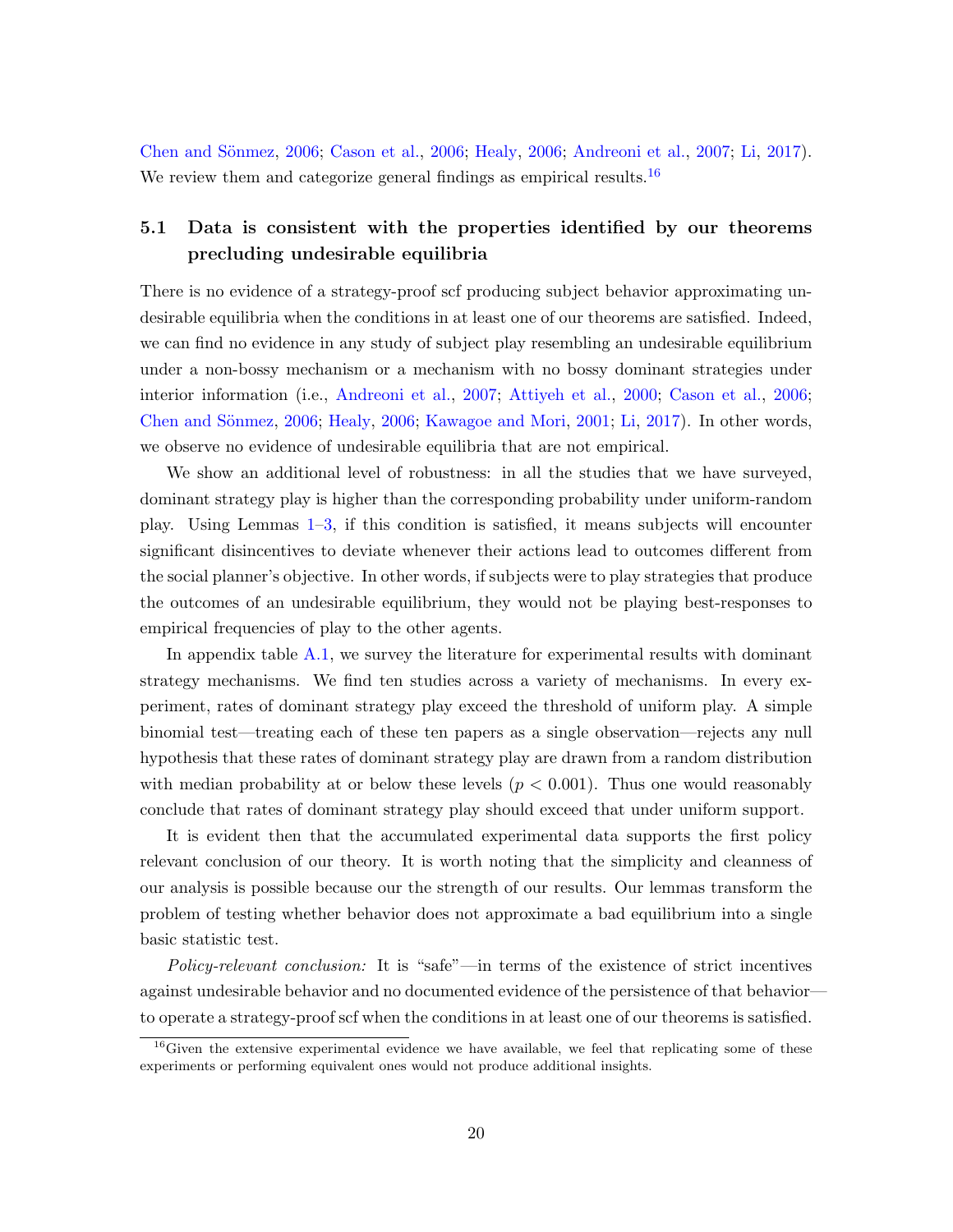#### <span id="page-21-0"></span>5.2 The risks identified by our theorems are substantiated by data

Evidence exists of behavior approximating undesirable equilibria in a variety of experimental studies. In all cases, the experimental environment does not satisfy the conditions of either of our theorems.

If the conditions on our theorems are not satisfied, we cannot rule out agents' play approximating an undesirable equilibrium for a strategy-proof scf in its direct form. Our survey of existing experimental literature reveals this possibility is substantive. Among the experiments we surveyed, [Cason et al.](#page-36-0) [\(2006\)](#page-36-0), [Healy](#page-37-1) [\(2006\)](#page-37-1), and [Andreoni et al.](#page-35-2) [\(2007\)](#page-35-2) involve the operation of a strategy-proof scf that violates non-bossiness in an information environment in which information is not interior. These are the only conditions for which our theory predicts the possibility of observing Nash equilibria that are not intended by the mechanism designer.

[Andreoni et al.](#page-35-2) [\(2007\)](#page-35-2) provide an excellent example for convergence to an undesirable equilibrium when a strategy-proof scf is operated. In their experiment, groups of four subjects play second-price auction games, simultaneously, for 30 rounds. Groups are rematched each round and play with the same private values across all different games. One game involves no information about the other players' valuations beyond the distribution from which they are drawn. A second game involves complete information. As Appendix figures Fig. [A.1](#page-46-0) and [A.3](#page-47-0) demonstrate, frequencies of play in both games converge toward mutual best response. However, in the complete information game these Nash equilibria have outcomes that are inconsistent with the intentions of the mechanisms designers, namely, bids deviate far more from their truthful valuation, inefficiency is possible and the tendency of low-valuation bidders to report zero persists under complete information.

[Cason et al.](#page-36-0) [\(2006\)](#page-36-0) provide a nearly ideal experiment comparison between a bossy and non-bossy mechanism in comparable table-game formats. Their conclusion is that in the bossy mechanism they cannot rule out unwanted Nash equilibria. Their non-bossy mechanism also satisfies rectangularity, thus unwanted Nash equilibrium does not exist for this game. [Healy](#page-37-1)  $(2006)$  also provides similar conclusions.<sup>[17](#page-21-1)</sup>

Policy-relevant conclusion: There are substantive risks—in terms of agents' play resembling an undesirable equilibrium—to operating a strategy-proof scf when the conditions on both our theorems are violated.

<span id="page-21-1"></span> $17$ In both [Cason et al.](#page-36-0) [\(2006\)](#page-37-1) and [Healy](#page-37-1) (2006) agents do not know the structure of payoffs of the other agents, but know their payoffs are fixed throughout the experiment. Thus, when play stabilizes agents are responding to a conjecture of behavior of the same type of agent, a corner information structure. At the cost of notation and formalism our results can be extended to this environment.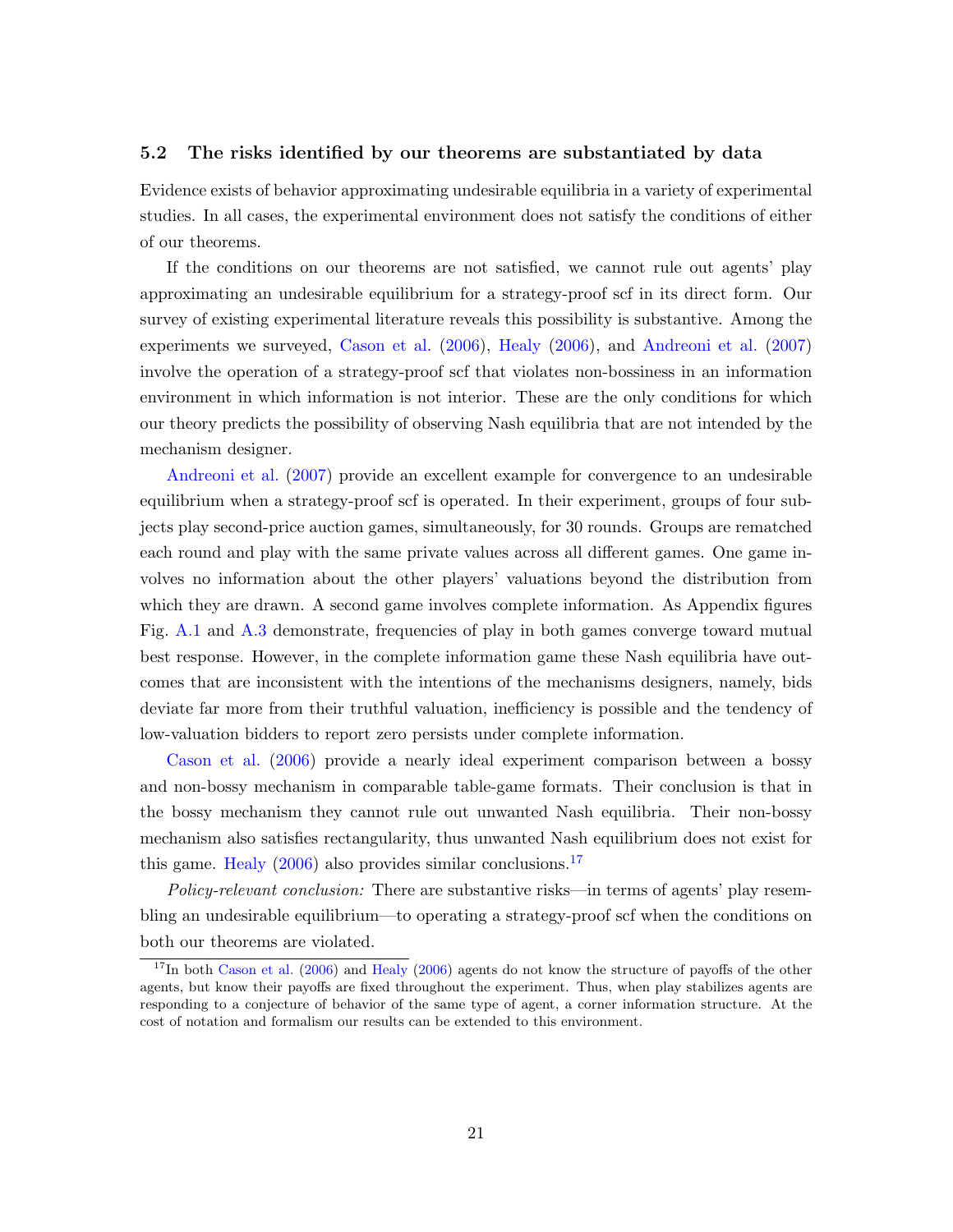#### 5.3 Information matters

For strategy-proof scfs without a bossy dominant strategy, undesirable equilibria are generally not observed under an interior information structure. By contrast, undesirable equilibria are observed under complete information. That is, the observance of undesirable equilibria is dependent on whether the information structure allows undesirable empirical equilibria.

[Andreoni et al.](#page-35-2) [\(2007\)](#page-35-2)'s experiment gives us an ideal window to observe this phenomenon. As seen in Sec. [5.2,](#page-21-0) behavior in the complete information environment is characteristic of undesirable Nash equilibria. The second-price auction has no bossy dominant strategies: when information is interior, behavior cannot approximate an undesirable Nash equilibrium provided dominant strategy play is frequent enough. As Sec. [5.1](#page-20-1) demonstrates, dominant strategy play is sufficiently frequent. Thus, if behavior approximates a Nash equilibrium in this informational setting, the outcomes obtained are necessarily close to the ideal, intended, equilibria of the second-price auction.

Behavior in [Andreoni et al.'](#page-35-2)s second-price auction experiment approximates a Nash equilibrium under incomplete information. As in the complete information treatment, by the second half of the experiment, virtually all agents are playing best responses. Unlike in the complete information treatment, agents' deviations from their dominant strategies do not produce outcomes that differ greatly from the truthful equilibrium outcomes. As Fig. [A.2](#page-46-1) shows after the initial five rounds, median bids are the agents' own values, outcomes generally truthful and efficient, i.e., such that a highest valuation agent wins the auction at prices very close to the second valuation. The mechanism is achieving the social planner's objectives.

Our theory explains the differences in behavior between treatments in [Andreoni et al.'](#page-35-2)s experiment. Under incomplete information, there is a penalty for a player to deviate too much from their dominant strategy. There is no corresponding penalty under complete information. In the complete information case, the highest valuation agent persistently overbids and the other agents persistently bid on a wide range under the highest valuation agent's value. As long as these behaviors are essentially separated, they are mutual best responses. Thus, the penalty from playing a weakly-dominated action is negligible given that all agents stick to these patterns of play. On the other hand, in the incomplete information treatment, for each bid, there is a positive probability that at least one agent bids her valuation. Since agents bid their values with high probability (68.2% on average), there is a non-trivial chance that a significant deviation from truthful behavior is suboptimal. Together, these experiments reveal that agents do react to pecuniary incentives and use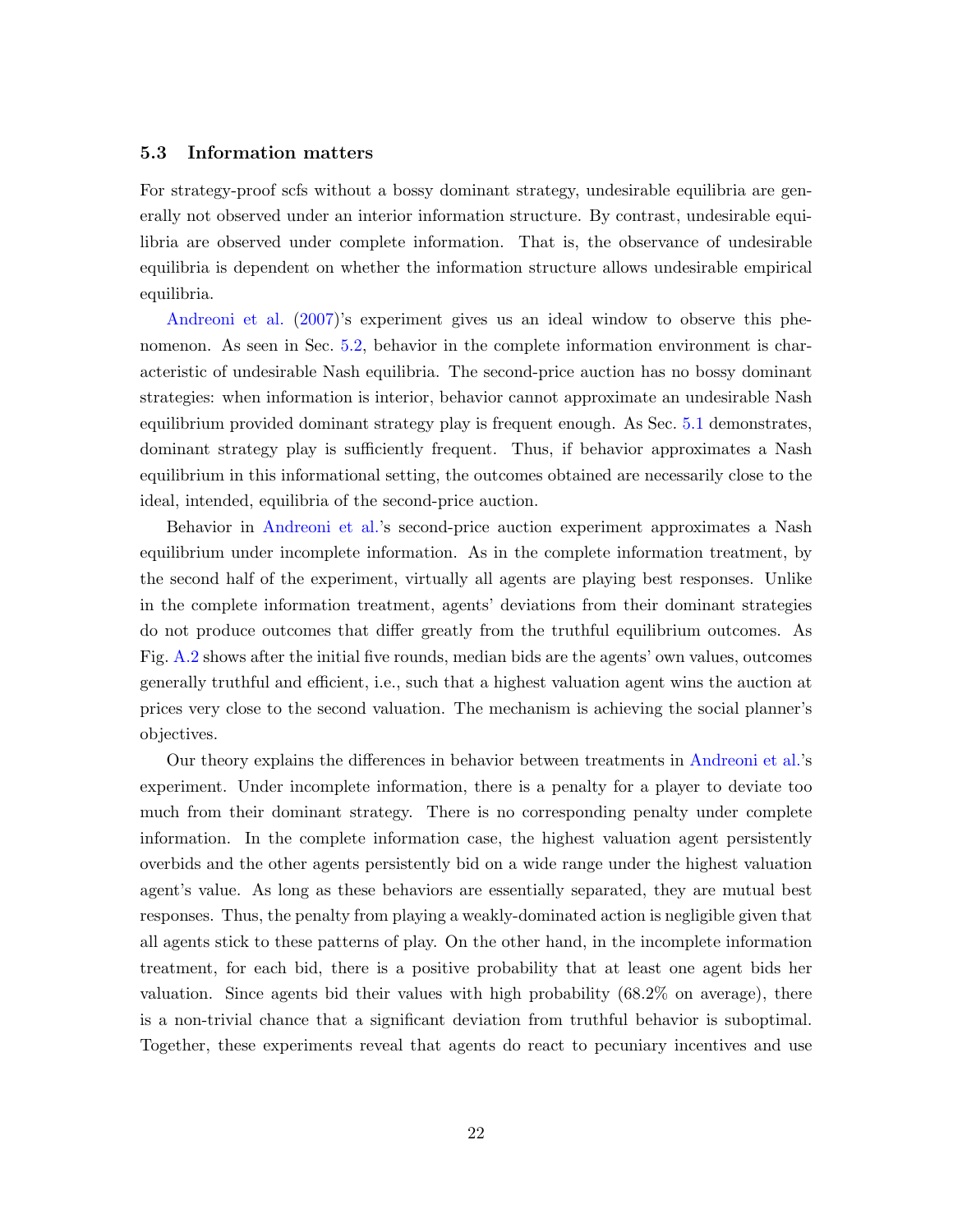information and observed frequencies of play of the other agents in a meaningful way. They do not preemptively react to a hypothetical tremble of the other agents, however.<sup>[18](#page-23-0)</sup>

Policy-relevant conclusion: Performance of a strategy-proof scf that has no bossy dominant strategy is affected by the information structure in which it is operated. A designer should focus on operating such mechanisms only when it is plausible that information is interior.

#### 5.4 Weak payoff monotonicity

Though a direct test of weak payoff monotonicity is impractical, the success of empirical models satisfying this property to fit data provides suggestive evidence of the applicability of this commonly-held assumption. A weaker test shows, across a wide variety of experiments, that frequency of subject play is highly correlated with expected payoffs. Violations of weak payoff monotonicity generally involve preferences unrelated to the numerical payoffs "induced" on subjects within an experimental game.

In experiments with games repeated for a number of periods with the same population and in which behavior becomes stable, weakly payoff monotone models typically do a good job at predicting final-period averages and comparative statics across different treatments. Experimental economists usually arrive at this conclusion by calculating maximum likeli-hood estimates of these models like the logistic Quantal Response Equilibrium (QRE).<sup>[19](#page-23-1)</sup> [Goeree et al.](#page-37-9) [\(2016\)](#page-37-9) catalogue several hundred experiments, all which have successfully calibrated QRE models on their data.

To our knowledge there has been no formal econometric analysis of the specification of weakly payoff monotone models.[20](#page-23-2) There are two main issues that one encounters to rigorously evaluate weak payoff monotonicity in a game. First, the empirical content defined by the closure of this theory is not a convex set. So it cannot be expressed as the intersection of linear inequalities, an essential feature for the application of most econometric approaches.

<span id="page-23-0"></span><sup>&</sup>lt;sup>18</sup>Since the first experiments on the second-price auctions with private values of [Coppinger et al.](#page-36-2) [\(1980\)](#page-36-2) and [Kagel and Levin](#page-38-2) [\(1993\)](#page-38-2), experimental economists have observed that even though agents do not play their dominant strategy in these games, the probability with which they would have ended up disciplined by the market given other subject strategies is very low. Our analysis goes beyond this observation by showing that as predicted by empirical equilibrium analysis, the degree to which these deviations cause actual loss of subject earnings is linked to the non-bossiness properties of the scf and the information structure.

<span id="page-23-1"></span> $19$ [Haile et al.](#page-37-8) (Footnote 2, [2008\)](#page-37-8) note that it is indeed considered "unusual" when experimental data cannot be reconciled with monotone structural QRE, a more general monotone noisy best-response model. Recent experiments reported by [Goeree and Louis](#page-37-13) [\(2021\)](#page-37-13) provide further support for weak payoff monotonicity.

<span id="page-23-2"></span><sup>&</sup>lt;sup>20</sup>[Melo et al.](#page-38-13) [\(2019\)](#page-38-13) develop a test for the structural Quantal Response hypothesis. This parametric hypothesis does not imply weak payoff monotonicity and constrains behavior between games with different payoff matrices for the same action spaces. These authors leverage these restrictions to construct a test of this model. Weak payoff monotonicity imposes no restriction on behavior across different payoff matrices. Even for a single game matrix it may impose less restrictions than the monotone structural Quantal Response hypothesis [\(Velez and Brown,](#page-40-2) [2020b\)](#page-40-2).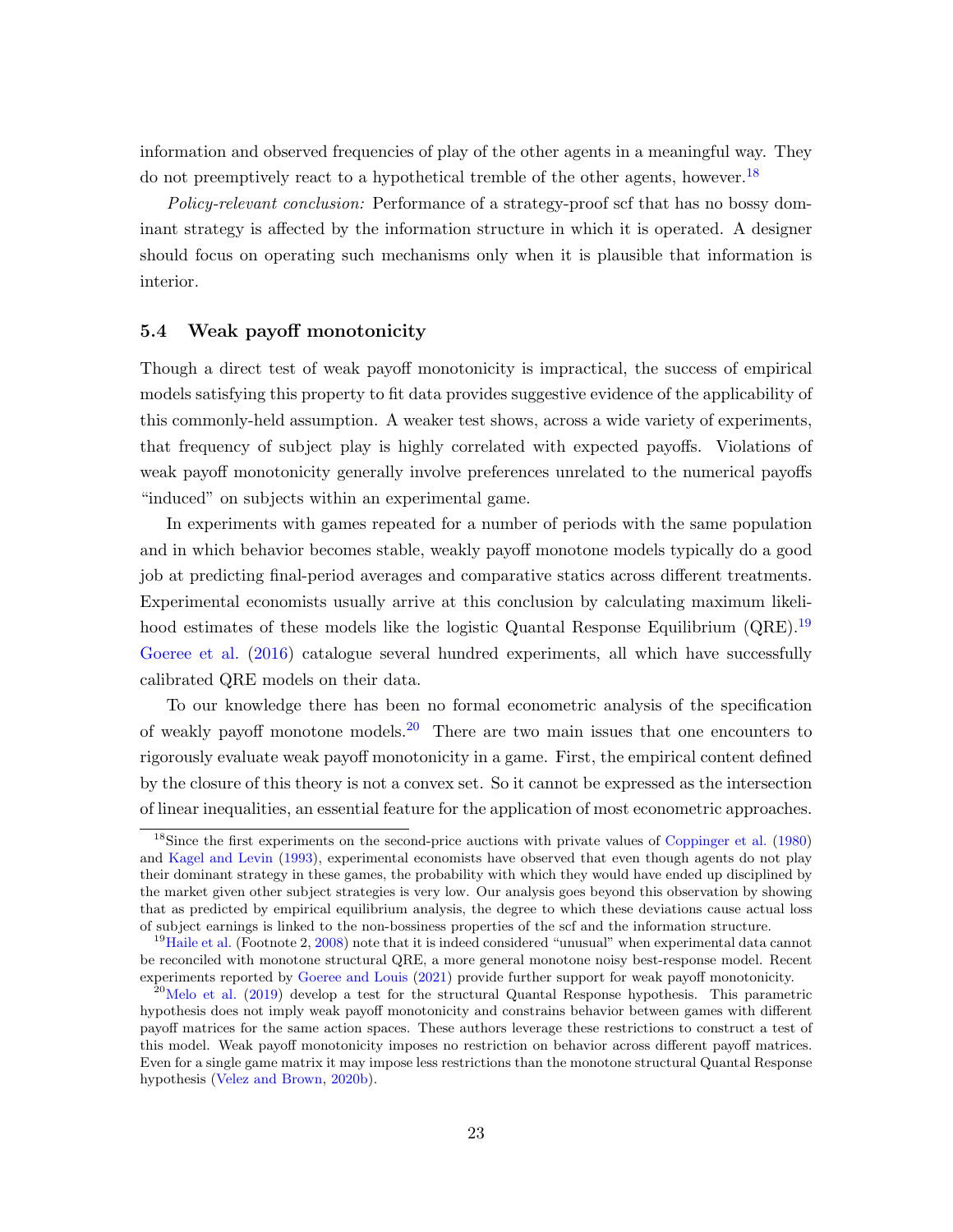Second, evaluating this property requires that one has a good estimate of agents' frequencies of play and expected utility for all actions. In games with relatively large action spaces, like those we surveyed (eg., in [Andreoni et al.](#page-35-2) [\(2007\)](#page-35-2) agents bid integers in the interval {0, ..., 200}; in [Attiyeh et al.,](#page-35-1) [2000](#page-35-1) each agent has 2001 actions available), inference requires an impractically large number of observations.

Even though fully testing weak payoff monotonicity is not obvious, one can test for certain markers of this property that are less demanding on data. First, in weakly payoff monotone data sets there should be a positive correlation between the frequencies with which actions are played and their empirical expected utility. For the four studies where we have sufficient data [\(Andreoni et al.,](#page-35-2) [2007;](#page-35-2) [Attiyeh et al.,](#page-35-1) [2000;](#page-35-1) [Cason et al.,](#page-36-0) [2006;](#page-36-0) [Li,](#page-38-0) [2017\)](#page-38-0), we can compare the actual payoffs earned with each action choice with the counterfactual payoffs had a subject chosen a different action. If subjects choose actions independent of payoffs—a gross violation of weak payoff monotonicity—we should suspect the differences between the average payoffs of played strategies and counterfactual payoffs of non-played strategies to be evenly distributed around zero. Instead we find in all cases the average payoffs of played strategies exceed those of non-played strategies.<sup>[21](#page-24-0)</sup> Treating the 30 total sessions across these four studies as independent observations, we can easily reject the null hypothesis that strategies are played independent of expected payoffs  $(p < 0.001)$ .<sup>[22](#page-24-1)</sup>

Weak payoff monotonicity has implications that can be tested independently. For instance, it implies weakly dominant actions are played at least as frequently as uniform random play (see Sec. [5.1\)](#page-20-1). Another useful implication is between actions related by weak domination. Suppose that action  $a_i$  weakly dominates action  $b_i$  for agent i with type  $\theta_i$ . Independent of the behavior of the other agents, the expected payoff of  $a_i$  is greater than or equal to the expected payoff of  $b_i$  for this agent type. In a weakly payoff monotone distribution in the game, agent i with type  $\theta_i$  will never play  $b_i$  more frequently than  $a_i$ . Thus, if  $\sigma$  is the profile of distributions of play and one can reject the hypothesis that  $\sigma_i(a_i|\theta_i) \geq \sigma_i(b_i|\theta_i)$ , one can also reject weak payoff monotonicity.

Using this strategy one can find evidence against weak payoff monotonicity. We are aware of three instances. First, in the Pivotal mechanism experiment of [Cason et al.](#page-36-0) [\(2006\)](#page-36-0), there are two dominant strategies for each agent. While the Column agent chooses them with similar frequencies  $(36.1\% \text{ and } 38.3\%)$ , the Row agent chooses them with frequencies 51.1% and 19.4%. Parametric paired t-tests and non-parametric signed rank and sign tests

<span id="page-24-0"></span><sup>&</sup>lt;sup>21</sup>Using a conditional-logistic regression also produces positive coefficients in all cases. It also assumes a specific formalized structure on subject choice, making it a less general test.

<span id="page-24-1"></span> $^{22}$ Specifically, in 30 out of 30 sessions the average strategy subjects played in a round had higher expected payoffs than those they didn't play. If we exclude all instances where subjects played a dominant strategy, this result holds in 28 out of 30 sessions.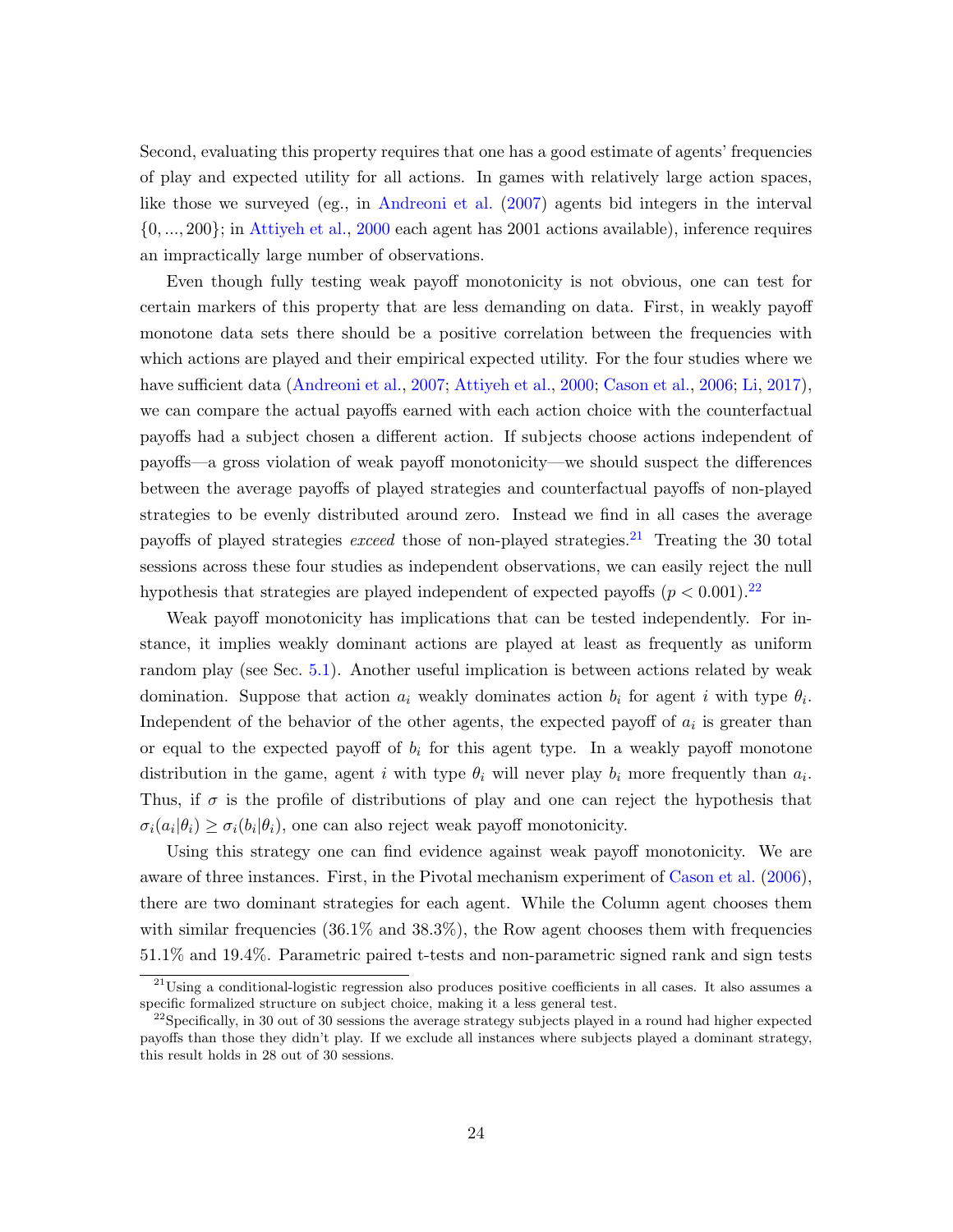suggest the latter difference is statistically significant at the subject level  $(p < 0.01)$ , but not the former.

Second, there is a well documented propensity of overbidding in second-price auctions. This does not have to be necessarily at odds with weak payoff monotonicity. Agents who draw larger values will find overbidding with respect to value to be a less costly mistake than underbidding. Low-value agents will have fewer bids below their value than above their value. Thus, such a distribution of play can still be weakly payoff monotone and in aggregate overbid more than underbid. However, Figure 1 in [Andreoni et al.](#page-35-2) [\(2007\)](#page-35-2), which depicts the frequency of the difference between the bid of the low value agents and the maximal value, shows that these agents place significantly higher weight in the bids that are close to the maximal value agent. This is a clear violation of weak payoff monotonicity, because in the second-price auction a bid  $b$  above an agent's value  $v_i$  is weakly-dominated by all bids between  $v_i$  and b. [Andreoni et al.](#page-35-2) [\(2007\)](#page-35-2) argue that this behavior may be due to spiteful preferences of the low-value agents. Finally, a simple behavioral regularity as rounding to multiples of five, can easily induce violations of weak payoff monotonicity. Such patterns are present, among bids that are related by weak dominance, in the auction data of [Andreoni et al.](#page-35-2) [\(2007\)](#page-35-2), [Brown and Velez](#page-36-13) [\(2020\)](#page-36-13), and [Li](#page-38-0) [\(2017\)](#page-38-0).

With the exception of rounding, the aforementioned violations all come from data where there is evidence of subject play resembling an undesirable equilibrium. Interestingly, our model predicts these possibilities despite small violations of its underlying assumptions. We do not believe this is coincidental. When agents are indifferent over several different strategies, they may favor some strategies over others for reasons independent of personal payoffs. Such a practice would violate weak-payoff monotonicity. Because agents are not choosing these strategies based on the mechanism designer's objectives, there is a substantial danger that their play may approximate an undesirable equilibrium.

Consider an abstract example in labor management. There are two incentive structures A and B. Under incentive structure A, it is a (strictly) dominant strategy for employees to do their job correctly. Under B, it is a (weakly) dominant strategy for employees to do their job, but there are also 999 shirking activities that produce similar payoffs. Our model would correctly identify the dangers of incentive structure B. Imagine that data show employees do their job correctly with high probability under A, but do their job correctly and shirking activity no. 333 roughly half of the time under B. This latter behavior violates our model's assumption of weak-payoff monotonicity, since all shirking options should be played with the same probability. Nonetheless, our model's prediction is still very useful for mechanism designers of labor incentives.

What about activity no. 333? There must be some appeal of this activity that goes beyond simple payoff structures. We have been testing weak payoff monotonicity under the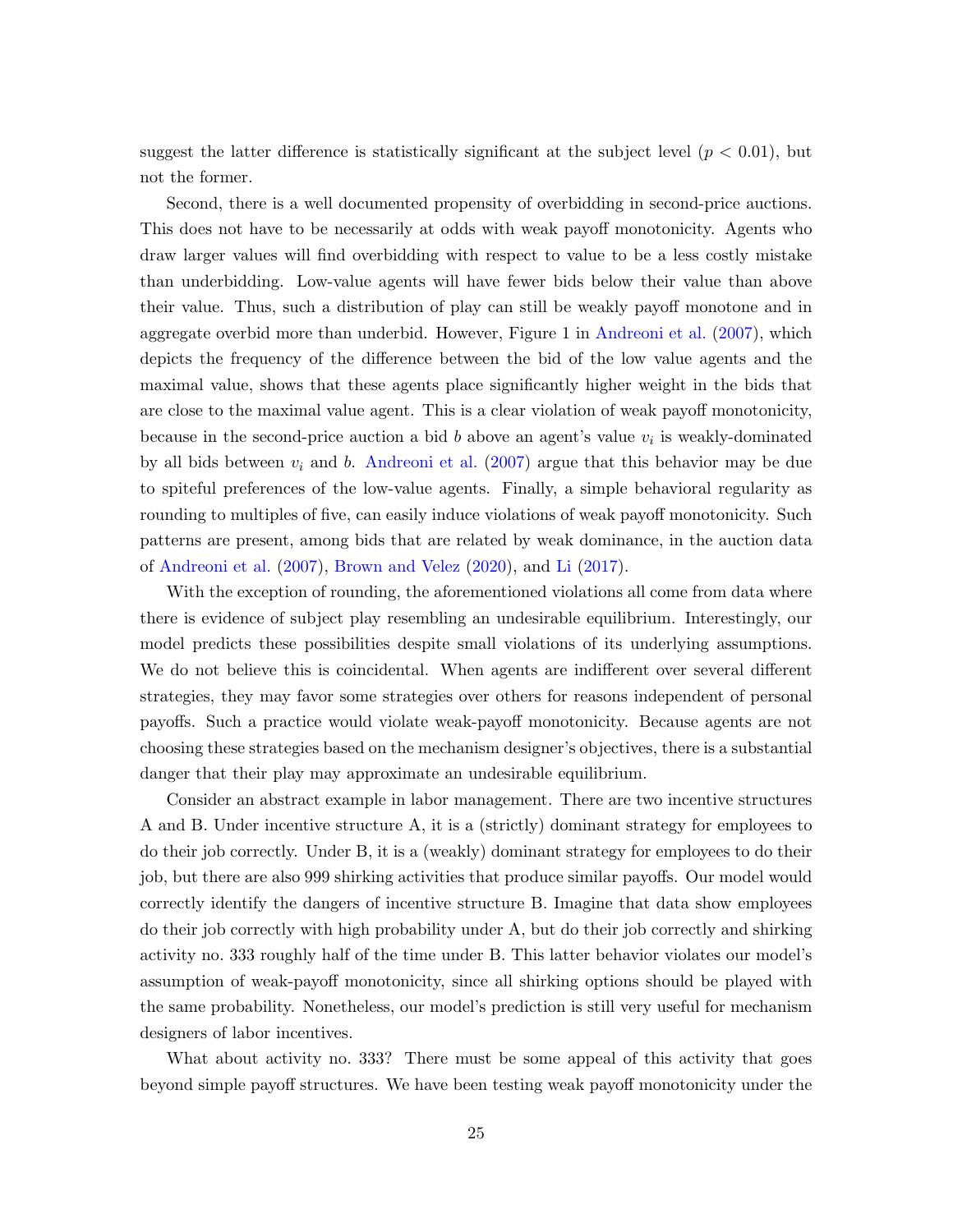assumption that numerical payoffs induced in an experimental game are representative of actual payoffs perceived by subjects. Admittedly, this in an imperfect assumption. Agents may have different objectives when they engage in strategic interactions. For instance, they can have other regarding preferences. They could be attracted to some actions because of their labels. They could use mental shortcuts as rounding. If we allowed all these other options to be included, we would lose the discipline of falsifiability on our model's predictions. We also would lose the applicability of empirical equilibrium to the universe of simultaneous-move finite games.

This example has an experimental analogue with the complete information treatment of [Andreoni et al.](#page-35-2) [\(2007\)](#page-35-2). Our model predicts undesirable equilibria are possible within this environment, something that is indeed found within the data. However, the authors note that specific equilibria that are most played are consistent with spiteful bidding. Much like the appeal of activity no. 333 in our previous example, we do not view these explanations as competing, rather they are complementary. Our model answers the question on why the desired equilibrium is not being played; the incentives are not strict enough to rule out other options. The explanation of spiteful bidding explains why a particular undesirable equilibrium is so appealing. As we do not consistently observe spite dominating payoffmaximizing behavior in general, we conclude that an examination of existing incentive structures is necessary before other explanations are used to explain subject behavior.

Policy-relevant conclusion: The fundamental assumption of our model, weak payoff monotonicity, generally describes behavioral data well, but there are some anomalies. Even in data where these anomalies are present, it is still a good idea to follow the general guidelines presented here on operating a strategy-proof scf.

#### 5.5 Empirical findings in the field

Strategy-proof mechanisms have been operated for some time in the field. Empirical studies of such mechanisms have generally corroborated the observations from laboratory experiments (e.g. [Hassidim et al.,](#page-37-3) [2020;](#page-37-3) [Rees-Jones,](#page-39-1) [2017;](#page-39-1) [Artemov et al.,](#page-35-3) [2021;](#page-35-3) [Chen and Pereyra,](#page-36-3) [2019;](#page-36-3) Shorrer and Sóvágó, [2022\)](#page-40-0), in such high stakes environments as career choice [\(Roth,](#page-39-13) [1984\)](#page-39-13) and school choice (Abdulkadiroğlu and Sönmez, [2003\)](#page-35-5). Among these papers, [Arte](#page-35-3)[mov et al.](#page-35-3) [\(2021\)](#page-35-3) and [Chen and Pereyra](#page-36-3) [\(2019\)](#page-36-3) are the closest to ours. Besides presenting empirical evidence of persistent violations of the dominant-strategy hypothesis, they propose theoretical explanations for it. They restrict to school choice environments in which a particular mechanism is used. [Artemov et al.](#page-35-3) [\(2021\)](#page-35-3) study a continuum model in which the SPDA mechanism is operated in an interior incomplete information environment. They conclude that it is reasonable that one can observe equilibria in which agents deviate from the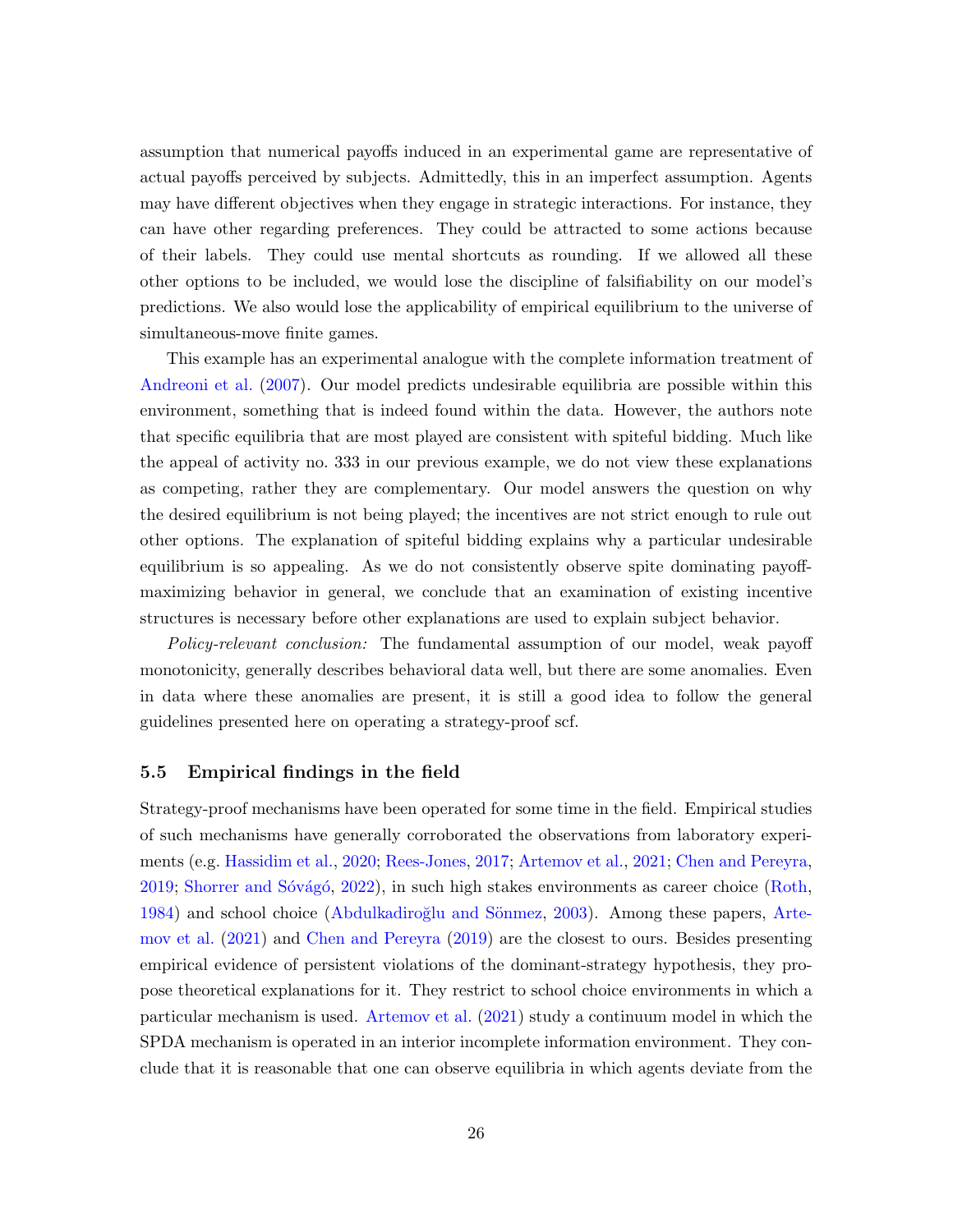ideal but only make mistakes that do not affect equilibrium outcomes. Their construction is based on the approximation of the continuum economy by means of finite realizations of it in which agents are allowed to make mistakes that vanish as the population grows. [Chen and](#page-36-3) [Pereyra](#page-36-3) [\(2019\)](#page-36-3) study a finite school choice environment in which there is a unique ranking of students across all schools. Based on the analysis of an ordinal form of equilibrium, the authors argue that only when information is not interior can an agent be expected to deviate from her truthful report. Our study substantially differs in its scope with these two papers, because our results apply to all private values environments that admit a strategy-proof scf. When applied to a school choice problem, our results are qualitatively in line with those in these two studies and thus provide a rationale for their empirical findings. However, our results additionally explain the causes of behavior in these environments (informational assumptions and specific properties of the mechanisms) and provide exact guidelines of when these phenomena will be present in any other environment that accepts a strategy-proof mechanism.

## 6 Discussion and concluding remarks

Under the direct-revelation mechanism of a strategy-proof scf, agents' behavior may approximate Nash equilibria with outcomes that differ from the intent of the mechanism's designer. We address this possibility theoretically and empirically. We tailor our analysis to a mechanism designer concerned about the plausibility of this possibility.

Three novel theoretical insights come from our analysis. First, as long as agents are truthful frequently enough, the behavior in a direct-revelation game of a strategy-proof scf, q, will only support Nash equilibria that implement q whenever one of two conditions are satisfied: either  $g$  is non-bossy, or  $g$  has no bossy dominant strategy and information is interior. Second, whenever a strategy-proof scf that violates non-bossiness is operated in an environment in which information is not interior, behavior may approximate a Nash equilibrium that produces outcomes that do not implement g. Third, the performance of a strategy-proof scf that has no bossy dominant strategy is affected by the information environment in which it is operated. In other words, we articulate a folk theorem stating that some dominant strategy mechanisms should perform better whenever there is enough uncertainty.

Empirical evidence supports our findings. There is strong evidence that agents are truthful frequently enough in direct-revelation games of strategy-proof scfs. Thus, under the conditions on an scf in our theorems, Nash behavior in the direct-revelation game of the scf can only essentially produce the outcomes selected by the scf for the true types. Laboratory experiments also confirm our second theoretical insight. There is evidence of behavior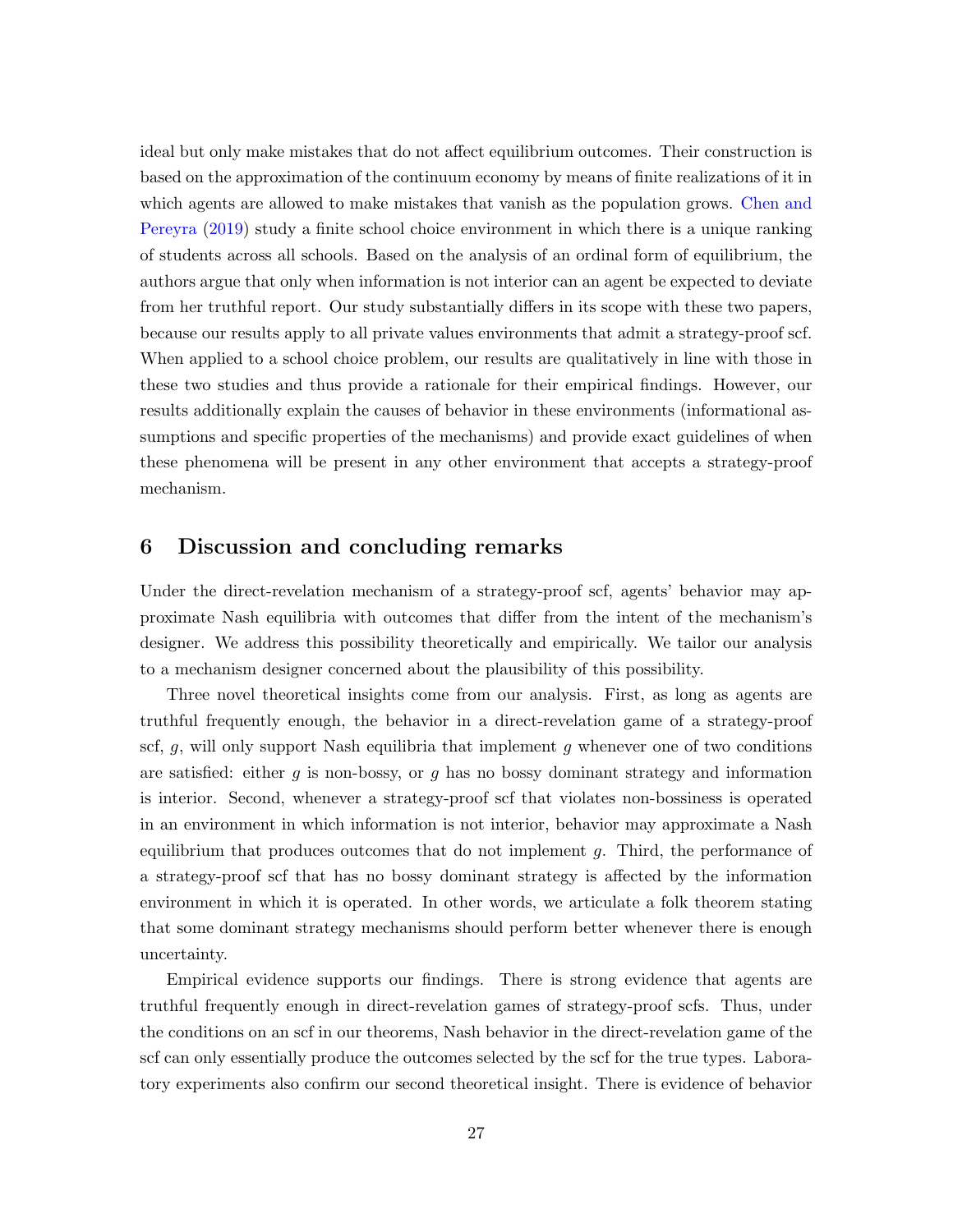in direct-revelation games of strategy-proof scfs violating non-bosiness that converges to sub-optimal equilibria when information is complete. As predicted by our theorems, the same mechanisms operated in an interior information structure are immune to these problems.

Our theoretical analysis is based upon a refinement we introduce, empirical equilibrium. This refinement selects the equilibria that can be approached by weakly payoff monotone behavior. Weak payoff monotonicity is satisfied by popular noisy best-response models that have been successful in replicating comparative statics in laboratory experiments. Since weak payoff monotonicity is compatible with noisy best-responses, the refinement does not rule out all equilibria involving weakly-dominated behavior.

The idea to refine Nash equilibrium by means of the proximity to plausible behavior has precedent in the literature. [Harsanyi](#page-37-5) [\(1973\)](#page-37-5) addressed the plausibility of Nash equilibrium itself by approximating in each game at least one Nash equilibrium by means of behavior that is unambiguosly determined by utility maximization in additive randomly perturbed payoff models with vanishing perturbations. The main difference with our construction is that the theory in which we base approximation is non-parametric and disciplined by an a priori restriction that allows us to narrow the set of equilibria that can be approximated.<sup>[23](#page-28-0)</sup> Our refinement is also closely related to [Rosenthal](#page-39-14) [\(1989\)](#page-39-14)'s approximation of equilibria by a particular linear random choice model that evolves towards best responses and is defined only in games with two actions, [van Damme](#page-40-1) [\(1991\)](#page-40-1)'s firm equilibria and vanishing control costs approachable equilibria, and [McKelvey and Palfrey](#page-38-8) [\(1996\)](#page-38-8)'s logistic QRE approachable equilibria. These authors propose parametric theories to account for deviations from utility maximization in games and require equilibria to be approachable by the empirical content of these theories. Behavior generated by each of these theories satisfies weak payoff monotonicity. Thus they generate further refinements of empirical equilibrium.

These previous attempts to refine Nash equilibrium by means of approachability were never studied as stand alone refinements. [van Damme](#page-40-1) [\(1991\)](#page-40-1) developed firm equilibria and vanishing control costs approachable equilibria as basic frameworks to add restrictions and provide foundations for other equilibrium refinements that do eliminate weakly-dominated behavior, e.g., [Selten](#page-39-2) [\(1975\)](#page-39-2)'s perfect equilibria. [McKelvey and Palfrey](#page-38-8) [\(1996\)](#page-38-8) observed that Nash equilibrium can be refined based on approachability by logistic QRE behavior, but did not pursue the study of this refinement further. Thus, a significant contribution of our work is to show that a robust non-parametric generalization of these refinements can inform us about the incentives for truthful revelation in dominant strategy games.

<span id="page-28-0"></span><sup>&</sup>lt;sup>23</sup>Each Nash equilibrium can be approached by a sequence of behavior in [Harsanyi](#page-37-5) [\(1973\)](#page-37-5)'s randomly perturbed payoff models with vanishing perturbations [\(Velez and Brown,](#page-40-2) [2020b\)](#page-40-2).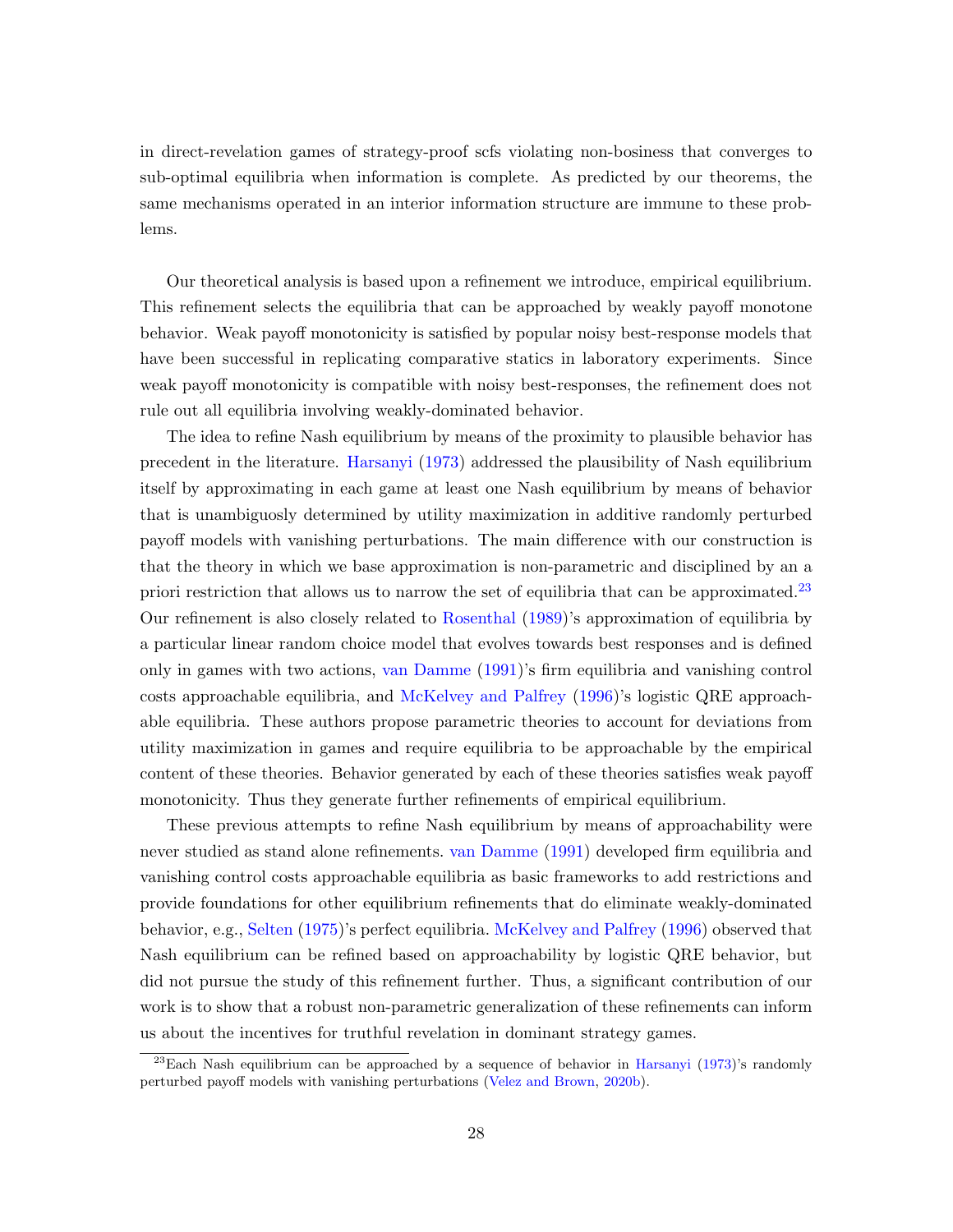Besides the application of empirical equilibrium to the analysis of strategy-proof mechanisms in the present paper, we have advanced, in three companion papers, the foundations of empirical equilibrium [\(Velez and Brown,](#page-40-2) [2020b\)](#page-40-2) and the study of this equilibrium concept in a partnership-dissolution environment [\(Velez and Brown,](#page-40-8) [2020a;](#page-40-8) [Brown and Velez,](#page-36-13) [2020\)](#page-36-13). In [Velez and Brown](#page-40-2) [\(2020b\)](#page-40-2) we show that empirical equilibrium can be equivalently defined by means of approximation of behavior in [van Damme](#page-40-1) [\(1991\)](#page-40-1)'s control costs games and [Goeree](#page-37-7) [et al.](#page-37-7) [\(2005\)](#page-37-7)'s regular QRE. We also show that there is a meaningful difference between this refinement and every possible refinement based on monotone additive randomly perturbed payoff models (e.g., firm equilibria, logistic QRE approachable equilibria). In [Velez and](#page-40-8) [Brown](#page-40-8) [\(2020a\)](#page-40-8) we advance empirical equilibrium analysis of partnership-dissolution auctions, a family of non-strategy-proof mechanisms in which no agent has available a weakly dominant strategy. In [Brown and Velez](#page-36-13) [\(2020\)](#page-36-13) we experimentally test the comparative statics predicted by empirical equilibrium in partnership-dissolution auctions. We encourage others to identify other environments in which empirical equilibrium analysis produces results that are relevant for mechanism design and game theory. In particular it is interesting to generalize empirical equilibrium to extensive form games and explore its applications.

Finally, some technical remarks. We have deliberately concentrated our analysis on direct-revelation mechanisms. Our results obviously extend to mechanisms that are strategically equivalent to these direct-revelation games. For this reason, we have made no distinction between some direct-revelation mechanisms and their alternative abstract forms in our presentation. For instance, the second-price auction is a mechanism in which agents simply bid for a good, one of the highest bidders get the good and pays the second-highest bid. This mechanism is equivalent to the direct-revelation game of the social choice function that assigns the object to an agent with the highest valuation and charges this agent the second highest valuation among all agents.

It is an open question whether there is an environment that admits a strategy-proof scf violating non-bossiness and for which there is a mechanism that implements the scf in empirical equilibrium for all common-prior information structures. At the cost of slightly heavier notation one can show that the statements in Theorem [1](#page-12-0) are equivalent to the existence of a finite *dominant-strategy* mechanism  $(M, \varphi)$  that implements the scf in empirical equilibria for all common-prior information structures. Thus, our restriction to direct-revelation games is to some extent without loss of generality. If one were to implement a strategy-proof scf that violates non-bossiness robustly in empirical equilibria, one would have to renounce partial implementation in dominant strategies.

There is a sense in which our restriction to direct-revelation games is not without loss of generality, however. A mechanism designer may be interested not in precluding the exis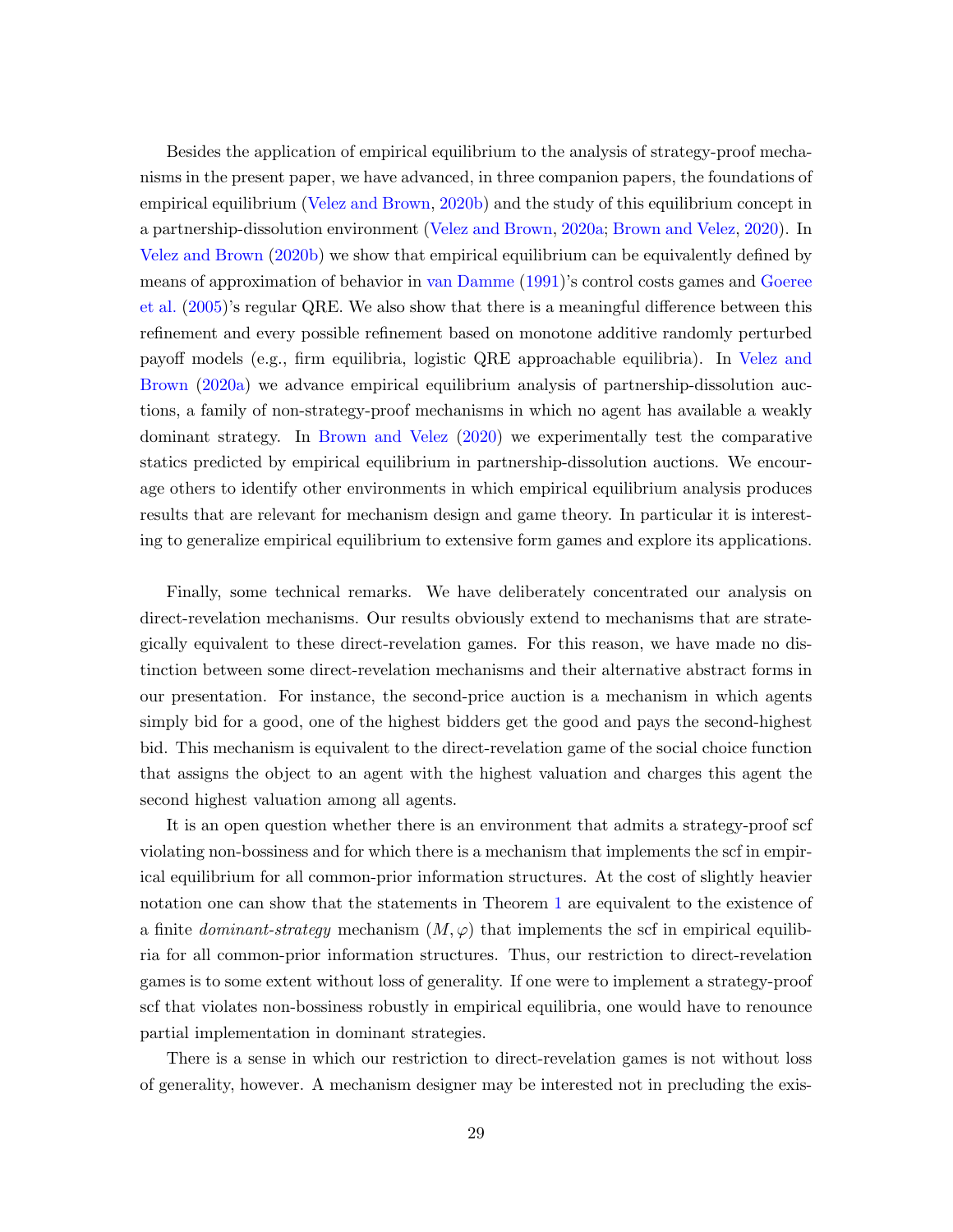tence of suboptimal equilibria, but in minimizing the probability that undesirable outcomes occur. For this purpose, general mechanisms may offer improvements over direct-revelation mechanisms. Think for instance of a social planner who oversees the lunch choices of an agent. There are two options, healthy and unhealthy. The social planner would like the agent to choose the healthy choice whenever it is the best for them. Suppose that the social planner uses a direct-revelation mechanism. That is, the social planner asks the agent for their preference and then assigns the agent's preferred option breaking ties in favor of the healthy choice. Then in each empirical equilibrium of the game (choice problem in this case) the social planner would obtain their objective for sure when the agent is not indifferent between options and with two thirds probability whenever the agent is indifferent between both choices. Suppose that instead the social planner offers the agent a menu of  $k + 1$ choices, where the first  $k > 2$  choices lead to the healthy option and the last choice to the unhealthy. Then in each empirical equilibrium of the game the social planner would obtain their objective for sure when the agent is not indifferent between options and with  $k/(k+1)$ probability whenever the agent is indifferent between both choices. Thus, the social planner can virtually implement their objective in empirical equilibria with a general mechanism.

Finally, it is known that the restriction to social choice functions is not without loss of generality in robust implementation. [Bergemann and Morris](#page-35-13) [\(2005,](#page-35-13) Example 2) show that "partial" robust implementation can be achieved for a "social choice correspondence" that does not posses any strategy-proof single-valued selection. Their argument can be adapted to account for mixed strategies, which are essential in our analysis, and to show that the same phenomenon happens in our environment (see Example [1](#page-43-0) in our Online Appendix).

# Appendix

*Proof of Lemma [1.](#page-14-0)* Let g be strategy-proof, p a common prior, and  $\sigma$  an empirical equilibrium of  $\Gamma := (\Theta, g, p)$ . We prove that for each  $i \in N$  and each  $\theta_i \in \Theta_i$ ,  $\theta_i$  is in the support of  $\sigma_i(\cdot|\theta_i)$ . Consider a sequence of weakly payoff monotone distributions for  $\Gamma$ ,  $\{\sigma^{\lambda}\}_{\lambda \in \mathbb{N}}$ , such that for each  $i \in N$  and each  $\theta_i \in \Theta_i$ , as  $\lambda \to \infty$ ,  $\sigma^{\lambda}(\cdot | \theta_i) \to \sigma(\cdot | \theta_i)$ . Let  $\lambda \in \mathbb{N}$  and  $\theta_{-i} \in \Theta_{-i}$ . Since  $\theta_i$  is a weakly dominant action for agent i with type  $\theta_i$  in  $(\Theta, g)$ , for each  $\tau_i \in \Theta_i$ ,  $u_i(\varphi(\theta_{-i}, \theta_i)|\theta_i) \geq u_i(\varphi(\theta_{-i}, \tau_i)|\theta_i)$ . Thus,  $U_\varphi(\sigma_{-i}^{\lambda}, \delta_{\theta_i}|p, \theta_i) \geq U_\varphi(\sigma_{-i}^{\lambda}, \delta_{\tau_i}|p, \theta_i)$ . Since  $\sigma$  is weakly payoff monotone for  $\Gamma$ , we have that for each  $\tau_i \in \Theta_i$ ,  $\sigma_i^{\lambda}(\theta_i|\theta_i) \geq \sigma_i^{\lambda}(\tau_i|\theta_i)$ . Convergence implies that  $\sigma_i(\theta_i|\theta_i) \geq \sigma_i(\tau_i|\theta_i)$ . Thus,  $\theta_i$  is in the support of  $\sigma_i(\cdot|\theta_i)$ .  $\Box$ 

*Proof of Lemma [2.](#page-14-1)* Let us make three assumptions.

Assumption (i): Let g be strategy-proof, p a common prior, and  $\sigma \in N(\Theta, g, p)$ . Assumption (i'):  $\sigma$  is a baseline-truthful strategy profile.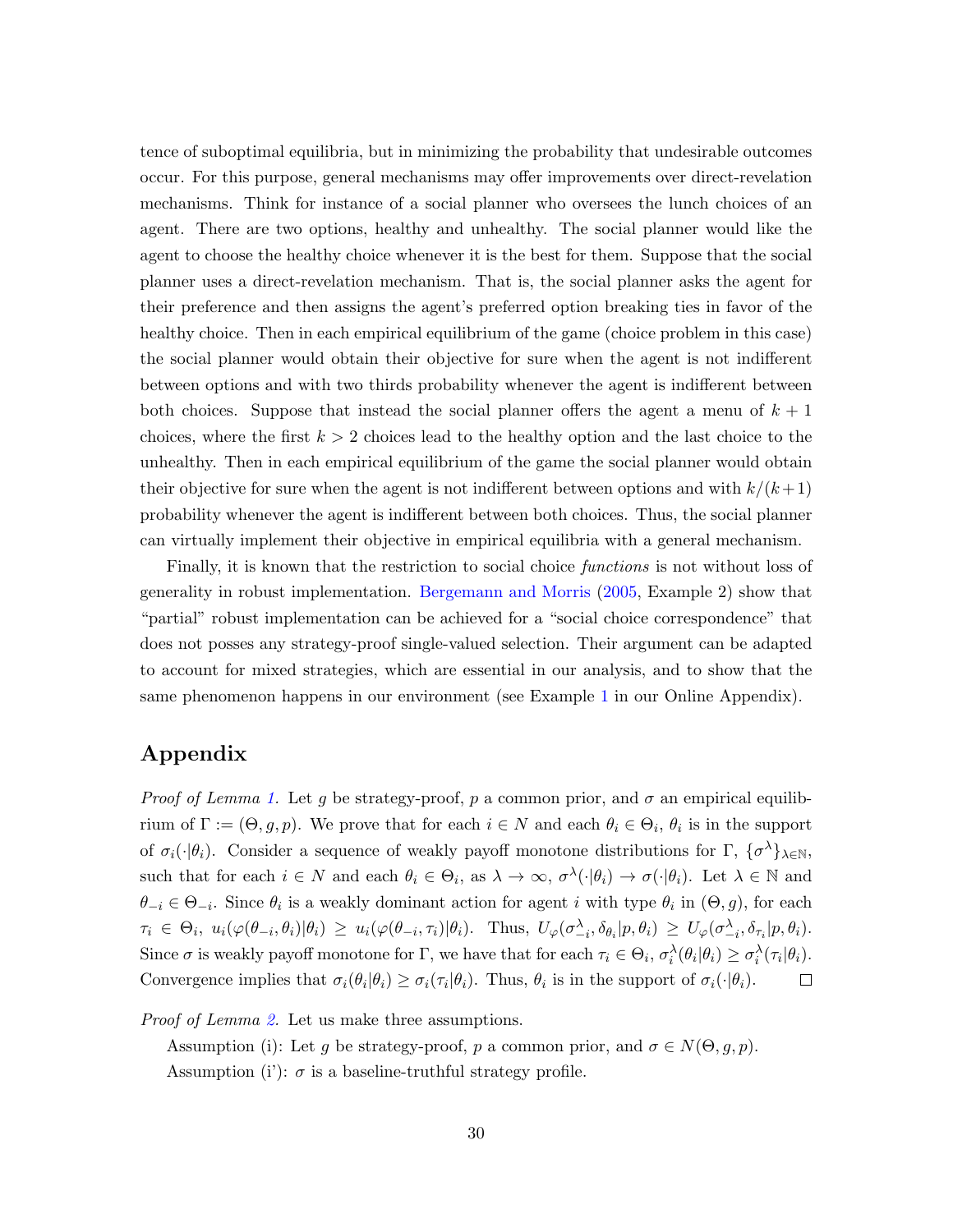Assumption (ii): Suppose that for each  $\theta \in \Theta$  in the support of p, each  $\tau$  in the support of  $\sigma(\cdot|\theta)$ , and each  $i \in N$  such that  $u_i(g(\tau)|\theta_i) = u_i(g(\tau_{-i}, \theta_i)|\theta_i)$  we have that  $g(\tau) = g(\tau_{-i}, \theta_i).$ 

We claim that if Assumptions (i,i) and (ii) are satisfied,  $\sigma$  is necessarily optimal. To see this, let  $\theta \in \Theta$  be in the support of p and  $\tau$  be in the support of  $\sigma(\cdot|\theta)$ . Consider first agent 1. Since  $\tau$  is in the support of the equilibrium in state  $\theta$ , the expected utility of  $\tau_1$  for agent 1 is greater than or equal to the expected utility of  $\theta_1$ . Since  $\theta_1$  is a weakly dominant strategy for agent 1 in this state, these utilities are equal. Moreover, the integrand of the expected utility of  $\theta_1$  dominates point-wise the integrand of the expected utility of  $\tau_1$ . This means that these integrands need to be equal in the support of the common integrating measure of both integrals. Since  $\tau_{-1}$  is in the support of this integrating measure, we have that  $u_1(g(\tau)|\theta_1) = u_1(g(\tau_{-1}, \theta_1)|\theta_1)$ . Thus, by Assumption (ii),  $g(\tau) = g(\tau_{-1}, \theta_1)$ . Now, by Assumption (i'), we have that  $(\tau_{-1}, \theta_1)$  is also in the support of  $\sigma(\cdot|\theta)$ . We can iterate then and conclude that  $q(\tau) = q(\theta)$ .

Thus, we have proved that if Assumptions (i,i') are satisfied and  $\sigma$  is sub-optimal, Assumption (ii) needs to be violated. That is, there must be  $\theta \in \Theta$  in the support of p,  $\tau$  in the support of  $\sigma(\cdot|\theta)$ , and  $i \in N$  such that  $u_i(g(\tau)|\theta_i) = u_i(g(\tau_{-i}, \theta_i)|\theta_i)$ , and  $g(\tau) \neq g(\tau_{-i}, \theta_i).$  $\Box$ 

*Proof of Lemma [3.](#page-14-2)* Let g be strategy-proof, p a common prior, and  $\sigma$  a baseline-truthful strategy profile in  $(\Theta, g, p)$ . Let  $\theta \in \Theta$  in the support of  $p, \tau_{-i}$  in the support of  $\sigma_{-i}(\cdot | \theta_{-i}),$  $i \in N$ , and  $\tau_i \in \Theta_i$  such that  $g(\tau) \neq g(\tau_{-i}, \theta_i)$ . We prove that each of the additional assumptions in the lemma imply that  $\tau_i$  is not a best response to  $\sigma_{-i}$  for agent *i*.

Suppose first that g is non-bossy. Since  $g(\tau) \neq g(\tau_{-i}, \theta_i)$ , it must be the case that  $u_i(\tau | \theta_i) \neq u_i(\tau_{-i}, \theta_i | \theta_i)$ . Since g is strategy-proof  $u_i(\tau | \theta_i) < u_i(\tau_{-i}, \theta_i | \theta_i)$ . Since  $\tau_{-i}$  is played with positive probability by  $N \setminus \{i\}$ , and truthful reports are weakly dominant strategies,  $U_g(\sigma_{-i}, \tau_i | p, \theta_i) < U_g(\sigma_{-i}, \theta_i | p, \theta_i)$ . Thus,  $\tau_i$  is not a best response to  $\sigma_{-i}$  for agent i.

Suppose now that g has no bossy dominant strategy and p has full support. Since  $q(\tau) \neq$  $g(\tau_{-i},\theta_i)$ , it must be the case that  $\tau_i$  is not a weakly dominant strategy for agent i with type  $\theta_i$ . Thus, there is  $\tau'_{-i}$  such that  $u_i(\tau'_{-i}, \tau_i | \theta_i) < u_i(\tau'_{-i}, \theta_i | \theta_i)$ . Since p has full support,  $(\tau'_{-i}, \theta_i)$  is in the support of p. Since truthful reports are played with positive probability and truthful reports are weakly dominant strategies,  $U_g(\sigma_{-i}, \tau_i | p, \theta_i) < U_g(\sigma_{-i}, \theta_i | p, \theta_i)$ . Thus,  $\tau_i$  is not a best response to  $\sigma_{-i}$  for agent *i*.  $\Box$ 

*Proof of Lemma [4.](#page-15-0)* Let g be an scf. Suppose that for each interior prior p and each empirical equilibrium of  $(\Theta, g, p)$ ,  $\sigma$ , we have that for each pair  $\{\theta, \tau\} \subseteq \Theta$  where  $\tau$  is in the support of  $\sigma(\cdot|\theta), g(\theta) = g(\tau)$ .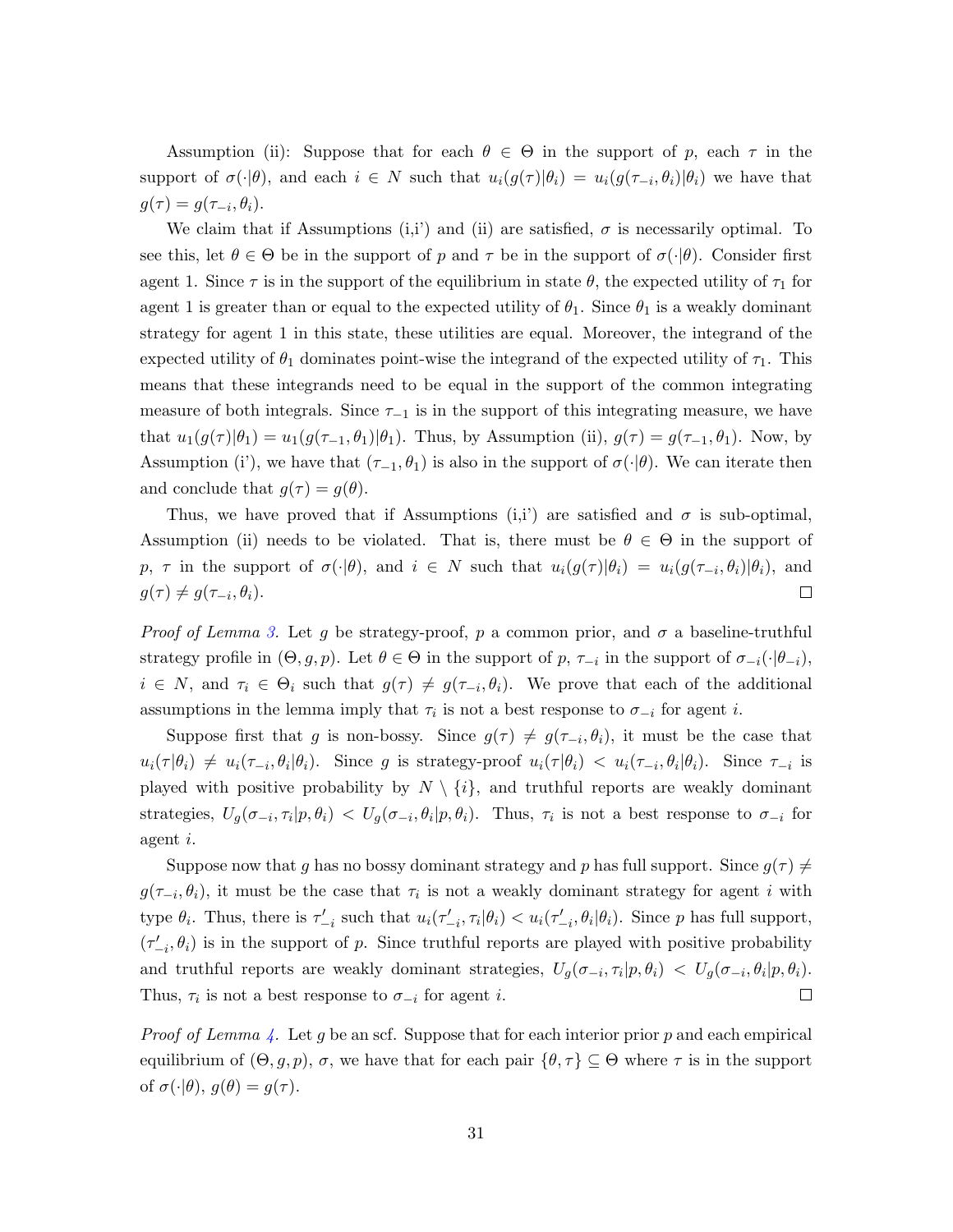We claim that  $g$  is strategy-proof. Our proof of this claim follows [Bergemann and](#page-35-13) [Morris](#page-35-13) [\(2005,](#page-35-13) Proposition 3). We spell out the details because our statement includes mixed strategy equilibria. Let  $\theta \in \Theta$ ,  $i \in N$ , and  $\tau_i \in \Theta_i$ . Let  $\varepsilon \in (0,1)$ . Consider the common prior p that places probability  $1/2 - \varepsilon/2$  on each element of  $\{\theta, (\theta_{-i}, \tau_i)\}\)$ , and places uniform probability on all other payoff types. Thus, p is interior. Let  $\sigma$  be an equilibrium of  $(\Theta, g, p)$  that, for each  $\mu \in \Theta$  and each message in the support of  $\sigma(\cdot|\mu)$ , produces  $g(\mu)$ . Thus, the expected value of a report in the support of  $\sigma_i(\cdot|\theta_i)$  has an expected value for type  $\theta_i$  that is greater than or equal to the expected value of a report in the support of  $\sigma_i(\cdot|\tau_i)$ , i.e.,

$$
p(\theta_{-i}|\theta_i)u_i(g(\theta)|\theta_i) + \sum_{\mu_{-i}\in\theta_{-i}} p(\mu_{-i}|\theta_i)u_i(g(\mu_{-i},\theta_i)|\theta_i) \ge
$$
  

$$
p(\theta_{-i}|\theta_i)u_i(g(\theta_{-i},\tau_i)|\theta_i) + \sum_{\mu_{-i}\in\theta_{-i}} p(\mu_{-i}|\theta_i)u_i(g(\mu_{-i},\tau_i)|\theta_i).
$$

Since as  $\varepsilon \to 0$ ,  $p(\theta_{-i}|\theta_i) \to 1$ , we have that  $u_i(g(\theta)|\theta_i) \geq u_i(g(\theta_{-i}, \tau_i)|\theta_i)$ . Thus, g is strategy-proof.

We now claim that g has no bossy dominant strategy. Suppose by contradiction that there are  $i \in N$ ,  $\theta \in \Theta$ ,  $\tau_i \in \Theta_i$ , such that  $u_i(g(\theta)|\theta_i) = u_i(g(\theta_{-i}, \tau_i)|\theta_i)$ ,  $g(\theta) \neq g(\theta_{-i}, \tau_i)$ , and for each  $\tau_{-i} \in \Theta_{-i}$ ,  $u_i(g(\tau_{-i},\theta_i)|\theta_i) \leq u_i(g(\tau)|\theta_i)$ . Let p have full support. Let  $\sigma$  be an empirical equilibrium of  $(\Theta, g, p)$ . Since g is strategy-proof,  $\tau_i$  is a weakly dominant action for agent *i* with type  $\theta_i$  in  $(\Theta, g)$ , and for each  $j \in N \setminus \{i\}$ ,  $\theta_j$  is a dominant strategy for agent j with type  $\theta_j$ . By Lemma [1,](#page-14-0)  $\sigma(\cdot|\theta)$  places positive probability on  $(\theta_{-i}, \tau_i)$ . This  $\Box$ contradicts Statement 1 in the theorem.

*Proof:*  $2 \Rightarrow 1$  $2 \Rightarrow 1$  in Theorems 1 and [2.](#page-12-1) Suppose that g is strategy-proof and let  $\sigma$  be an em-pirical equilibrium of the direct revelation game of g. From Lemma [1](#page-14-0) we know that  $\sigma$  is a baseline-truthful equilibrium. We claim that  $\sigma$  implements g. Suppose by contradiction that it is not. By Lemma [2](#page-14-1) we know that at least an agent ends up being bossy with positive probability. This contradicts, Lemma [3,](#page-14-2) which states that under the assumptions of the theorems, no empirical equilibrium of a direct revelation game of g admits an agent be bossy with positive probability.  $\Box$ 

*Proof of Lemma [5.](#page-15-1)* Let g be strategy-proof. Suppose that for each common prior p and each empirical equilibrium of  $(\Theta, g, p)$ ,  $\sigma$ , we have that for each pair  $\{\theta, \tau\} \subseteq \Theta$  where  $\theta$ is in the support of p and  $\tau$  is in the support of  $\sigma(\cdot|\theta)$ ,  $g(\theta) = g(\tau)$ . We claim that g is non-bossy. Suppose by contradiction that g violates this property. We can suppose without loss of generality that there is  $\theta \in \Theta$  and  $\tau_1 \in \Theta_1$  such that  $u_1(g(\theta)|\theta) = u_1(g(\theta_{-1}, \tau_1)|\theta)$ and  $g(\theta) \neq g(\theta_{-1}, \tau_1)$ .

Consider the complete information prior p that places probability one on state  $\theta$ . For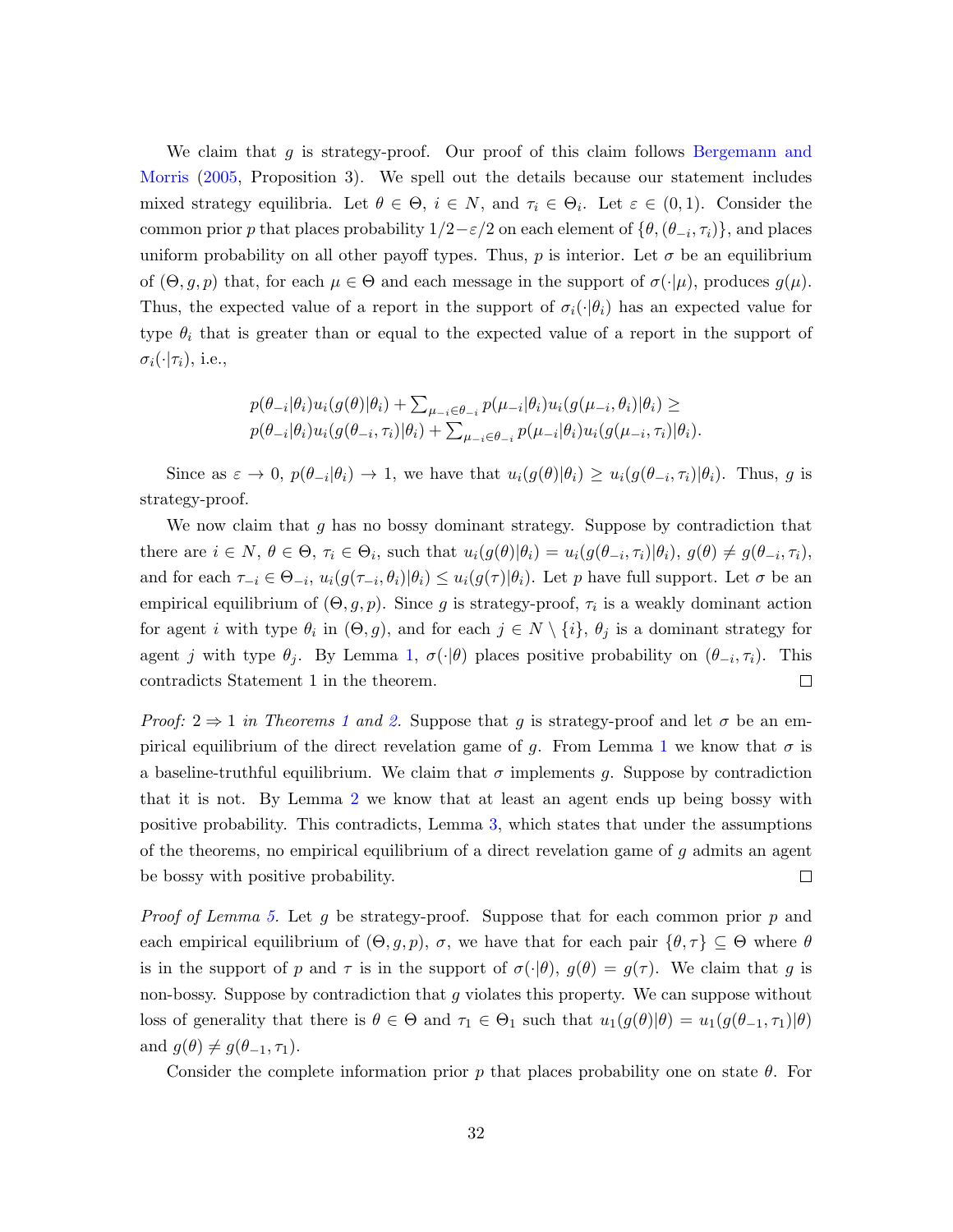each  $i \in N$ , let  $D_i$  be the set of weakly dominant actions for agent i with type  $\theta_i$  in  $(\Theta, g, \theta)$ . Let  $\sigma$  be the strategy profile in which each agent  $i > 1$  uniformly randomizes on the set  $D_i$ , and agent 1 uniformly randomizes on the set of best responses to  $\sigma_{-1}$ . By construction  $\sigma$ is a Nash equilibrium of  $(\Theta, g, \theta)$ . We claim that  $\sigma$  is an empirical equilibrium of  $(\Theta, g, \theta)$ in which agent 1 plays  $\tau_1$  with positive probability.

Note that g satisfies the hypotheses of Lemma [4.](#page-15-0) Thus, g has no bossy dominant strategy.

We prove first that agent 1 plays  $\tau_1$  with positive probability in  $\sigma$ . That is,  $\tau_1$  is a best response to  $\sigma_{-1}$  for agent 1 with type  $\theta_1$  in  $(\Theta, g, \theta)$ . Let  $\theta'_{-1}$  be in the support of  $\sigma_{-1}$ . Recall that by hypothesis,  $u_1(g(\theta)|\theta_1) = u_1(g(\theta_{-1}, \tau_1)|\theta_1)$ . Since  $\theta_2$  is a dominant strategy for agent 2 with type  $\theta_2$  in  $(\Theta, g, \theta)$ , and g has no bossy dominant strategy, we have that  $g(\theta) = g(\theta_{\{-1,2\}}, \theta_1, \theta_2')$  and  $g(\theta_{-1}, \tau_1) = g(\theta_{\{-1,2\}}, \tau_1, \theta_2').$  By repeating this step we get that  $g(\theta) = g(\theta'_{-1}, \theta_1)$  and  $g(\theta_{-1}, \tau_1) = g(\theta'_{-1}, \tau_1)$ . Then,  $u_1(g(\theta'_{-1}, \theta_1)|\theta_1) = u_1(g(\theta'_{-1}, \tau_1)|\theta_1)$ . Thus,  $U_g(\sigma_{-1}, \tau_1 | p, \theta_1) = U_g(\sigma_{-1}, \theta_1 | p, \theta_1)$ . Since  $\theta_1$  is a weakly dominant action for agent 1 with type  $\theta_1$  in  $(\Theta, g, \theta)$ ,  $\tau_1$  is a best response to  $\sigma_{-1}$  for agent 1. Consequently, agent 1 plays  $\tau_1$  with positive probability in  $\sigma_1$ .

We finally show that  $\sigma$  is an empirical equilibrium of  $(\Theta, g, \theta)$ . We construct a sequence of weakly payoff monotone distributions for this game that converges to  $\sigma$ . Let  $k \in \mathbb{N}$  and  $0 < \varepsilon < 1$ . If for some  $i > 1$  all actions are in  $D_i$ , let  $\sigma_i^k := \sigma_i$  and  $\sigma_i^{k,\varepsilon}$  $i^{k,\varepsilon} := \sigma_i$ . Note that if for each  $i > 1$  all actions are in  $D_i$ ,  $\sigma$  is itself a weakly payoff monotone distribution. So  $\sigma$ is an empirical equilibrium. Thus, we can suppose without loss of generality that for some  $i > 1$ , there are some possible reports that are not in  $D_i$ . For each such agent let  $\sigma_i^{k,\varepsilon}$  $i^{\kappa,\varepsilon}$  be the strategy that distributes  $1 - \varepsilon$  uniformly among  $D_i$  and distributes  $\varepsilon$  unifromly among the actions not in  $D_i$ . Let  $\sigma_1^{k,\varepsilon}$  $h_1^k$  be the strategy for agent 1 defined as follows: for each  $\theta'_1 \in \Theta_1$ ,

$$
\sigma_1^{k,\varepsilon}(\theta_1') := \frac{e^{kU_g(\sigma_{-1}^{k,\varepsilon},\theta_1'|p,\theta_1)}}{\sum_{\theta_1''\in\Theta_1}e^{kU_g(\sigma_{-1}^{k,\varepsilon},\theta_1''|p,\theta_1)}}.
$$

Since the exponential function is positive,  $\sigma_1^{k,\varepsilon}$  $\frac{\kappa}{1}$  is an interior probability distribution. Thus,  $\sigma^{k,\varepsilon}$  is an interior strategy profile.

We claim that if  $\varepsilon < \min_{i>1,|D_i|<|\Theta_i|} |D_i|/|\Theta_i|$ ,  $\sigma^{k,\varepsilon}$  is weakly payoff monotone for  $(\Theta, g, \theta)$ . Since the exponential function is strictly increasing,  $\sigma_1^{k,\epsilon}$  $i_1^{\kappa,\varepsilon}$  is ordinally equivalent to the expected utility vector  $(U_g(\sigma_{-1}^{k,\varepsilon}))$  $_{-1}^{k,\varepsilon}, \theta''_1|p,\theta_1)$   $_{\theta''_1 \in \Theta_1}$ . Thus, for any two actions  $\{\theta'_1,\theta''_1\}\subseteq \Theta_1, U_g(\sigma_{-1}^{k,\varepsilon})$  $\int_{-1}^{k,\varepsilon} \theta_1' |p,\theta_1\rangle \geq U_g(\sigma_{-1}^{k,\varepsilon})$  $_{-1}^{k, \varepsilon}, \theta''_1|p, \theta_1)$  if and only if  $\sigma_1^{k, \varepsilon}$  $\int_1^{k,\varepsilon}(\theta_1') \geq \sigma_1^{k,\varepsilon}$  $h_1^{k,\varepsilon}(\theta_1'')$ . If  $i > 1$  is such that  $|D_i| = |\Theta_i|, \sigma_i^{k,\varepsilon}$  $\binom{k,\varepsilon}{i}$  places equal probability on all actions. Thus, it induces no violation of weak payoff monotonicity. Finally, let  $i > 1$  be such that  $|D_i| < |\Theta_i|$ . Since  $\varepsilon < \min_{i>1,|D_i|<|\Theta_i|} |D_i|/|\Theta_i|, \ \sigma_i^{k,\varepsilon}$  $i_i^{\kappa,\varepsilon}$  places higher probability on each element of  $D_i$  than on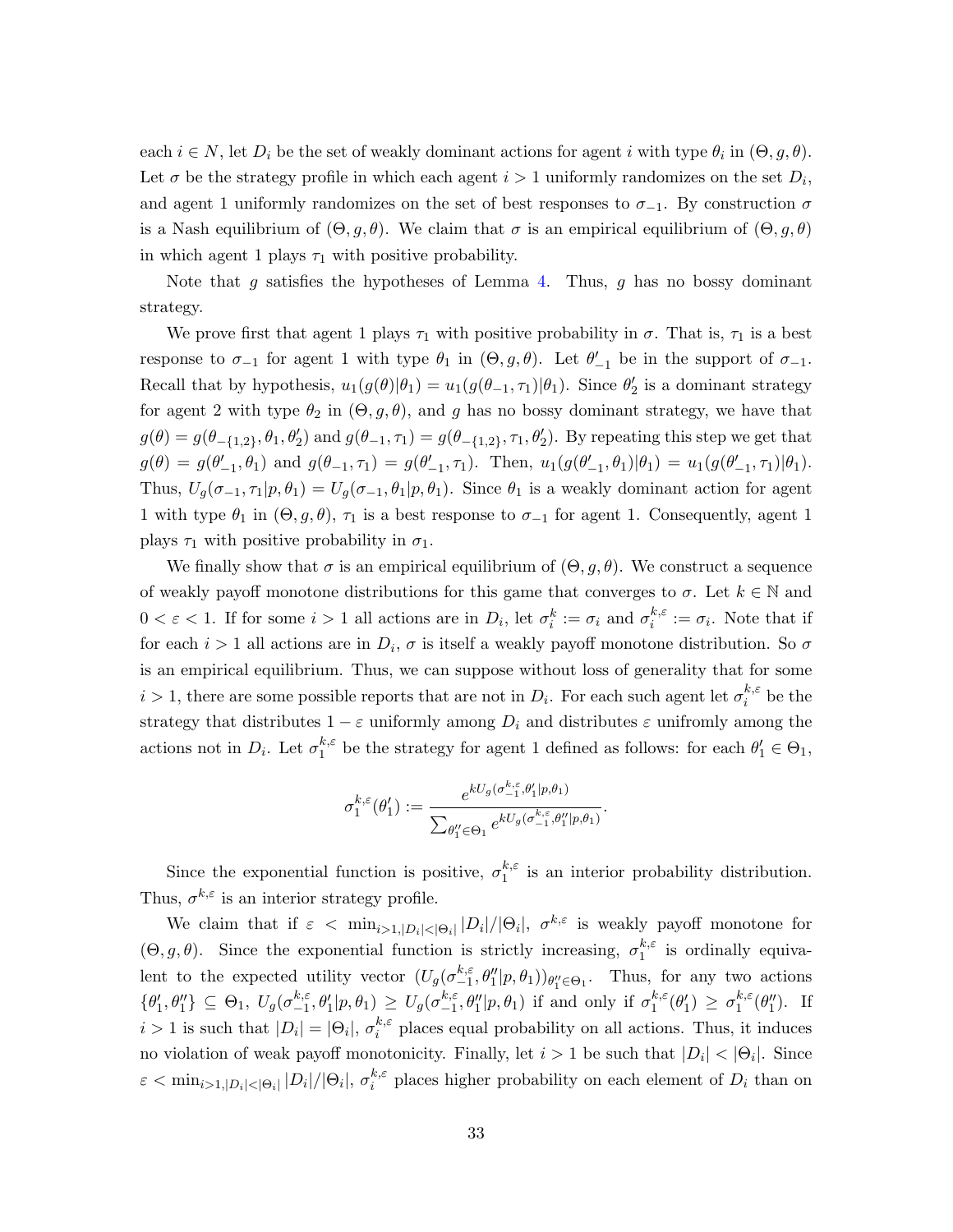each element of  $\Theta_i \setminus D_i$ . Since no element of  $\Theta_i \setminus D_i$  is a weakly dominant strategy for agent *i* with type  $\theta_i$  in  $(\Theta, g, \theta)$  and  $\sigma^{k,\varepsilon}$  is interior, for each  $\theta_i' \in D_i$  and each  $\theta_i'' \in \Theta_i \setminus D_i$ ,  $U_g(\sigma_{-i}^{k,\varepsilon}$  $_{-i}^{k,\varepsilon},\theta_{i}'|p,\theta_{i})>U_{g}(\sigma_{-i}^{k,\varepsilon}% ,\theta_{i}'|p,\theta_{i})\nonumber$  $_{-i}^{k,\varepsilon}, \theta''_i|p,\theta_i$ ). Consequently,  $\sigma_i^{k,\varepsilon}$  $i_i^{\kappa,\varepsilon}$  induces no violation of weak payoff monotonicity.

Note that as  $\varepsilon \to 0$ , for each  $i > 1$ ,  $\sigma_i^{k,\varepsilon} \to \sigma_i$ . By continuity of expected utility and exponential operators, as  $\varepsilon \to 0$ ,

$$
\frac{e^{kU_g(\sigma_{-1}^{k,\varepsilon},\theta_1'|p,\theta_1)}}{\sum_{\theta_1''\in\Theta_1}e^{kU_g(\sigma_{-1}^{k,\varepsilon},\theta_1''|p,\theta_1)}}\to\frac{e^{kU_g(\sigma_{-1},\theta_1'|p,\theta_1)}}{\sum_{\theta_1''\in\Theta_1}e^{kU_g(\sigma_{-1},\theta_1''|p,\theta_1)}}.
$$

Since for each  $\theta_1'$  in the support of  $\sigma_1$ 

$$
\frac{e^{kU_g(\sigma_{-1},\theta'_1|p,\theta_1)}}{\sum_{\theta''_1 \in \Theta_1} e^{kU_g(\sigma_{-1},\theta''_1|p,\theta_1)}} = \frac{e^{kU_g(\sigma_{-1},\theta_1|p,\theta_1)}}{\sum_{\theta''_1 \in \Theta_1} e^{kU_g(\sigma_{-1},\theta''_1|p,\theta_1)}},
$$

we have that there is  $\varepsilon(k) \in (0, 1/k)$  for which for each  $\theta'_1$  in the support of  $\sigma_1$ ,

<span id="page-34-0"></span>
$$
\left| \frac{e^{kU_g(\sigma_{-1}^{k,\varepsilon(k)},\theta_1'|p,\theta_1)}}{\sum_{\theta_1'' \in \Theta_1} e^{kU_g(\sigma_{-1}^{k,\varepsilon(k)},\theta_1''|p,\theta_1)}} - \frac{e^{kU_g(\sigma_{-1},\theta_1|p,\theta_1)}}{\sum_{\theta_1'' \in \Theta_1} e^{kU_g(\sigma_{-1},\theta_1''|p,\theta_1)}} \right| < \frac{1}{k}.
$$
\n(1)

Let  $\sigma^k := \sigma^{k,\varepsilon(k)}$ . By construction,  $\sigma^k$  is weakly payoff monotone for  $(\Theta, g, \theta)$ . Moreover, as  $k \to \infty$ ,  $\varepsilon(k) \to 0$ . Thus, as  $k \to \infty$ , for each  $i > 1$ ,  $\sigma_i^k \to \sigma_i$ . By [\(1\)](#page-34-0), as  $k \to \infty$ , for each  $\theta_1'$  in the support of  $\sigma_1$ ,

$$
\frac{e^{kU_g(\sigma_{-1}^k,\theta_1'|p,\theta_1)}}{\sum_{\theta_1''\in\Theta_1}e^{kU_g(\sigma_{-1}^k,\theta_1''|p,\theta_1)}}\to\frac{e^{kU_g(\sigma_{-1},\theta_1|p,\theta_1)}}{\sum_{\theta_1''\in\Theta_1}e^{kU_g(\sigma_{-1},\theta_1''|p,\theta_1)}}.
$$

Finally, let  $\theta'_1$  be outside the support of  $\sigma_1$ . Then,  $U_g(\sigma_{-1}, \theta'_1 | p, \theta_1) < U_g(\sigma_{-1}, \theta_1 | p, \theta_1)$ . It follows that,

$$
\sigma_1^k(\theta_1')/\sigma_1^k(\theta_1) = e^{k\left(U_g(\sigma_{-1},\theta_1'|p,\theta_1) - U_g(\sigma_{-1},\theta_1|p,\theta_1)\right)} \underset{k \to \infty}{\to} 0.
$$

Thus, as  $k \to \infty$ ,  $\sigma_1^k \to \sigma_1$  and consequently,  $\sigma^k \to \sigma$ .

In summary,  $\sigma$  is a Nash equilibrium of  $(\Theta, g, \theta)$  that is the limit of a sequence of weakly payoff monotone strategies for  $(\Theta, g, \theta)$ ; moreover, σ prescribes each agent be truthful with positive probability and agent 1 play  $\tau_1$  with positive probability. Thus,  $\sigma$  is an empirical equilibrium of  $(\Theta, g, \theta)$  in which in state  $\theta$ , which is realized with probability one in this environment, the profile of reports  $(\theta_{-1}, \tau_1)$  is realized with positive probability. Since  $g(\theta) \neq g(\theta_{-1}, \tau_1)$ , this is a contradiction to the hypothesis of the lemma.  $\Box$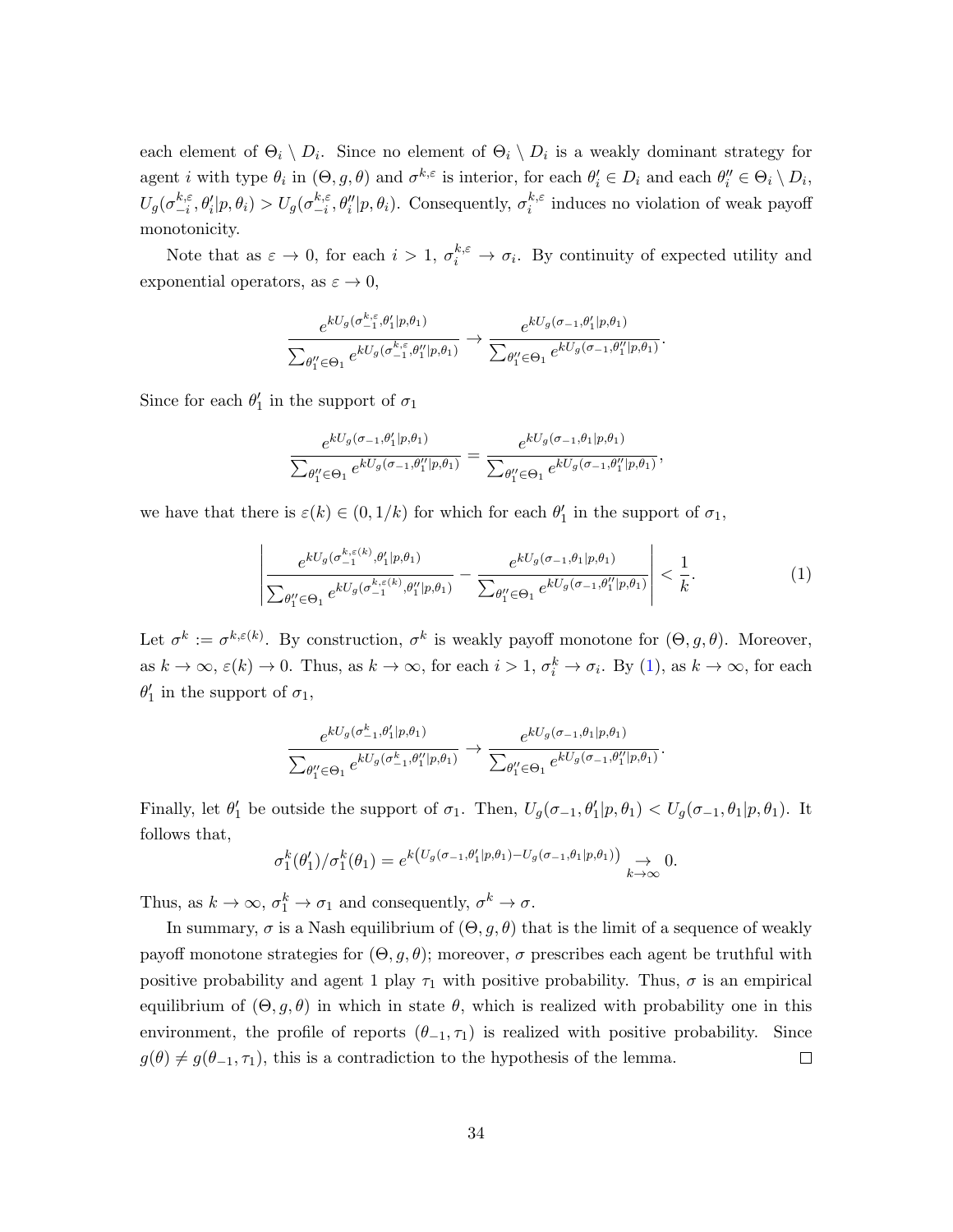# References

- <span id="page-35-5"></span>Abdulkadiroğlu, A., Sönmez, T., June 2003. School choice: A mechanism design approach. Amer Econ Review 93 (3), 729–747.
- <span id="page-35-7"></span>Adachi, T., 2014. Robust and secure implementation: equivalence theorems. Games Econ Behavior 86 (0), 96 – 101.
- <span id="page-35-2"></span>Andreoni, J., Che, Y.-K., Kim, J., 2007. Asymmetric information about rivals' types in standard auctions: An experiment. Games Econ Behavior 59 (2), 240 – 259.
- <span id="page-35-8"></span>Arribilaga, P., Masso, J., Neme, A., 2020. All sequential allotment rules are obviously strategy-proof, Working paper U. A. Barcelona and U. N. San Luis.
- <span id="page-35-3"></span>Artemov, G., Che, Y.-K., He, Y., 2021. Strategic 'mistakes': Implications for market design research, Mimeo.
- <span id="page-35-9"></span>Ashlagi, I., Gonczarowski, Y. A., 2018. Stable matching mechanisms are not obviously strategy-proof. J Econ Theory 177,  $405 - 425$ .
- <span id="page-35-1"></span>Attiyeh, G., Franciosi, R., Isaac, R. M., Jan 2000. Experiments with the pivot process for providing public goods. Public Choice 102 (1), 93–112.
- <span id="page-35-10"></span>Bade, S., Gonczarowski, Y. A., 2017. Gibbard-satterthwaite success stories and obvious strategyproofness.
- <span id="page-35-0"></span>Barbera, S., 2010. Strategy-proof social choice. In: Arrow, K., Sen, A., Suzumura, K. (Eds.), Handbook of Social Choice and Welfare. Vol. 2. North-Holland, Amsterdam, New York, Ch. 25, pp. 731–831.
- <span id="page-35-4"></span>Benassy, J. P., 1982. The economics of market disequilibrium. New York: Academic Press.
- <span id="page-35-13"></span>Bergemann, D., Morris, S., 2005. Robust mechanism design. Econometrica 73 (6), 1771– 1813.
- <span id="page-35-6"></span>Bergemann, D., Morris, S., 2011. Robust implementation in general mechanisms. Games and Economic Behavior 71 (2), 261 – 281.
- <span id="page-35-11"></span>Bo, I., Hakimov, R., 07 2019. Iterative Versus Standard Deferred Acceptance: Experimental Evidence. The Economic Journal 130 (626), 356–392.
- <span id="page-35-12"></span>Bo, I., Hakimov, R., 2020. Pick an object mechanism.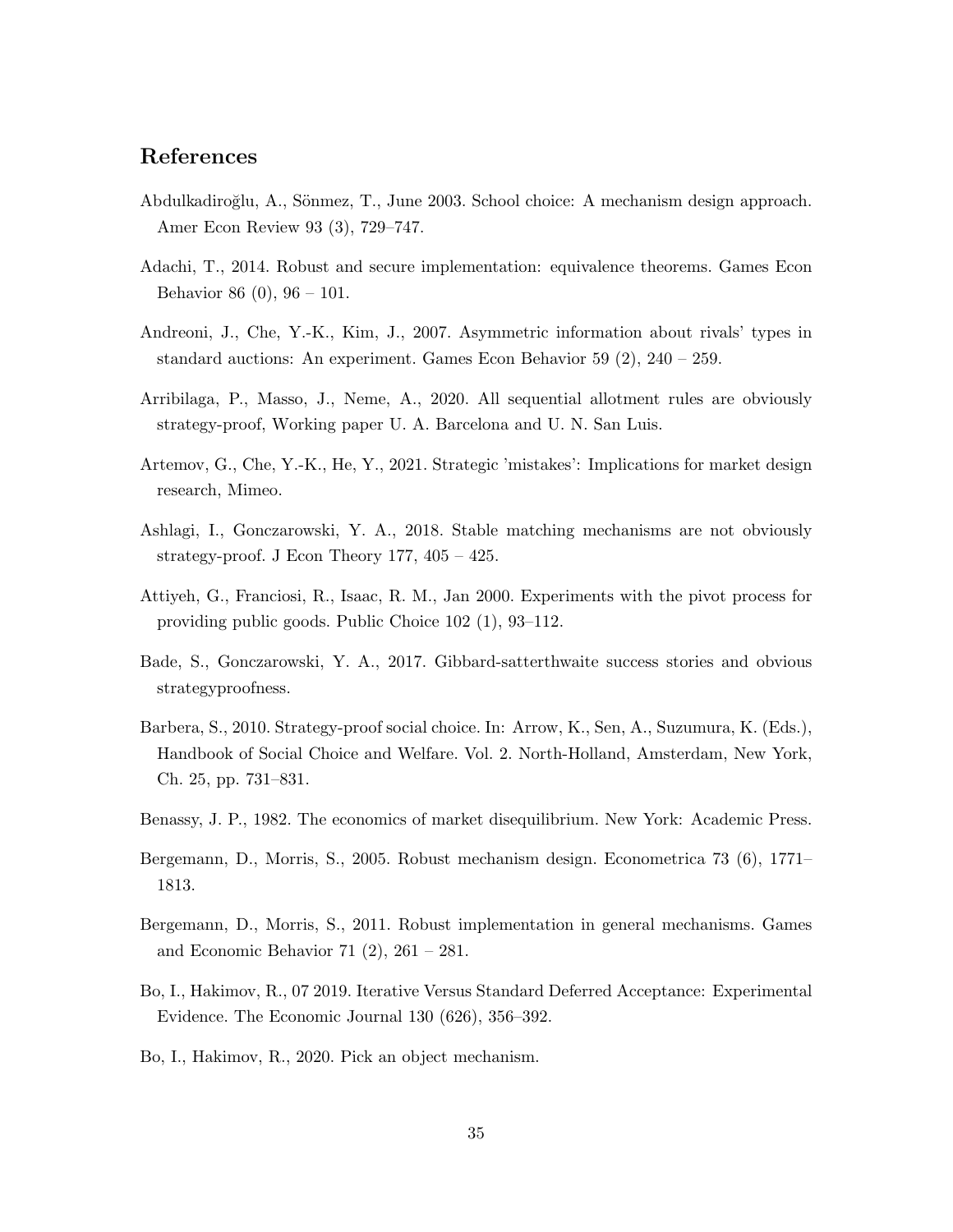- <span id="page-36-6"></span>Bochet, O., Sakai, T., 2010. Secure implementation in allotment economies. Games Econ Behavior 68  $(1), 35 - 49.$
- <span id="page-36-12"></span>Bochet, O., Tumennassan, N., 2020. Prevalence of truthtelling and implementation, mimeo.
- <span id="page-36-13"></span>Brown, A. L., Velez, R. A., 2020. Empirical bias and efficiency of alpha-auctions: experimental evidence. URL <https://arxiv.org/abs/1905.03876>
- 
- <span id="page-36-7"></span>Cabrales, A., Ponti, G., 2000. Implementation, elimination of weakly dominated strategies and evolutionary dynamics. Review of Economic Dynamics 3 (2), 247 – 282.
- <span id="page-36-0"></span>Cason, T. N., Saijo, T., Sjöström, T., Yamato, T., 2006. Secure implementation experiments: Do strategy-proof mechanisms really work? Games Econ Behavior 57 (2), 206 – 235.
- <span id="page-36-3"></span>Chen, L., Pereyra, J., 2019. Self-selection in school choice. Games Econ Behavior 117, 59 – 81.
- <span id="page-36-1"></span>Chen, Y., Sönmez, T., 2006. School choice: an experimental study. Journal of Economic Theory 127  $(1)$ , 202 – 231.
- <span id="page-36-14"></span>Cooper, D. J., Fang, H., 2008. Understanding overbidding in second price auctions: An experimental study\*. The Economic Journal 118 (532), 1572–1595.
- <span id="page-36-2"></span>Coppinger, V. M., Smith, V. L., Titus, J. A., 1980. Incentives and behavior in english, dutch and sealed-bid auctions. Economic Inquiry 18 (1), 1–22.
- <span id="page-36-5"></span>Davis, D. D., Holt, C. A., 1993. Experimental economics. Princeton university press.
- <span id="page-36-9"></span>de Clippel, G., October 2014. Behavioral implementation. American Economic Review 104 (10), 2975–3002.
- <span id="page-36-10"></span>de Clippel, G., Saran, R., Serrano, R., 06 2018. Level-k Mechanism Design. The Review of Economic Studies 86 (3), 1207–1227.
- <span id="page-36-4"></span>Dekel, E., Scotchmer, S., 1992. On the evolution of optimizing behavior. J Econ Theory  $57(2), 392 - 406.$
- <span id="page-36-8"></span>Eliaz, K., 2002. Fault tolerant implementation. Review Econ Studies 69 (3), 589–610.
- <span id="page-36-11"></span>Esponda, I., Pouzo, D., 2016. Berk–nash equilibrium: A framework for modeling agents with misspecified models. Econometrica 84 (3), 1093–1130.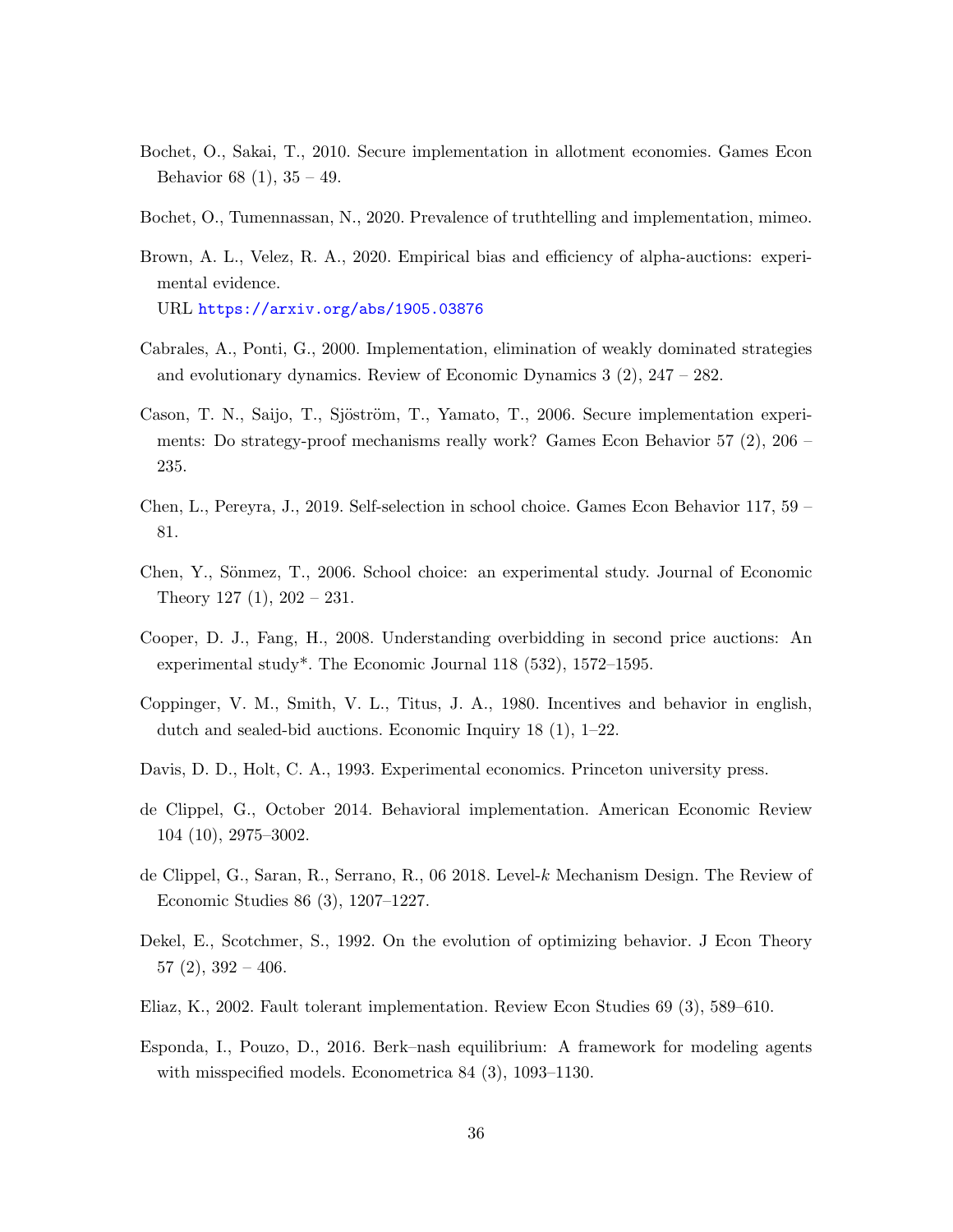- <span id="page-37-4"></span>Fudenberg, D., He, K., 2021. Player-compatible learning and player-compatible equilibrium. J Econ Theory 194, 105238.
- <span id="page-37-12"></span>Fujinaka, Y., Wakayama, T., 2011. Secure implementation in Shapley-Scarf housing markets. Econ Theory 48 (1), 147–169.
- <span id="page-37-11"></span>Gale, D., Shapley, L. S., 1962. College admissions and the stability of marriage. American Math Monthly 69 (1), 9–15.
- <span id="page-37-0"></span>Gibbard, A., 1973. Manipulation of voting schemes: A general result. Econometrica 41 (4), 587–601.
- <span id="page-37-7"></span>Goeree, J. K., Holt, C. A., Palfrey, T. R., 2005. Regular quantal response equilibrium. Experimental Economics 8 (4), 347–367.
- <span id="page-37-9"></span>Goeree, J. K., Holt, C. A., Palfrey, T. R., 2016. Quantal Response Equilibrium: A Stochastic Theroy of Games. Princeton Univ. Press, Princeton, NJ.
- <span id="page-37-13"></span>Goeree, J. K., Louis, P., December 2021. M equilibrium: A theory of beliefs and choices in games. American Economic Review 111 (12), 4002–45.
- <span id="page-37-6"></span>Goeree, J. K., Louis, P., Zhang, J., 2018. Noisy introspection in the 11–20 game. The Economic Journal 128 (611), 1509–1530.
- <span id="page-37-10"></span>Green, J., Laffont, J.-J., 1977. Characterization of satisfactory mechanisms for the revelation of preferences for public goods. Econometrica 45 (2), 427–438.
- <span id="page-37-8"></span>Haile, P. A., Hortaçsu, A., Kosenok, G., 2008. On the empirical content of quantal response equilibrium. Amer Econ Review 98 (1), 180–200.
- <span id="page-37-5"></span>Harsanyi, J. C., Dec 1973. Games with randomly disturbed payoffs: A new rationale for mixed-strategy equilibrium points. International Journal of Game Theory 2 (1), 1–23.
- <span id="page-37-2"></span>Harstad, R. M., Dec 2000. Dominant strategy adoption and bidders' experience with pricing rules. Experimental Economics 3 (3), 261–280.
- <span id="page-37-3"></span>Hassidim, A., Romm, A., Shorrer, R. I., 2020. The limits of incentives in economic matching procedures. Management Sci 67 (2).
- <span id="page-37-1"></span>Healy, P. J., 2006. Learning dynamics for mechanism design: An experimental comparison of public goods mechanisms. J Econ Theory 129  $(1)$ , 114 – 149.
- <span id="page-37-14"></span>Jackson, M. O., 1991. Bayesian implementation. Econometrica 59 (2), 461–477.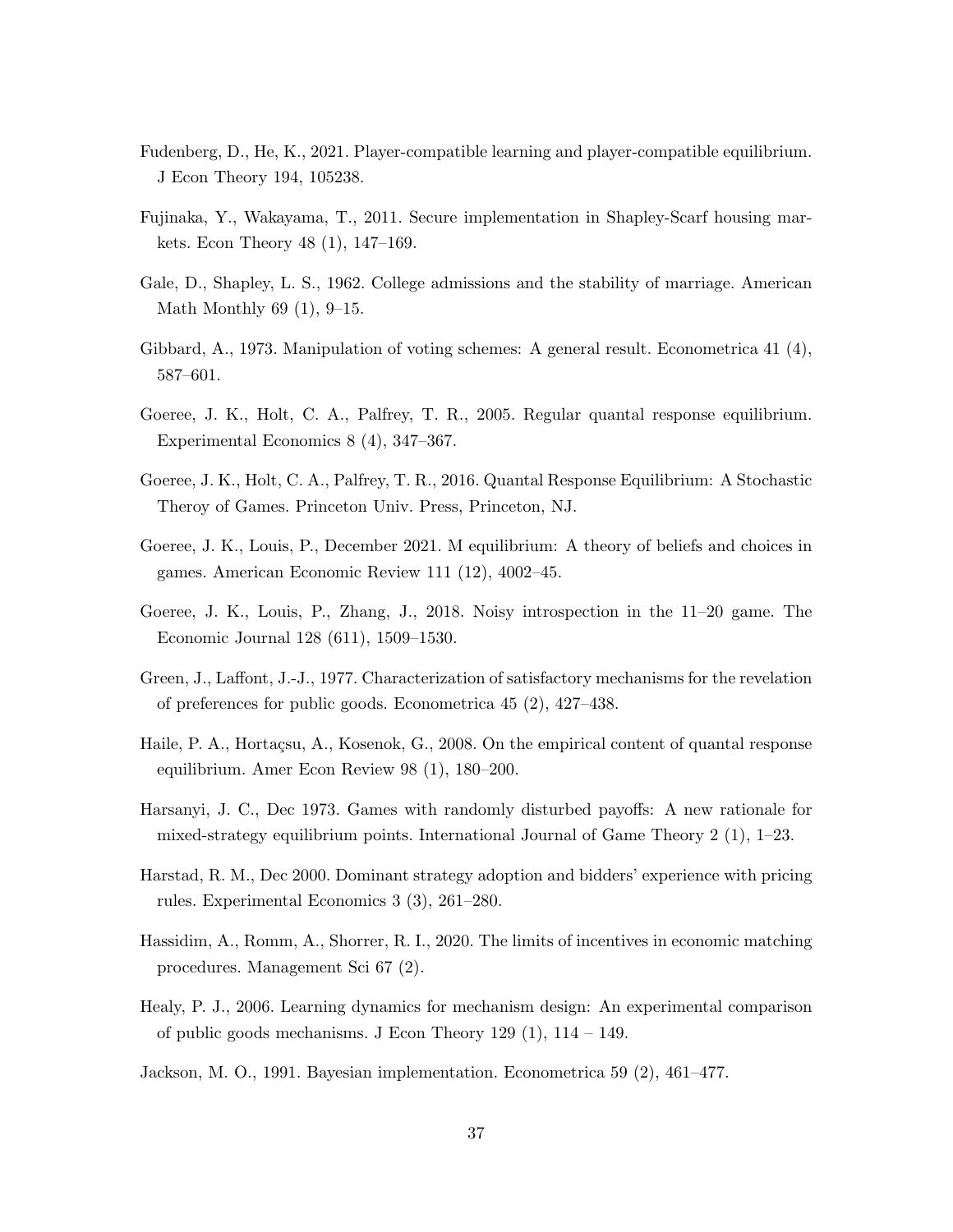- <span id="page-38-9"></span>Jackson, M. O., 1992. Implementation in undominated strategies: A look at bounded mechanisms. The Review of Economic Studies 59 (4), 757–775.
- <span id="page-38-1"></span>Kagel, J. H., Harstad, R. M., Levin, D., 1987. Information impact and allocation rules in auctions with affiliated private values: A laboratory study. Econometrica 55 (6), 1275– 1304.
- <span id="page-38-2"></span>Kagel, J. H., Levin, D., 1993. Independent private value auctions: Bidder behaviour in first-, second- and third-price auctions with varying numbers of bidders. The Economic Journal 103 (419), 868–879.
- <span id="page-38-12"></span>Kawagoe, T., Mori, T., Aug 2001. Can the pivotal mechanism induce truth-telling? an experimental study. Public Choice 108 (3), 331–354.
- <span id="page-38-11"></span>Kneeland, T., 2022. Mechanism design with level- $k$  types: theory and applications to bilateral trade, forthcoming J Econ Theory.
- <span id="page-38-4"></span>Kohlberg, E., Mertens, J.-F., 1986. On the strategic stability of equilibria. Econometrica 54 (5), 1003–1037.
- <span id="page-38-0"></span>Li, S., November 2017. Obviously strategy-proof mechanisms. Amer Econ Review 107 (11), 3257–87.
- <span id="page-38-10"></span>Mackenzie, A., 2020. A revelation principle for obviously strategy-proof implementation. Games Econ Behavior 124, 512–533.
- <span id="page-38-3"></span>Masuda, T., Mikami, R., Sakai, T., Serizaway, S., Wakayama, T., 2022. The net effect of advice on strategy-proof mechanisms: an experiment for the vickrey auction. Exp Econ.
- <span id="page-38-7"></span>McKelvey, R. D., Palfrey, T. R., 1995. Quantal response equilibria for normal form games. Games and Economic Behavior 10 (1), 6–38.
- <span id="page-38-8"></span>McKelvey, R. D., Palfrey, T. R., 1996. A statistcial theory of equilibrium in games. Japanese Econ Review 47 (2), 186–209.
- <span id="page-38-13"></span>Melo, E., Pogorelskiy, K., Shum, M., 2019. Testing the quantal response hypothesis. International Economic Review 60 (1), 53–74.
- <span id="page-38-6"></span>Milgrom, P., Mollner, J., 2018. Equilibrium selection in auctions and high stakes games. Econometrica 86 (1), 219–261.
- <span id="page-38-5"></span>Milgrom, P., Mollner, J., 2021. Extended proper equilibrium. Journal of Economic Theory 194, 105258.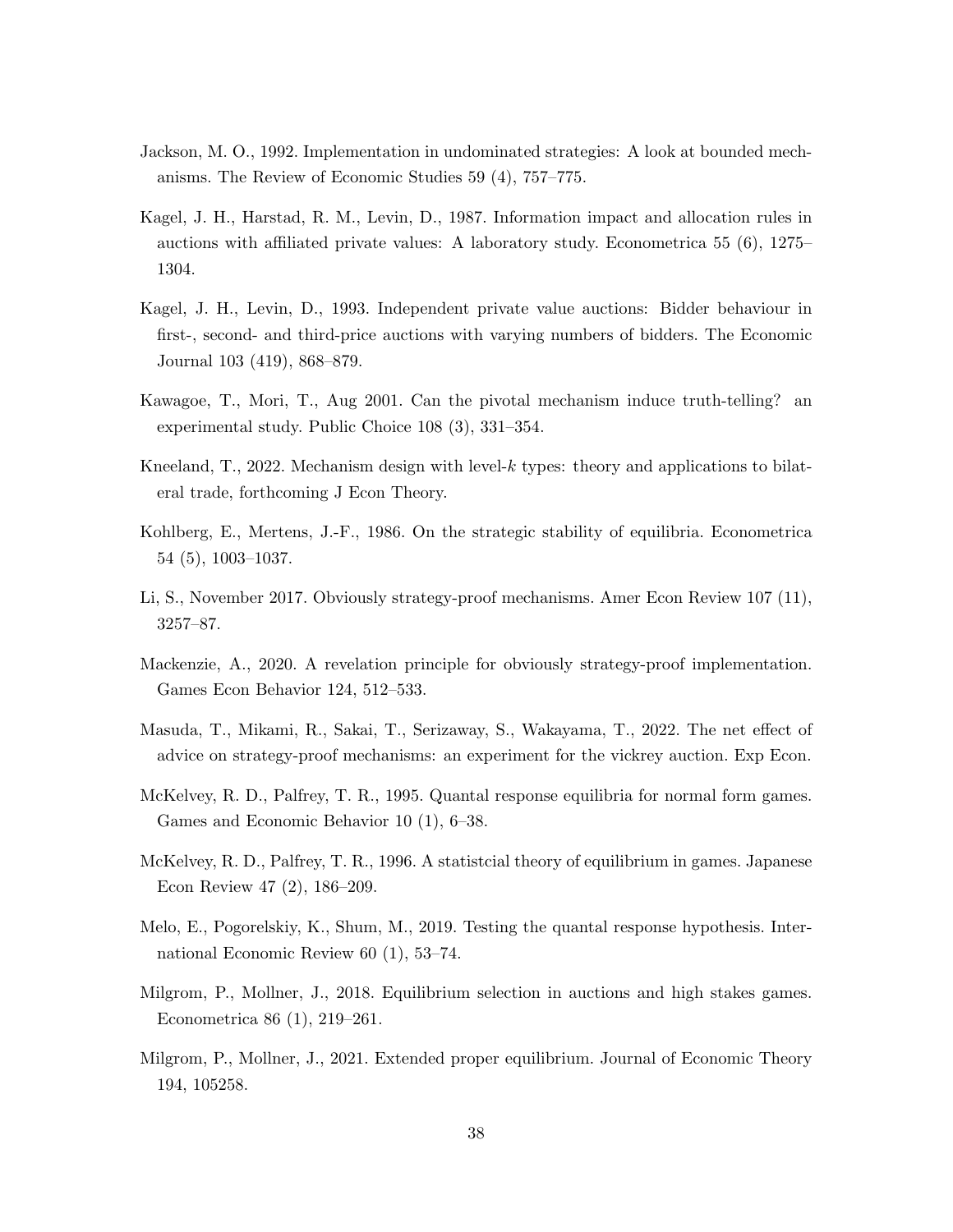- <span id="page-39-8"></span>Moulin, H., 1980. On strategy-proofness and single peakedness. Public Choice 35 (4), 437– 455.
- <span id="page-39-3"></span>Myerson, R. B., Jun 1978. Refinements of the nash equilibrium concept. International Journal of Game Theory 7 (2), 73–80.
- <span id="page-39-4"></span>Nachbar, J. H., Mar 1990. "evolutionary" selection dynamics in games: Convergence and limit properties. Int J Game Theory 19 (1), 59–89.
- <span id="page-39-6"></span>Plott, C. R., Zeiler, K., 2005. The willingness to pay-willingness to accept gap, the" endowment effect," subject misconceptions, and experimental procedures for eliciting valuations. American Economic Review 95 (3), 530–545.
- <span id="page-39-11"></span>Pycia, M., Troyan, P., 2022. A theory of simplicity in games and mechanism design, mimeo.
- <span id="page-39-1"></span>Rees-Jones, A., 2017. sub-optimal behavior in strategy-proof mechanisms: Evidence from the residency match. Games Econ Behavior.
- <span id="page-39-10"></span>Repullo, R., 1985. Implementation in dominant strategies under complete and incomplete information. Review Econ Studies 52 (2), 223–229.
- <span id="page-39-14"></span>Rosenthal, R. W., Sep 1989. A bounded-rationality approach to the study of noncooperative games. Int J Game Theory 18 (3), 273–292.
- <span id="page-39-13"></span>Roth, A. E., 1984. The evolution of the labor market for medical interns and residents: A case study in game theory. J Political Econ 92 (6), 991–1016.
- <span id="page-39-9"></span>Saijo, T., Sjöström, T., Yamato, T., 2007. Secure implementation. Theor Econ 2 (3), 203– 229.
- <span id="page-39-5"></span>Samuelson, L., 1992. Dominated strategies and common knowledge. Games Econ Behavior  $4(2), 284 - 313.$
- <span id="page-39-0"></span>Satterthwaite, M. A., 1975. Strategy-proofness and arrow's conditions: Existence and correspondence theorems for voting procedures and social welfare functions. J Econ Theory  $10(2), 187 - 217.$
- <span id="page-39-12"></span>Satterthwaite, M. A., Sonnenschein, H., 1981. Strategy-proof allocation mechanisms at differentiable points. Review Econ Studies 48 (4), 587–597.
- <span id="page-39-2"></span>Selten, R., Mar 1975. Reexamination of the perfectness concept for equilibrium points in extensive games. International Journal of Game Theory 4 (1), 25–55.
- <span id="page-39-7"></span>Shapley, L., Scarf, H., 1974. On cores and indivisibility. J Math Econ 1 (1), 23 – 37.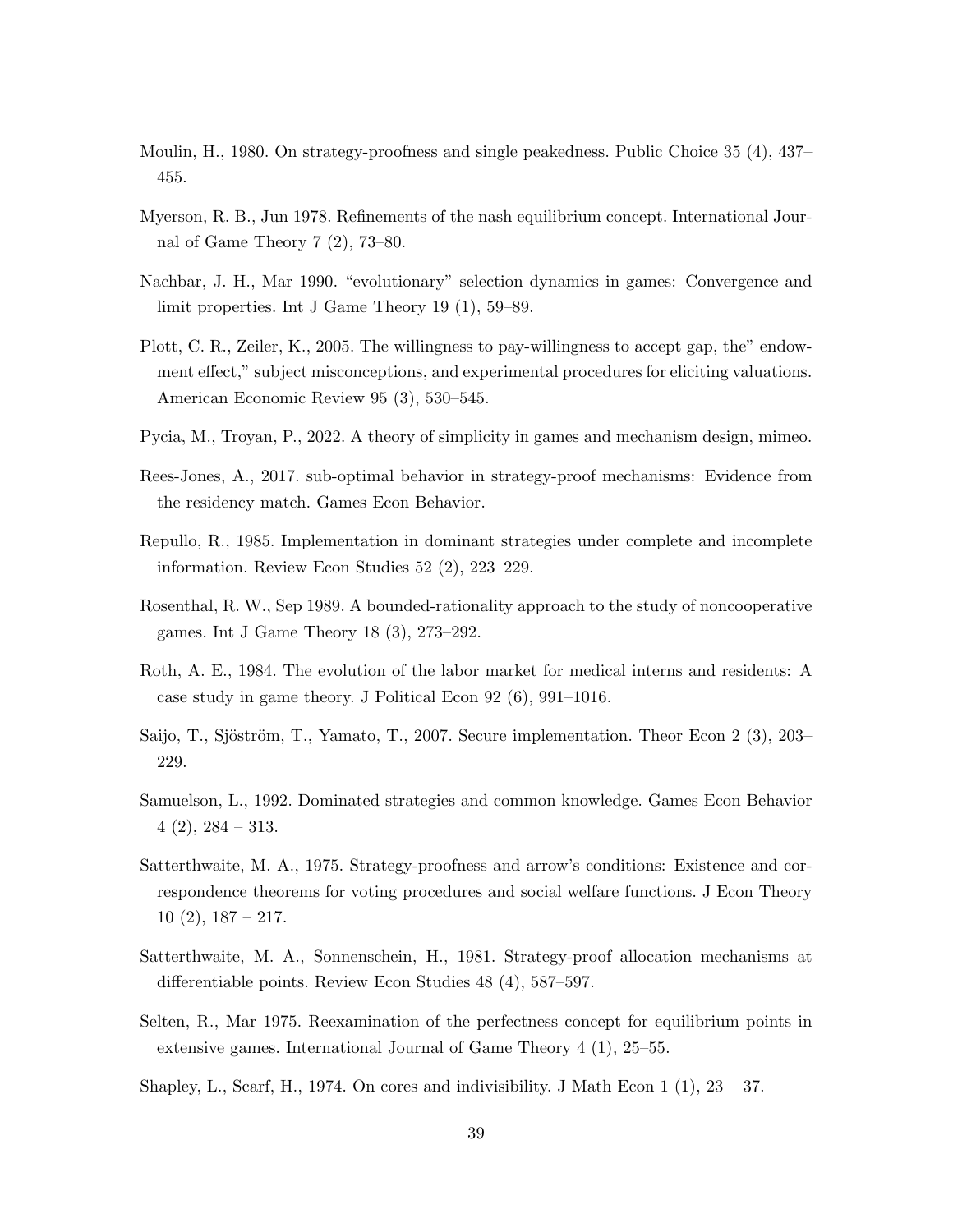- <span id="page-40-0"></span>Shorrer, R., Sóvágó, S., 2022. Dominated choices in a strategically simple college admissions environment: The effect of admission selectivity, mimeo.
- <span id="page-40-7"></span>Smith, V. L., 1994. Economics in the laboratory. Journal of Economic Perspectives 8 (1), 113–131.
- <span id="page-40-3"></span>Sprumont, Y., 1983. The division problem with single-peaked preferences: A characterization of the uniform allocation rule. Econometrica 51, 939–954.
- <span id="page-40-6"></span>Thomson, W., Oct 2016. Non-bossiness. Soc Choice Welfare 47 (3), 665–696.
- <span id="page-40-4"></span>Troyan, P., 2019. Obviously strategy-proof implementation of top trading cycles. International Economic Review 60 (3), 1249–1261.
- <span id="page-40-5"></span>Tumennasan, N., 2013. To err is human: Implementation in quantal response equilibria. Games and Economic Behavior  $77$   $(1)$ ,  $138 - 152$ .
- <span id="page-40-1"></span>van Damme, E., 1991. Stability and Perfection of Nash Equilibria. Springer Berlin Heidelberg, Berlin, Heidelberg.
- <span id="page-40-8"></span>Velez, R. A., Brown, A. L., 2020a. Empirical bias of extreme-price auctions: analysis. URL <http://arxiv.org/abs/1905.08234>
- <span id="page-40-2"></span>Velez, R. A., Brown, A. L., 2020b. Empirical equilibrium. URL <https://arxiv.org/abs/1804.07986>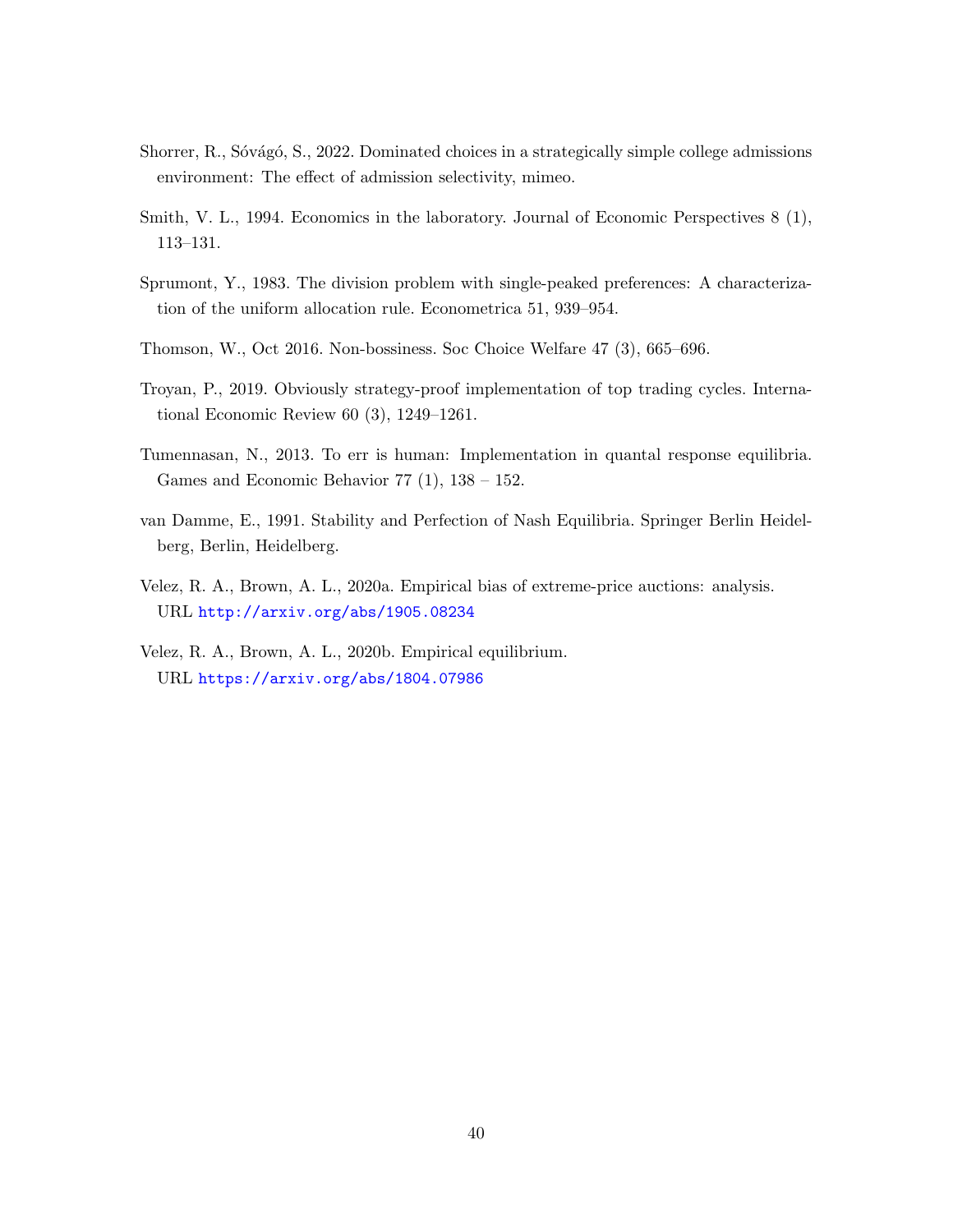# Appendix not for publication Empirical strategy-proofness

Rodrigo A. Velez and Alexander L. Brown Texas A&M University May, 2022

# Student Proposing Deferred Acceptance rule (SPDA) has essentially unique dominant strategies

The following discussion uses the standard language in school choice problems (c.f. [Ab-](#page-35-5)dulkadiroğlu and Sönmez, [2003\)](#page-35-5). Suppose that preferences are strict and starting from a profile in which student  $i$  is truthful, she changes her report but does not change the relative ranking of her assignment with respect to the other assignments. The SPDA assignment for the first profile, say  $m$ , is again stable for the second profile. Thus, for the new profile, each other agent is weakly better off. Agent i's allotment is the same in both markets because SPDA is strategy-proof. If another agent changes her allotment, it is because the new SPDA assignment was blocked in the original profile. Since the preferences of the other agents did not change, agent i needs to be in the blocking pair for the new assignment in the original market. However, this means she is in a blocking pair for the new assignment in the new market. Thus, with this type of lie, agent  $i$  cannot change the allotment of anybody else. If agent i changes the relative ranking of her allotment in the original market, she can be worse off with the lie. For instance, suppose that she moves  $m_j$  from her lower contour set at her allotment to the upper contour set. In the preference profile in which each agent different from i and j ranks top her allotment at m, and in which agent j ranks  $m_i$  top, agent i receives  $m_i$  in the SPDA assignment.

## Robust Nash implementation

*Proof of Theorem [3.](#page-17-0)* We first prove that  $1 \Rightarrow 4$ . Suppose that Statement 1 is satisfied. Our argument in the proof of Lemma [4,](#page-15-0) taking  $\sigma$  as an equilibrium of  $(M, \varphi, p)$  for the interior  $p$  defined there, implies that  $q$  is strategy proof. We now prove that  $q$  is non-bossy and satisfies the outcome rectangular property. Our proof follows closely that of [Adachi](#page-35-7) (Proposition 3, [2014\)](#page-35-7). By [Saijo et al.](#page-39-9) (Proposition 3, [2007\)](#page-39-9), it is enough to prove that for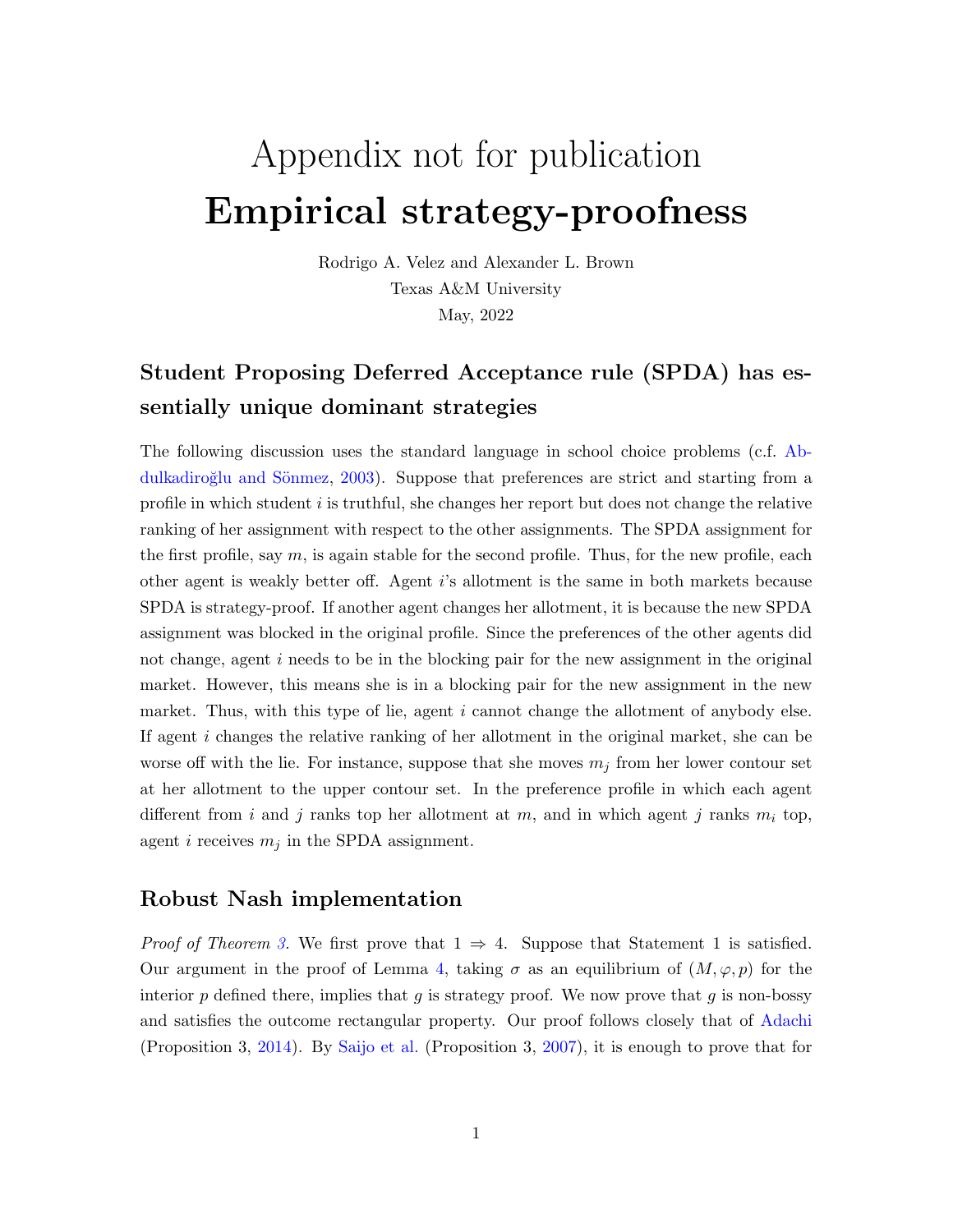each pair  $\{\theta, \theta'\} \subseteq \Theta$ , if for each  $i \in N$ ,  $u_i(g(\theta')|\theta_i) = u_i(g(\theta'_{-i}, \theta_i)|\theta_i)$ , then  $g(\theta) = g(\theta')$ . Thus, let  $\{\theta, \theta'\} \subseteq \Theta$ , and suppose that for each  $i \in N$ ,

<span id="page-42-0"></span>
$$
u_i(g(\theta')|\theta_i) = u_i(g(\theta'_{-i}, \theta_i)|\theta_i). \tag{A.1}
$$

Consider a prior p that places uniform probability on the set  $\{(\theta'_{-i}, \mu_i) : i \in N, \mu_i \in$  $\{\theta_i, \theta'_i\}$ . Let  $\sigma$  be an equilibrium of  $(M, \varphi, p)$ , which always exists because the mechanism is finite. Let  $i \in N$ ,  $m_i$  in the support of  $\sigma_i(\cdot|\theta_i)$ ,  $m'_i$  in the support of  $\sigma_i(\cdot|\theta'_i)$ , and  $\hat{m}_{-i}$  in the support of  $\sigma_{-i}(\cdot|\theta'_{-i})$ . By Statement 1,

$$
\varphi(\hat{m}_{-i}, m'_i) = g(\theta') \text{ and } \varphi(\hat{m}_{-i}, m_i) = g(\theta'_{-i}, \theta_i). \tag{A.2}
$$

Thus, by  $(A.1)$ ,

$$
\sum_{\hat{m}_{-i}\in M_{-i}} u_i(\varphi(\hat{m}_{-i},m_i)|\theta_i)\sigma_{-i}(\hat{m}_{-i}|\theta'_{-i}) = \sum_{\hat{m}_{-i}\in M_{-i}} u_i(\varphi(\hat{m}_{-i},m'_i)|\theta_i)\sigma_{-i}(\hat{m}_{-i}|\theta'_{-i}).
$$

Since agent *i* knows the type of the other agents is  $\theta'_{-i}$  when she draws type  $\theta_i$ , equilibrium behavior implies that for each  $\hat{m}_i \in M_i$ ,

$$
\sum_{\hat{m}_{-i}\in M_{-i}} u_i(\varphi(\hat{m}_{-i},m_i)|\theta_i)\sigma_{-i}(\hat{m}_{-i}|\theta'_{-i}) \ge \sum_{\hat{m}_{-i}\in M_{-i}} u_i(\varphi(\hat{m}_{-i},\hat{m}_i)|\theta_i)\sigma_{-i}(\hat{m}_{-i}|\theta'_{-i}).
$$

By the last two displayed equations, for each  $\hat{m}_i \in M_i$ ,

$$
\sum_{\hat{m}_{-i}\in M_{-i}} u_i(\varphi(\hat{m}_{-i},m_i')|\theta_i)\sigma_{-i}(\hat{m}_{-i}|\theta_{-i}') \ge \sum_{\hat{m}_{-i}\in M_{-i}} u_i(\varphi(\hat{m}_{-i},\hat{m}_i)|\theta_i)\sigma_{-i}(\hat{m}_{-i}|\theta_{-i}').
$$

Thus, if  $\mu$  is a behavior strategy such that  $\mu(\cdot|\theta) = \sigma(\cdot|\theta')$ , for each  $\hat{m}_i \in M_i$ ,

$$
\sum_{\hat{m}_{-i}\in M_{-i}} u_i(\varphi(\hat{m}_{-i},m_i')|\theta_i)\mu_{-i}(\hat{m}_{-i}|\theta_{-i}) \ge \sum_{\hat{m}_{-i}\in M_{-i}} u_i(\varphi(\hat{m}_{-i},\hat{m}_i)|\theta_i)\mu_{-i}(\hat{m}_{-i}|\theta_{-i}).
$$

Thus,  $\mu$  is a Nash equilibrium of  $(M, \varphi, \theta)$ . By Statement 1,  $\varphi(m') = g(\theta)$ . Thus,  $g(\theta) =$  $g(\theta')$ .

The argument that  $2 \Rightarrow 4$  in [Saijo et al.](#page-39-9) [\(2007\)](#page-39-9) applies to our environment unmodified. This argument involves only dominant strategy and pure strategy equilibria in complete information structures.

We now prove that  $4 \Rightarrow 3$ . Suppose that 4 is satisfied. Let  $\sigma$  be an equilibrium of  $(\Theta, q, p)$  for some common prior p. Let  $\theta$  in the support of p and  $\tau$  be in the support of  $\sigma(\cdot|\theta)$ . Observe since  $\sigma$  is an equilibrium, Statement 4 implies that Assumptions (i) and (ii)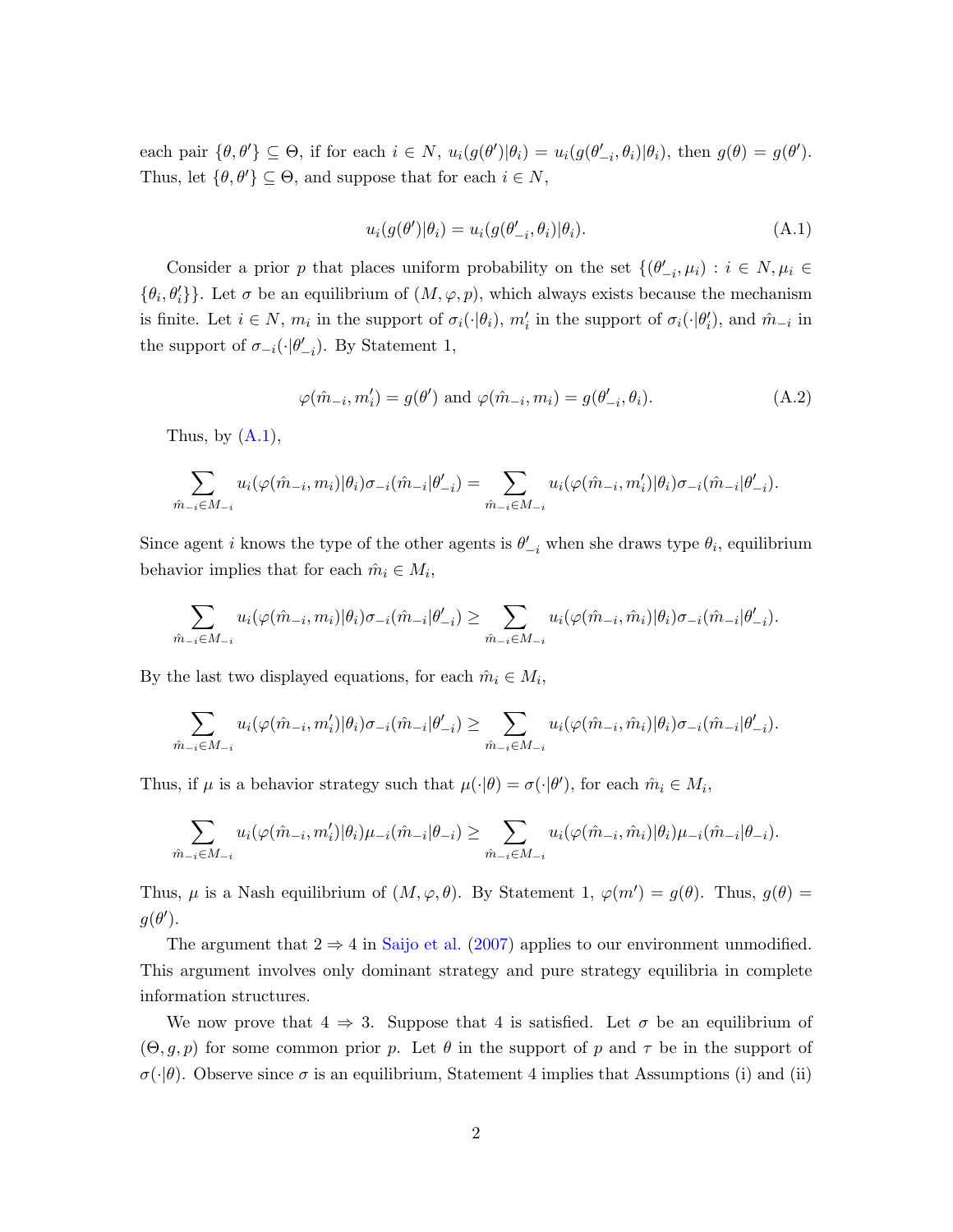in the proof of Lemma [2](#page-14-1) are satisfied. Thus, for each  $i \in N$ ,  $g(\tau_{-i}, \theta_i) = g(\tau)$ . Then, by the outcome rectangular property, we have that  $g(\tau) = g(\theta)$ .

Finally, we observe that trivially  $3 \Rightarrow 1$ , and by Lemma [4,](#page-15-0) 3 implies g is strategy-proof. Thus,  $3 \Rightarrow 2$ .

## Social choice correspondences

We now show that our results depend on our restriction to social choice functions. That is, our requirement that the social planner's objective be summarized on a function that selects a unique determinate outcome for each social state. Since mixed strategy equilibria are essential in our analysis, a generalization of our model requires that we first reconsider the role of mixed strategies in Bayesian implementation. Indeed, in some environments, almost all pure strategy equilibria of a mechanism may be completely wiped out by the empirical equilibrium refinement, while a continuum of mixed strategy equilibria survive [\(Velez and Brown,](#page-40-8) [2020a\)](#page-40-8).

An alternative that we find appealing as a starting point is to study typical Bayesian implementation [\(Jackson,](#page-37-14) [1991\)](#page-37-14) in a finitely generated model in which the social planner selects probability measures on outcomes for each social state. More precisely, for a finite outcome space X let  $\Theta$  be a payoff type space as defined in our model. A (random) social choice function associates with each type profile a probability distribution on  $X$ , i.e.,  $g: \Theta \to \Delta(X)$ . A mechanism  $(M, \varphi)$  is defined as usual, but allowing for randomization, i.e.,  $\varphi : M \to \Delta(X)$ . A (random) social choice set G is a subset of social choice functions. Then one can determine the success of a mechanism from the point of view of a mechanism designer who identifies G as desirable by comparing the equilibria of  $(M, \varphi, p)$  with the elements of G.

The following example shows that strategy-proofness is not necessary to obtain a meaningful form of robust implementation in empirical equilibrium when one allows for multivalued objectives. That is, one can construct a finite X and a payoff-type space  $\Theta$  that admits a social choice set G that contains no strategy-proof scf and for which there is a finite mechanism  $(M, \varphi)$  such that for each common prior p and each empirical equilibrium of  $(M, \varphi, p)$ , say  $\sigma$ , there is an element of G that coincides with the induced conditional measures  $\theta \mapsto \varphi(\sigma(\cdot|\theta))$  in the support of p.

<span id="page-43-0"></span>Example 1. Consider the following modification of [Bergemann and Morris](#page-35-13) [\(2005,](#page-35-13) Example 2):  $\Theta_1 := \{ \theta_1, \theta_1', \theta_1'' \}, \Theta_2 := \{ \theta_2, \theta_2' \}, X := \Delta(\{a, b, c, d, a', b', c', d' \}),$ 

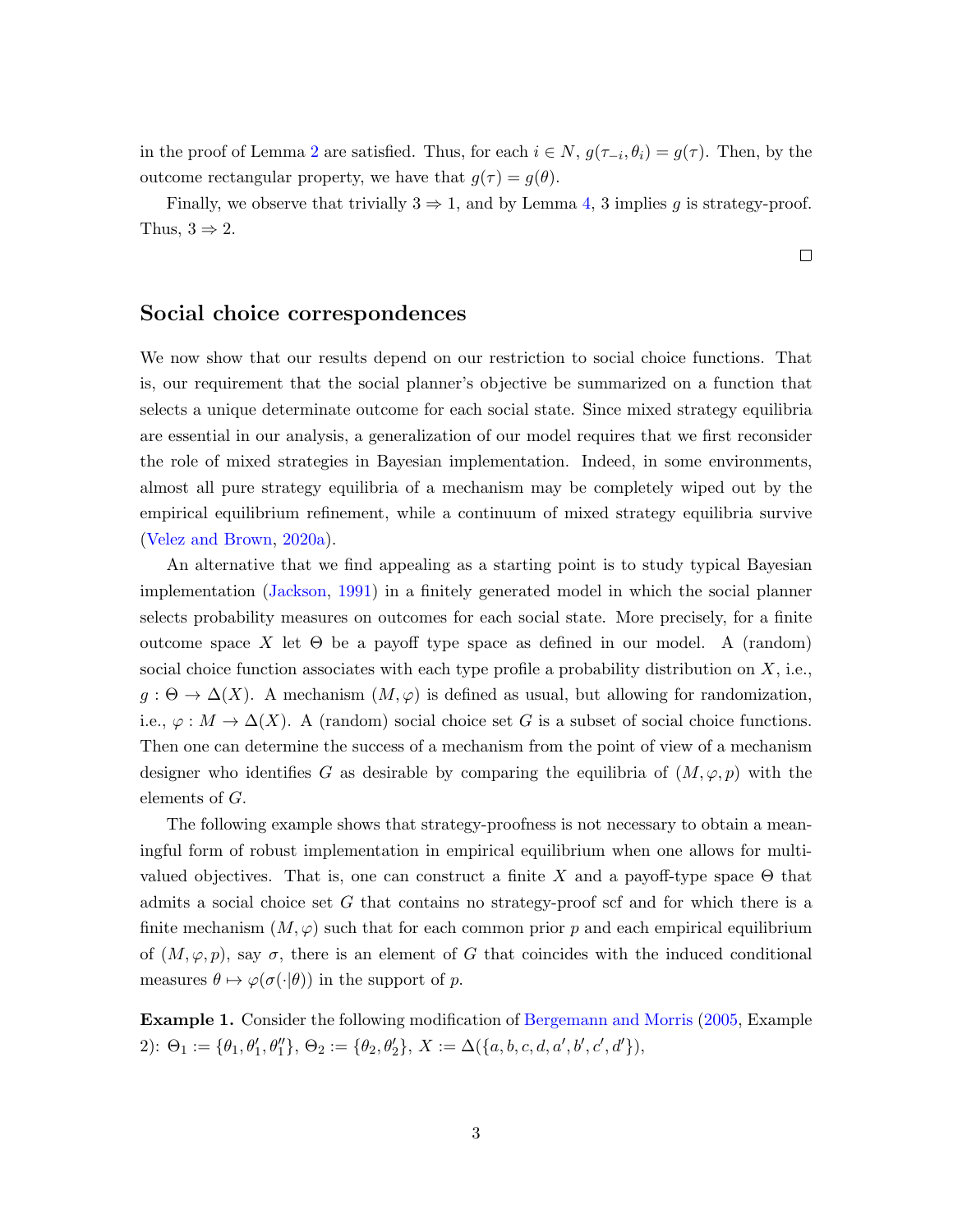|                  | $u_1 \mid a \mid b$ |                                                                                    | $\mid d \mid a' \mid b' \mid$ |                   | c' |  |
|------------------|---------------------|------------------------------------------------------------------------------------|-------------------------------|-------------------|----|--|
|                  |                     | $\theta_1$   1   -1   1/2 – $\varepsilon$   -1   -1   1   -1   1/2 – $\varepsilon$ |                               |                   |    |  |
|                  | $\theta_1'$   0   0 |                                                                                    | $0 \mid 0 \mid 0 \mid$        |                   |    |  |
| $\theta_1''$ 0 0 |                     |                                                                                    |                               | $0 \mid 0 \mid 0$ |    |  |

and

| $ u_2 $     | $\alpha$       | $\mathfrak{b}$  |      | $a^{\prime}$            |               |      | $\mathfrak{a}^r$ |
|-------------|----------------|-----------------|------|-------------------------|---------------|------|------------------|
| $\theta_2$  |                | $1 \ 0 \ 0 \ 0$ |      | $\cdot$ - $\varepsilon$ |               | $-1$ |                  |
| $\theta_2'$ | $-\varepsilon$ |                 | $-1$ |                         | $\varepsilon$ |      |                  |

Let  $F$  be the correspondence that assigns to each type profile the set of probability distributions on outcomes in the following table.

|             | $\theta_2$      | $\theta_2'$       |
|-------------|-----------------|-------------------|
| $\theta_1$  | $\Delta({a,b})$ | $\Delta({a',b'})$ |
| $\theta_1'$ | ${c}$           | ${c'}$            |
|             | $\{d\}$         | $\{d'\}\$         |

Let G be the social choice set of all scfs g such that for each  $\theta$ ,  $g(\theta) \in F(\theta)$ .

An argument as that in [Bergemann and Morris](#page-35-13) [\(2005\)](#page-35-13) shows that if  $\varepsilon < (9 -$ √ 65)/8, there is no strategy-proof scf g such that for each  $\theta \in \Theta$ ,  $g(\theta) \in F(\theta)$ . Thus, there is no strategy-proof scf in G.

Finally, let  $(M, \varphi)$  be the mechanism where  $M_1 := \{m_1^1, m_1^2, m_1^3, m_1^4\}, M_2 := \{m_2^1, m_2^2\},$ and  $\varphi$  is given by:

|               | $m_1^1$ | $m_1^2$ | $m_1$ | $m_1^*$ |
|---------------|---------|---------|-------|---------|
| $m_2^{\star}$ | $\it a$ |         | C     |         |
| $m_2^2$       | $\it a$ |         |       |         |

Consider a common prior p. Observe that  $m_2^1$  is strictly dominant for payoff type  $\theta_2$  and  $m_2^2$ is strictly dominant for payoff type  $\theta_2'$ . Thus, in each Nash equilibrium of  $(M, \varphi, p)$  these payoff types play these strategies with probability one. Now, consider agent 1 with type  $\theta_1$ . Clearly,  $m_1^1$  weakly dominates  $m_1^3$  and  $m_1^2$  weakly dominates  $m_1^4$ . Moreover, if the expected value of  $m_1^1$  is the same as that for  $m_1^3$ , we have that the expected value of  $m_1^2$  is greater than that of  $m_1^4$ . Thus, agent 1 with type  $\theta_1$  will never play  $m_3^1$  nor  $m_1^4$  in an equilibrium of  $(M, \varphi, p)$ . Note also that agent 1 with types  $\theta'_1$  and  $\theta''_1$  has strictly dominant actions  $m_1^3$ and  $m_1^4$ , respectively. Thus, for each p, each empirical equilibrium of  $(M, \varphi, p)$ , say  $\sigma$ , and each realization of payoff types  $\theta \in \Theta$ ,  $\sigma(\cdot | \theta)$  induces a measure on X that belongs to  $F(\theta)$ .  $\Box$ 

#### Summary of dominant strategy play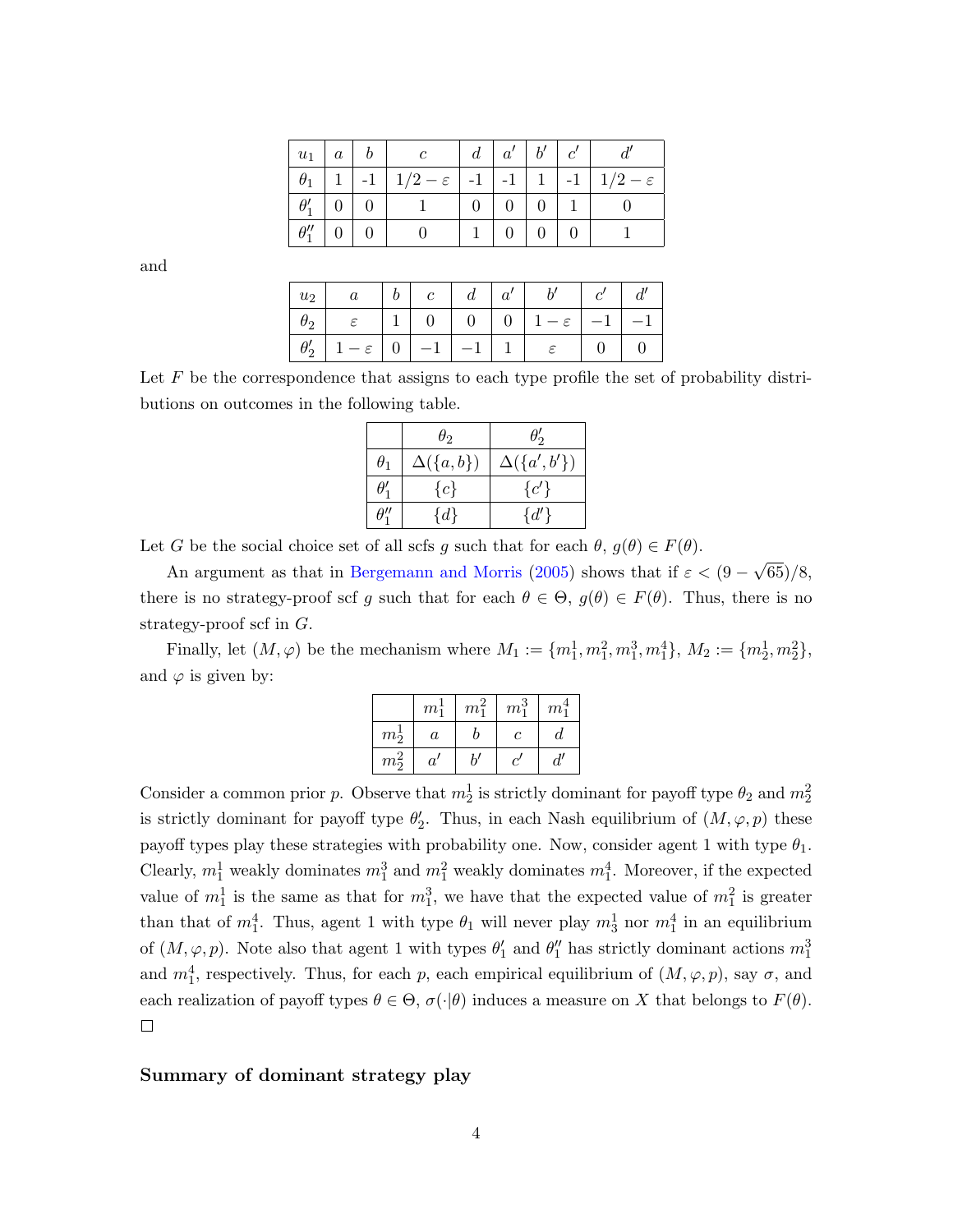<span id="page-45-0"></span>

| Description/Source                                                                               | 6 sessions with number of rounds from 10 to 24;<br>Two sessions with 24 and 35 rounds; totals for exper-<br>Coppinger et al. (1980, Table 8) | iments with groups of 5 and 10 agents respectively;<br>$/ -0.05$ from true<br>partial info, and perfect info, respectively; four-agent<br>- 30 rounds; totals correspond to incomplete info,<br>value.; Kagel and Levin (1993, Table 2).<br>dominant strategies classified as $+$ / | (2007).* In the referenced paper, dominant strategies<br>are classified as $+/-0.01$ from true value, producing<br>- 20 rounds; Percentages pooled over all sessions<br>groups randomly drawn each period; Andreoni et al.<br>slightly different numbers. | different information; two-agent groups ran-<br>domly drawn each period; Cooper and Fang (2008).<br>with | $\ast$<br>$\ast$<br>- 10 rounds; four-agent groups; Li (2017) | groups; Li (2017).<br>- 10 rounds; four-agent | -10 rounds; totals for experiments with groups of 5<br>and 10 agents respectively; 2001 actions available to | native description of mechanism; Kawagoe and Mori<br>-10 rounds; total for experiments with three alter-<br>each agent; Attiyeh et al. (2000)<br>(2001) | - 8 to 10 rounds; two-agent groups; each agent has<br>two weakly dominant actions in each game; Cason<br>et al. $(2006)$ .* | ences; utility for public good has two parameters;<br>unbounded reports; 4 sessions of 50 rounds (Healy,<br>prefer-<br>good provision with quasi-linear<br>- Public<br>2006). | - 1 round; totals for uniformly random and correlated<br>priority structures; Chen and Sönmez (2006). | -1 round; totals for uniformly random and correlated<br>priority structures; Chen and Sönmez (2006). | - 10 rounds; four-agent groups; Li (2017)<br>مغطط<br>*Jameta atatistica alatalata lingualu fuono |
|--------------------------------------------------------------------------------------------------|----------------------------------------------------------------------------------------------------------------------------------------------|-------------------------------------------------------------------------------------------------------------------------------------------------------------------------------------------------------------------------------------------------------------------------------------|-----------------------------------------------------------------------------------------------------------------------------------------------------------------------------------------------------------------------------------------------------------|----------------------------------------------------------------------------------------------------------|---------------------------------------------------------------|-----------------------------------------------|--------------------------------------------------------------------------------------------------------------|---------------------------------------------------------------------------------------------------------------------------------------------------------|-----------------------------------------------------------------------------------------------------------------------------|-------------------------------------------------------------------------------------------------------------------------------------------------------------------------------|-------------------------------------------------------------------------------------------------------|------------------------------------------------------------------------------------------------------|--------------------------------------------------------------------------------------------------|
| $\mathop{\mathrm{non-} \mathrm{pl}}\nolimits$<br>do payoffs<br>strategies<br>of played<br>exceed | N.A.                                                                                                                                         | X.A.                                                                                                                                                                                                                                                                                | Y, Y, Y                                                                                                                                                                                                                                                   | X.A.                                                                                                     | y<br>Y                                                        |                                               | Y, Y                                                                                                         | N.A.                                                                                                                                                    | Υ                                                                                                                           | N.A.                                                                                                                                                                          | N.A.                                                                                                  | ХÁ.                                                                                                  | aaf oo aalaanianaa:<br>Υ                                                                         |
| $%$ Dominant<br>if strategies<br>played at<br>random                                             | 2.0                                                                                                                                          | $< 0.4$                                                                                                                                                                                                                                                                             | 0.5                                                                                                                                                                                                                                                       | 0.0                                                                                                      | 0.2                                                           | 0.2                                           | 0.0                                                                                                          | 2.0                                                                                                                                                     | 4.0                                                                                                                         | 0.0                                                                                                                                                                           | 0.0                                                                                                   | 0.0                                                                                                  | 4.2<br>atuata                                                                                    |
| strategies<br>available<br>no. of<br>pure                                                        | $(\mathrm{mean})$<br>65                                                                                                                      | > 2830                                                                                                                                                                                                                                                                              | 201                                                                                                                                                                                                                                                       | 1,000,000                                                                                                | 601                                                           | 601                                           | 2001                                                                                                         | $\overline{5}$                                                                                                                                          | 25                                                                                                                          | > 505,000                                                                                                                                                                     | 5040                                                                                                  | 5040                                                                                                 | المناسبة أحدثت<br>24                                                                             |
| $\%$ Dominant<br>Strategy                                                                        | 50.0                                                                                                                                         | 27.0, 32.5                                                                                                                                                                                                                                                                          | 68.2, 57.5, 51.2                                                                                                                                                                                                                                          | 44.5                                                                                                     | $17.8$                                                        | 20.4                                          | 10.5, 8.25                                                                                                   | 17, 14, 47                                                                                                                                              | 73.3                                                                                                                        | 54                                                                                                                                                                            | 72.2, 50                                                                                              | 55.6, 43.1                                                                                           | ۔۔۔۔۔۔۔۔۔۔۔۔۔۔۔۔۔۔۔<br>$71.0\,$                                                                  |
| scf                                                                                              | 2nd-Price<br>Auction                                                                                                                         |                                                                                                                                                                                                                                                                                     |                                                                                                                                                                                                                                                           |                                                                                                          |                                                               | $+X$ Variant                                  | Pivotal                                                                                                      |                                                                                                                                                         |                                                                                                                             | cVCG                                                                                                                                                                          | Acceptance<br>Deferred<br>Optimal<br>Student                                                          | Top Trading<br>Cycles                                                                                | Random Se-<br>.<br>منط⊓<br>rial Priority<br>$\frac{1}{4}$                                        |

Table A.1: Frequency of dominant strategy play in strategy-proof mechanisms; \*denotes statistics calculated directly from data, not reported by ∗denotes statistics calculated directly from data, not reported by None of the "Y"s in the table would change if this analysis were performed excluding any decisions where subjects chose the dominant strategy. Table A.1: Frequency of dominant strategy play in strategy-proof mechanisms; authors. 1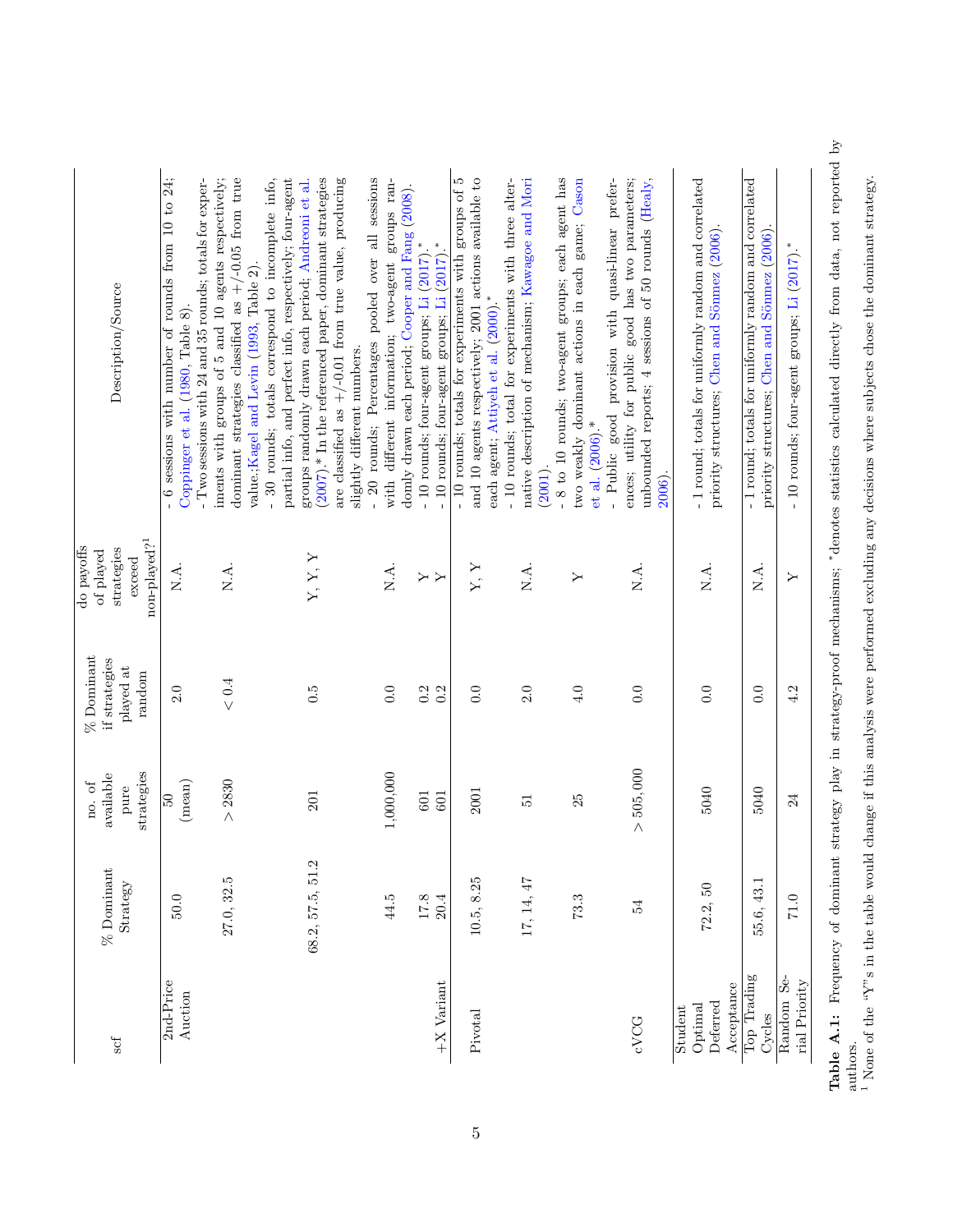<span id="page-46-0"></span>

Figure A.1: Second-price auction in [Andreoni et al.](#page-35-2) [\(2007\)](#page-35-2) under complete information. (left) The dark gray area indicates the proportion of outcomes where all subjects play mutual best responses to the actions of all other group members. The light gray area indicates outcomes where the transaction associated with the dominant strategy outcome occurs, that is, the subject with the highest valuation obtains the item and pays the amount of the second-highest valuation. The medium gray area indicates the percentage of group outcomes where all subjects play a dominant strategy. Note that each level necessarily contains the subsequent level. Subjects are rematched randomly, in four-agent groups, across a group of 20 each period. (Right) Median bid and 15th-85th percentile range by valuation type. Bids are standardized so that the valuation of the 1st-4th valuations in the specific auction are assigned values 4–1, respectively. Bids of 100 (the highest possible valuation) and 200 (the highest possible bid) are assigned values of 5 and 6, respectively. If two valuation types have the same value, valuation order is randomly assigned. Bids between two valuations are standardized by  $(bid - valuation_i)/(valuation_i - valuation_i)$  where i is the highest valuation a bid exceeds and j is the next highest valuation. Bids below the lowest valuation are standardized on the interval between 0 and the lowest valuation. Bids above the highest valuation are standardized either on the interval between the highest valuation and 100 (values of 4–5), or 100 and 200 (values of 5–6). For example, for the four valuations 80, 40, 25, 10, bids of 150, 40, 30, and 5 would be 5.5, 3, 2.33, and 0.5, respectively.

<span id="page-46-1"></span>

Figure A.2: Second-price auction experiment in [Andreoni et al.](#page-35-2) [\(2007\)](#page-35-2) under interior incomplete information; (left) percentages of best responses, dominant strategy-outcomes and dominant strategy play; (Right) normalized median, 15th and 85th percentiles, for bids (same normalization as in Fig. [A.1\)](#page-46-0)